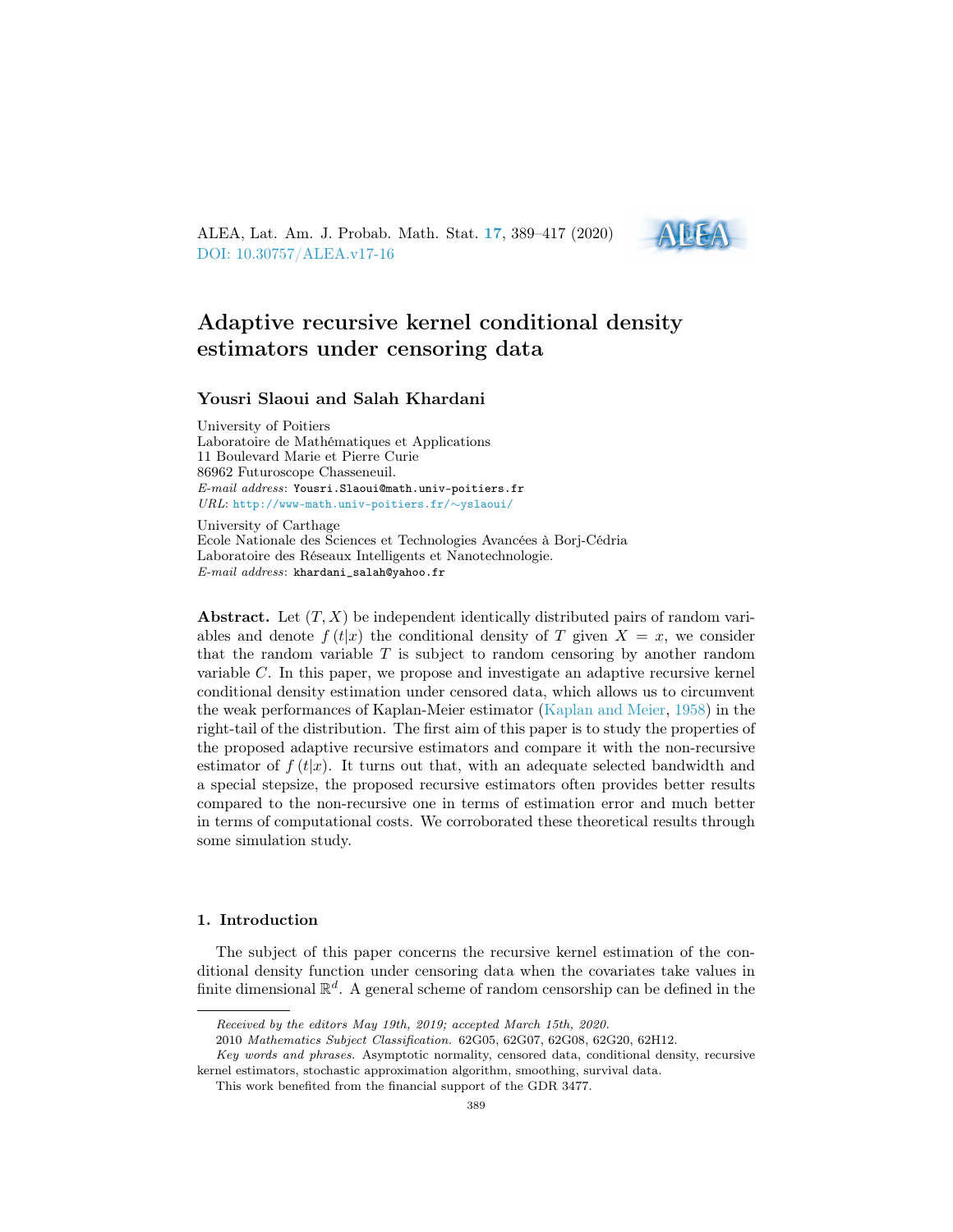following way. Consider a triple  $(T, C, X)$  of random variables defined in  $\mathbb{R} \times \mathbb{R} \times \mathbb{R}^d$ . Here  $T$  is the variable of interest,  $C$  a censoring variable and  $X$  a concomitant variable. Throughout, we work with a sample  $\{(T_i, C_i, X_i)_{1 \leq i \leq n}\}$  of independent and identically distributed replice of  $(T, C, X)$ ,  $n \geq 1$ . In fact, in the right censorship model, the pairs  $(T_i, C_i)$ ,  $1 \leq i \leq n$ , are not directly observed and the relevant information is given by  $Y_i := \min\{T_i, C_i\}$  and  $\delta_i := \mathbb{1}\{T_i \leq C_i\}, 1 \leq i \leq n$ . Survival data in clinical trials or failure time data in reliability studies, are often subject to such censoring. To be more specific, many statistical experiments result in incomplete samples, even under well-controlled conditions. For example, clinical data for surviving most types of disease are usually censored by other competing risks to life which result in death. In the sequel, we impose the following assumptions upon the distribution of  $(X, T)$ . For  $-\infty < t < \infty$ , set  $F(t) = \mathbb{P}(T \leq t)$ ,  $G(t) = \mathbb{P}(C \leq t)$ , and  $L(t) = \mathbb{P}(Y \leq t)$ , the right-continuous distribution functions of T, C and Y respectively. In order to estimate uniquely the distribution function  $F$  from the observed data (which ensures the identifiability of the model), we assume the independence between the  $T$  and  $C$ . Moreover, in this case the distribution function  $L(t) = P(Y \le t)$  satisfies  $1 - L(t) = (1 - F(t))(1 - G(t))$ . For any x, we can write the conditional density function  $f(t|x)$  as  $\frac{f(x,t)}{f(x)}$  $\frac{f(x,t)}{f(x)}$ , where  $f(\cdot,\cdot)$  is the joint probability density function of  $(X, T)$  and  $f(\cdot)$  is the marginal density of X with respect to the Lebesgue measure. Studying the relationship between a response variable and an explanatory variable is one of the most important statistical analysis. Usually, this relationship is modeled with the regression function. However, it is well known, this nonparametric model is not efficient in some pathological situations. For instance, the multi-modal densities case, the case where the expected value might be nowhere near a mode or for situations in which confidence intervals are preferred to point estimates. In all these case the conditional density is a pertinent model to explore this relationship. Conditional density estimation of a scalar response given a scalar/multivariate covariate gained considerable interest in the statistical literature. For completely observed data, many authors are interested in the estimation of the conditional density and several nonparametric approaches have been proposed. For example, [Tjø stheim](#page-28-0) [\(1994\)](#page-28-0) and [Polonik and Yao](#page-27-1) [\(2000\)](#page-27-1) estimated the conditional density function indirectly. [Hyndman et al.](#page-26-0) [\(1996\)](#page-26-0) studied kernel estimator of the conditional density and its bias-corrected version. [Fan et al.](#page-26-1) [\(1996\)](#page-26-1) developed a direct estimation method via an innovative 'double-kernel' local linear approach. [Bashtannyk and Hyndman](#page-25-0) [\(2001\)](#page-25-0) and [Hyndman and Yao](#page-26-2) [\(2002\)](#page-26-2) proposed several simple and useful rules for selecting bandwidths for the conditional density estimation. [Hall et al.](#page-26-3) [\(2004\)](#page-26-3) applied the cross-validation technique to estimate the conditional density. [Fan and Yim](#page-26-4) [\(2004\)](#page-26-4) proposed a consistent data-driven bandwidth selection procedure in estimating the conditional density functions. [Efro](#page-26-5)[movich](#page-26-5) [\(2007\)](#page-26-5) develops the theory of minimax estimation of the conditional density for regression settings with fixed and random designs of predictors, bounded and unbounded responses.

[Efromovich](#page-26-6) [\(2010\)](#page-26-6) write a conditional density as a sum of orthogonal projection on all possible subspaces of reduced dimensionality and then estimating each projection via a shrinkage method. [Bertin et al.](#page-25-1) [\(2016\)](#page-25-1) consider the problem of estimating the conditional density in the case of independent sample distributed in the multivariate setting.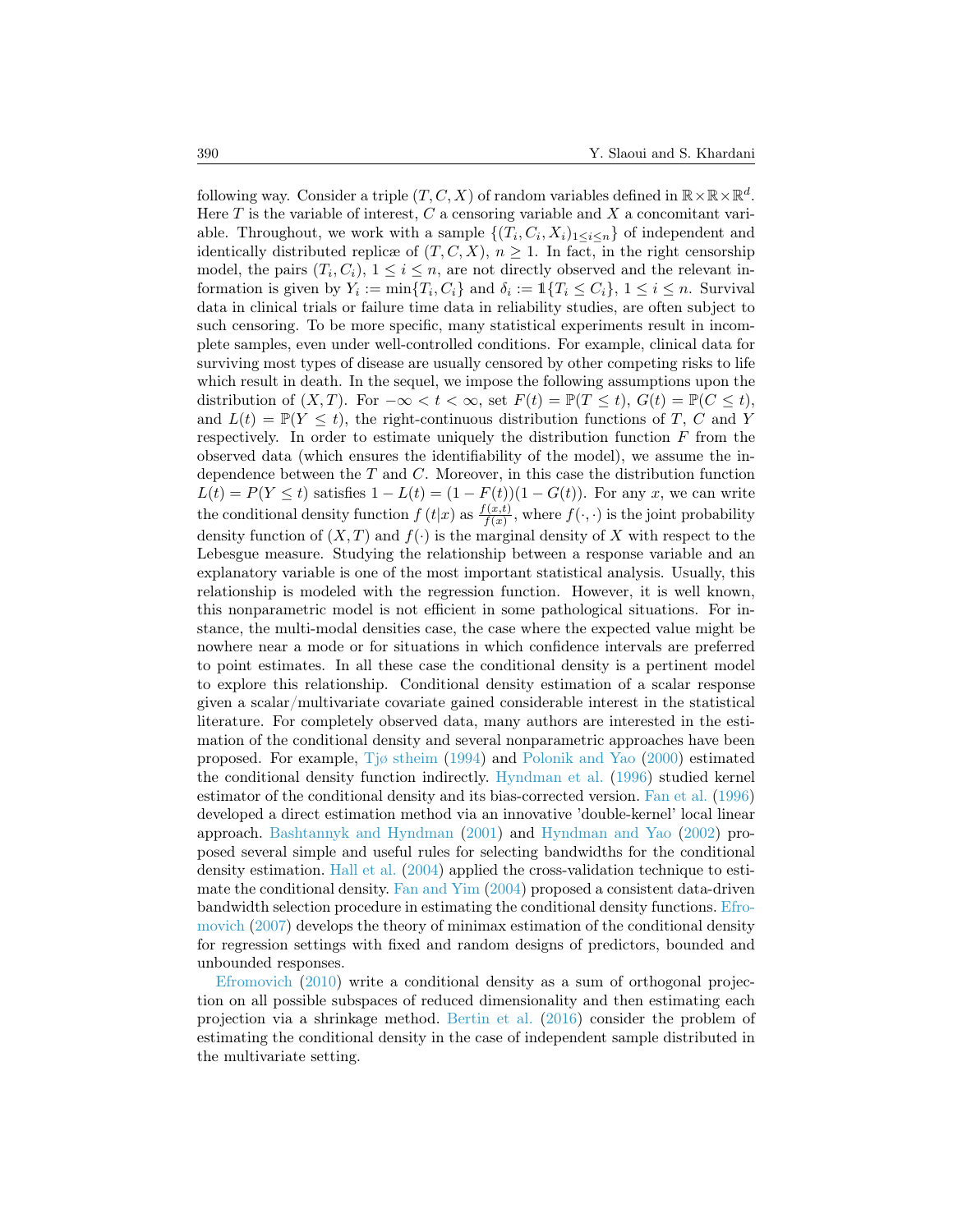However, all these papers assume that the observations are complete. Noting that the nonparametric modeling of censored data is intensively discussed in the recent statistical literature. It dates back to [Beran](#page-25-2) [\(1981\)](#page-25-2), who introduced a class of nonparametric regression estimators for the conditional survival function in the presence of right-censoring. [Dąbrowska](#page-26-7) [\(1987,](#page-26-7) [1989\)](#page-26-8) studied the asymptotic properties of the distribution and quantiles functions estimators. [Kohler et al.](#page-27-2) [\(2002\)](#page-27-2) gave a simpler proof in the randomly right-censoring case for the kernel, nearest neighbor, least squares and penalized least squares estimates. [Brunel et al.](#page-25-3) [\(2007\)](#page-25-3) provided an adaptive nonparametric strategy to estimate the conditional density in the presence of censoring. [Bouaziz and Lopez](#page-25-4) [\(2010\)](#page-25-4) introduced a semi parametric procedure to estimate the conditional density under censoring response. [Liang and](#page-27-3) [Liu](#page-27-3) [\(2013\)](#page-27-3) defined a kernel estimator of the conditional density for a left-truncated and right-censored model based on the generalized product-limit estimator of the conditional distributed function.

In this vast variety of papers, the authors use the Nadaraya-Watson techniques as an estimation method which is a particular case of the recursive kernel estimator considered in this work.

In recent years, data streams have become an increasingly important area of research. Internet packet data, stock market activity, credit card transactions, and Internet and phone usage. In those situations, the data arrive so rapidly that it is impossible for the user to store them all in the disk (as a traditional database), and then interact with them at the time of our choosing.

In such a large sample data context, building a recursive estimators which does not require to store all the data in memory and can be updated easily in order to deal with online data is of great interest. In this way, the recursive estimator can be updated with each new observation. This iterative scheme saves computer time in a practical case, whereas a non-recursive estimator needs to be recalculated completely when a new data set is observed. This propriety is particularly important in the conditional density estimation since the number of points at which the function is estimated is usually very large.

The Robbins-Monro procedure was originally proposed by [Robbins and Monro](#page-27-4) [\(1951\)](#page-27-4) and further developed and investigated as well as applied in many different situations (see, among many others, [Blum](#page-25-5) [\(1954\)](#page-25-5), [Fabian](#page-26-9) [\(1967\)](#page-26-9); [Kush](#page-27-5)[ner and Clark](#page-27-5) [\(1978\)](#page-27-5); [Hall and Heyde](#page-26-10) [\(1980\)](#page-26-10); [Ruppert](#page-27-6) [\(1982\)](#page-27-6); [Chen](#page-25-6) [\(1988\)](#page-25-6); [Du](#page-26-11)[flo](#page-26-11) [\(1996\)](#page-26-11); [Dippon and Renz](#page-26-12) [\(1997\)](#page-26-12); [Révész](#page-27-7) [\(1973,](#page-27-7) [1977\)](#page-27-8); [Dippon](#page-26-13) [\(2003\)](#page-26-13), [Mokkadem](#page-27-9) [and Pelletier](#page-27-9) [\(2007\)](#page-27-9)).

The first recursive version of Rosenblatt's kernel density estimator and the most famous one was introduced by [Wolverton and Wagner](#page-28-1) [\(1969\)](#page-28-1), and was widely studied; see among many others [Yamato](#page-28-2) [\(1970/71\)](#page-28-2), [Davies](#page-26-14) [\(1972/73\)](#page-26-14), [Devroye](#page-26-15) [\(1979\)](#page-26-15), [Wegman and Davies](#page-28-3) [\(1979\)](#page-28-3) and [Roussas and Tran](#page-27-10) [\(1992\)](#page-27-10). Competing recursive estimators, which may be regarded as weighted versions of Wolverton and Wagner's estimator, were introduced and studied by [Deheuvels](#page-26-16) [\(1973\)](#page-26-16), [Wegman and](#page-28-3) [Davies](#page-28-3) [\(1979\)](#page-28-3) and [Duflo](#page-26-17) [\(1997\)](#page-26-17). [Hall and Patil](#page-26-18) [\(1994\)](#page-26-18) defined a large class of weighted recursive estimators, including all the previous recursive estimators. Recently, [Slaoui](#page-27-11) [\(2013,](#page-27-11) [2014a,](#page-28-4) [2014b,](#page-28-5) [2015,](#page-28-6) [2016\)](#page-28-7), studied the problem of the bandwidth selection and derived some properties of the recursive kernel estimator of the density function, distribution function and then of the regression function. [Khardani](#page-27-12)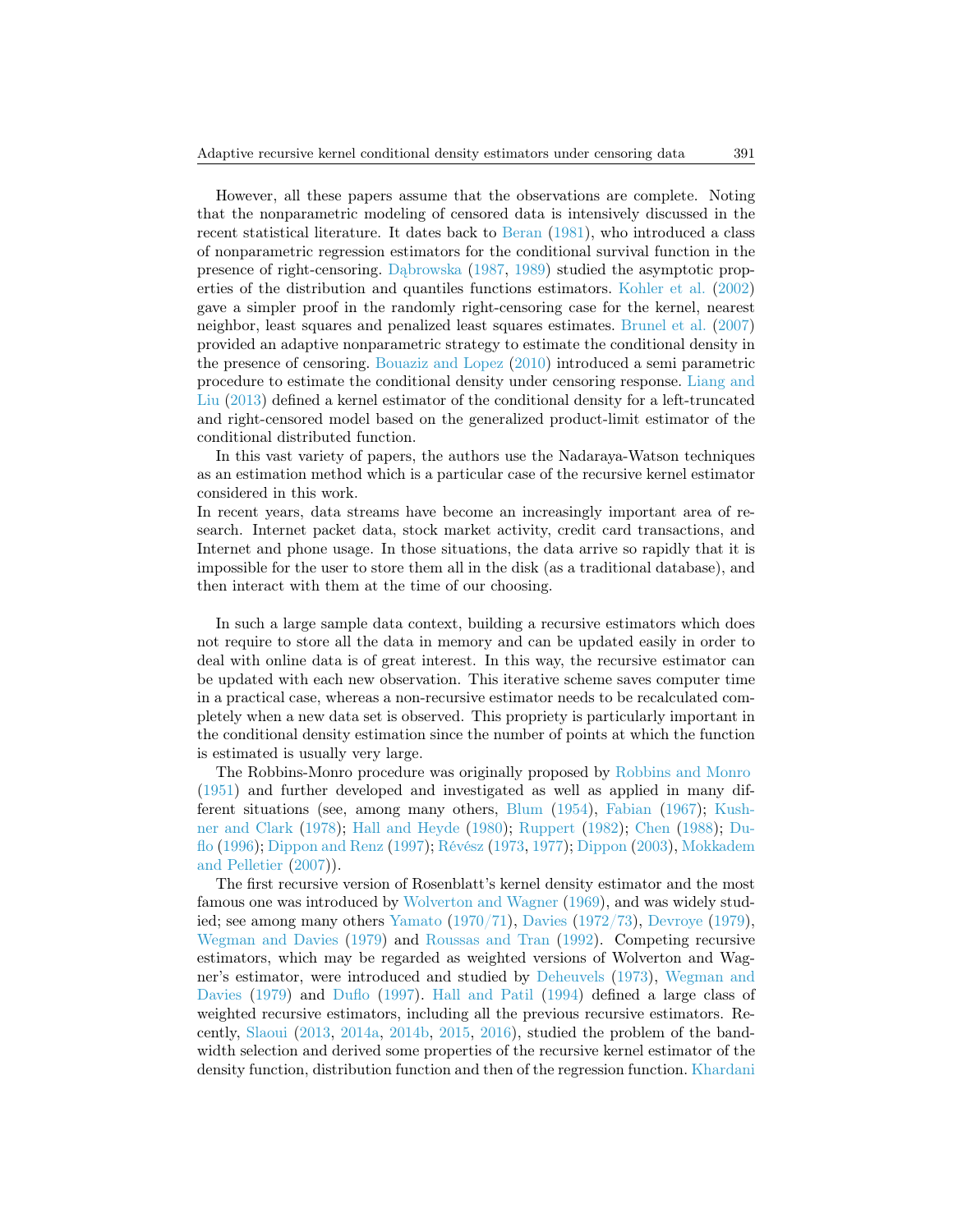[and Slaoui](#page-27-12) [\(2019\)](#page-27-12) defined and studied a new estimator of the regression function when the response random variable is subject to random right-censoring.

The first aim of this paper is to propose an adaptive recursive kernel conditional density estimation under censored data, and the second aim is to give the conditions under which the recursive estimators  $\hat{f}(t|x)$  (defined below) is consistent. The paper is organized as follows. In Section [2](#page-3-0) we recall our kernel conditional density estimator in the censorship model with some notations. In Section [3](#page-4-0) the assumptions and main results are given. Section [4](#page-9-0) is devoted to our simulation experiments. The proofs of the main results are relegated to Section [5](#page-14-0) with some auxiliary results with their proofs. We concluded the paper in Section [6.](#page-25-7)

#### <span id="page-3-0"></span>2. Presentation of estimates

Given independent and identically distributed observations  $(X_1, Y_1, \delta_1), \ldots$  $(X_n, Y_n, \delta_n)$  of  $(X, Y, \delta)$ , the kernel estimate of the conditional density  $f(t|x)$  denoted  $\overline{f}_n(t|x)$ , is defined for any  $x \in \mathbb{R}^d$  and  $t \in \mathbb{R}$  by

<span id="page-3-1"></span>
$$
\overline{f}_n(t|x) = \frac{\sum_{i=1}^n h_n^{-1} \delta_i \overline{G}^{-1} (Y_i) K_0 \left( \frac{x - X_i}{h_n} \right) K_1 \left( \frac{t - Y_i}{h_n} \right)}{\sum_{i=1}^n K_0 \left( \frac{x - X_i}{h_n} \right)},
$$
\n(2.1)

where  $K_0$ ,  $K_1$  are kernels and  $h_n$  is a sequence of positive real numbers. This estimator was introduced in Ould-Saïd (2006). In practice, the survival function  $G(.)$  is unknown, hence it is not possible to use  $(2.1)$  as an estimator. One way to overcome this difficulty is to replace  $\overline{G}(.)$  by a modified [Kaplan and Meier](#page-27-0) [\(1958\)](#page-27-0) estimate  $\overline{G}_n(.)$  (see [Lo et al.,](#page-27-13) [1989\)](#page-27-13) defined as

$$
\overline{G}_n(t) = \prod_{Y_{(i)} \le t} \left( \frac{n-i+1}{n-i+2} \right)^{1-\delta_{(i)}}.
$$

As mentioned in [Brunel et al.](#page-25-3) [\(2007\)](#page-25-3),  $\overline{G}_n$  was proposed to satisfy the following property:  $\overline{G}_n(t) \geq 1/(n+1)$ , for all t, and which it convergence to  $\overline{G}$  was proven in [Brunel and Comte](#page-25-8) [\(2005\)](#page-25-8).  $Y_{(1)} < Y_{(2)} < \cdot \cdot \cdot Y_{(n)}$  are the order statistics of  $(Y_{(i)})_{1 \leq i \leq n}$  and  $\delta_{(i)}$  is the concomitant of  $Y_{(i)}$ .

Then, our proposal estimators to estimate recursively the conditional density  $f(t|x)$ , can be viewed as an adaptive recursive version of the previous kernel estimator and defined as follows

<span id="page-3-4"></span>
$$
\widehat{f}_n(t|x) = \begin{cases}\n\frac{\widehat{f}_n(x,t)}{\widehat{f}_n(x)} & \text{if } \widehat{f}_n(x) \neq 0 \\
0 & \text{otherwise}\n\end{cases},
$$
\n(2.2)

where for any  $x \in \mathbb{R}^d$  and  $t \in \mathbb{R}$ ,

<span id="page-3-2"></span>
$$
\tilde{f}_n(x,t) := (1 - \beta_n) \tilde{f}_{n-1}(x,t) \n+ \beta_n h_n^{-d-1} \delta_n \overline{G}_n^{-1}(Y_n) K_0 \left( \frac{x - X_n}{h_n} \right) K_1 \left( \frac{t - Y_n}{h_n} \right), \quad (2.3)
$$

and for any  $x \in \mathbb{R}^d$ ,

<span id="page-3-3"></span>
$$
\widehat{f}_n(x) := (1 - \gamma_n) \widehat{f}_{n-1}(x) + \gamma_n h_n^{-d} K_0\left(\frac{x - X_n}{h_n}\right),\tag{2.4}
$$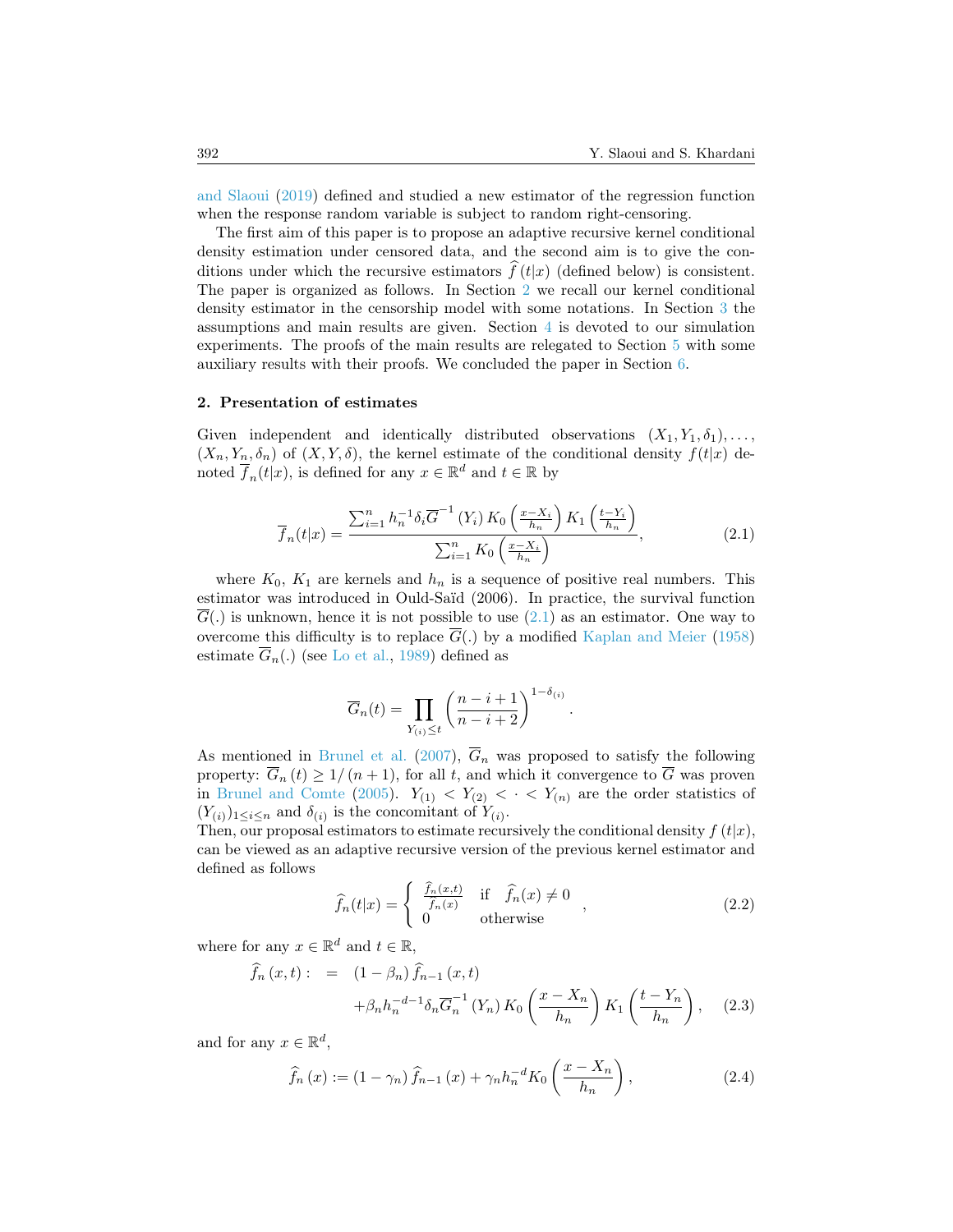with  $(\beta_k)$  and  $(\gamma_k)$  sequences of positive real numbers there go to zero. We let  $(Q_n, \Pi_n) = (\prod_{i=1}^n (1 - \beta_i), (\prod_{i=1}^n (1 - \gamma_i))$  and  $(\hat{f}_0(x, t), \hat{f}_0(x)) = (0, 0)$ . Then, it follows from  $(2.3)$ , that for any  $x \in \mathbb{R}^d$  and  $t \in \mathbb{R}$ ,

<span id="page-4-1"></span>
$$
\widehat{f}_n(x,t) := Q_n \sum_{k=1}^n Q_k^{-1} \beta_k h_k^{-d-1} \delta_k \overline{G}_n^{-1} \left( Y_k \right) K_0 \left( \frac{x - X_k}{h_k} \right) K_1 \left( \frac{t - Y_k}{h_k} \right), \quad (2.5)
$$

and from [\(2.4\)](#page-3-3), that for any  $x \in \mathbb{R}^d$ ,

<span id="page-4-3"></span>
$$
\hat{f}_n(x) := \Pi_n \sum_{k=1}^n \Pi_k^{-1} \gamma_k h_k^{-d} K_0 \left( \frac{x - X_k}{h_k} \right).
$$
 (2.6)

This recursive property is particularly useful when the observation number increases since  $\widehat{f}_n(x, t)$  [resp.  $\widehat{f}_n(x)$ ] can be easily updated with each additional observation. From a practical point of view, this arrangement provides important savings in computational time which is a consequence of the fact that the estimate updating is independent of the history of the data. The main drawback of the non-recursive kernel estimator is the use of all data at each step of estimation. From a theoretical point of view, the main advantage of the investigation of such recursive estimators is that we can prove consistency with the same rate as the non-recursive one.

Remark 2.1.

- For simplification, the bandwidth parameter that controls the smoothness of the estimation is chosen to be the same in the both considered kernels  $K_0$  and  $K_1$ .
- To limit the effect of censoring of the interest variable  $T$  in equation [\(2.1\)](#page-3-1) and [\(2.5\)](#page-4-1) and to have a less biased estimator, we consider the function G. Note that our proposed estimator is a generalization of the estimator considered by [Khardani and Semmar](#page-27-14) [\(2014\)](#page-27-14), which is a special case of our proposed estimator with a stepsize  $(\beta_n) = (n^{-1})$ .
- The joint probability density function  $f(.)$  is not affected by censoring and is therefore consistently estimated by  $f_n(.)$ .
- Many authors investigated the problems caused by the bad behavior of Kaplan-Meier estimators in the tail of the distribution, we refer the readers to [Marron and Padgett](#page-27-15) [\(1987\)](#page-27-15), [Brunel and Comte](#page-25-8) [\(2005\)](#page-25-8), [Brunel et al.](#page-25-3) [\(2007\)](#page-25-3) and [Bouaziz and Lopez](#page-25-4) [\(2010\)](#page-25-4).

#### <span id="page-4-0"></span>3. Assumptions and main results

We define the following class of regularly varying sequences.

**Definition 3.1.** Let  $\gamma \in \mathbb{R}$  and  $(v_n)_{n \geq 1}$  be a nonrandom positive sequence. We say that  $(v_n) \in \mathcal{GS}(\gamma)$  if

<span id="page-4-2"></span>
$$
\lim_{n \to +\infty} n \left[ 1 - \frac{v_{n-1}}{v_n} \right] = \gamma.
$$
\n(3.1)

For any distribution function L let  $\tau_L = \sup\{t, L(t) < 1\}$  be its support's right endpoint.

Further, we will denote by  $F(\cdot)$  (resp.  $G(\cdot)$ ) the distribution function of T (resp. of C) and by  $\tau_F$  (resp.  $\tau_G$ ) the upper endpoints of the survival function  $\overline{F}$  (resp. of  $\overline{G}$ ).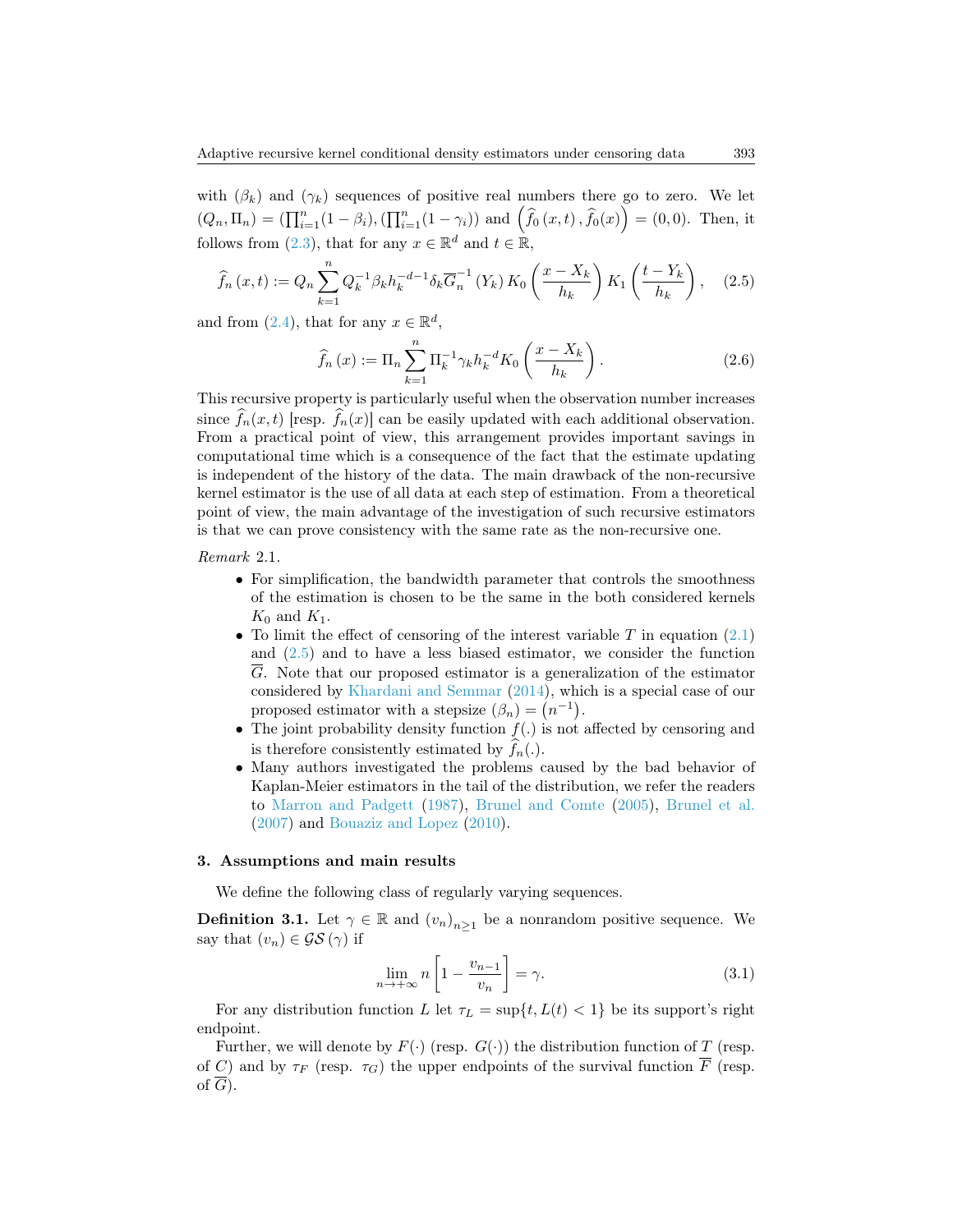To formulate our results, we make use of the following assumptions gathered here for easy reference.

**A1**: The joint density  $f(\cdot, \cdot)$  of  $(X, T)$  is bounded and continuously differentiable up to order 2.

**A2:** The sequence  $(X, T)$  and C are independent.

**A3**: The density  $f(\cdot)$  is twice continuously differentiable.

**A4**: (i)  $K_0: \mathbb{R}^d \to \mathbb{R}$  is a continuous, bounded function satisfying  $\int_{\mathbb{R}^d} K_0(z) dz = 1$ , and, for all  $j \in \{1, ..., d\}$ ,  $\int_{\mathbb{R}} z_j K_0(z) dz_j = 0$  and  $\int_{\mathbb{R}^d} z_j^2 |K_0(z)| dz < \infty$ , where  $z = (z_1, \ldots, z_d) \in \mathbb{R}^d$ .

(ii)  $K_1 : \mathbb{R} \to \mathbb{R}$  is a continuous, bounded function satisfying  $\int_{\mathbb{R}} K_1(z) dz = 1$ ,  $\int_{\mathbb{R}} z K_1(z) dz = 0$  and  $\int_{\mathbb{R}} z^2 |K_1(z)| dz < \infty$ .

**A5:** (i)  $(h_n) \in \mathcal{GS}(-a)$  with  $a \in ]0,1]$ .

(ii)  $(\beta_n) \in \mathcal{GS}(-\beta)$  with  $\beta \in ]1/2, 1]$ .

(iii)  $(\gamma_n) \in \mathcal{GS}(-\alpha)$  with  $\alpha \in ]1/2,1]$ , such that  $\lim_{n \to +\infty} \frac{\gamma_n h_n}{\beta_n} = 0$ . (iv)  $\lim_{n\longrightarrow\infty} (n\beta_n) \in ]\min\{2a, \frac{\beta-(d+1)a}{2}$  $\frac{i+1)a}{2}\},\infty].$ 

(v) 
$$
\lim_{n \to \infty} (n\gamma_n) \in ]\min\{2a, \frac{\alpha - ad}{2}\}, \infty].
$$

**A6:**  $\tau_F < \infty$ ,  $\overline{G}(\tau_F) > 0$  and  $\tau < \tau_F < \tau_G$ .

Discussion of the assumptions.

- A2 is specific to the model: the independence between  $(C_n)_n$  and  $(X_n, Y_n)_n$ may seem to be strong and one can think of replacing it by a classical conditional independence assumption between  $(C_n)_n$  and  $(Y_n)_n$  given  $(X_n)_n$ .
- Assumptions A1, A3 and A4 are classical in nonparametric estimation.
- Assumptions  $\mathbf{A5}(i) \mathbf{A5}(iii)$  gives conditions for the bandwidth which allows getting the bias and variance of our estimators.
- Assumptions  $\mathbf{A5}(iv)$  and  $\mathbf{A5}(v)$  on the limit of  $(n\beta_n)$  and on the limit of  $(n\gamma_n)$  as n goes to infinity are usual in the framework of stochastic approximation algorithms. They implies in particular that the limit of  $\left( \left[ n\beta_{n}\right] ^{-1}\right)$

and  $\left( \left[ n\gamma_{n}\right] ^{-1}\right)$  are finite.

• Condition [\(3.1\)](#page-4-2) was introduced by [Galambos and Seneta](#page-26-19) [\(1973\)](#page-26-19) to define regularly varying sequences (see also [Bojanic and Seneta,](#page-25-9) [1973\)](#page-25-9) and by [Mokkadem and Pelletier,](#page-27-9) [2007\)](#page-27-9) in the context of stochastic approximation algorithms. Noting that the acronym GS stand for (Galambos and Seneta). Typical sequences in  $\mathcal{GS}(\gamma)$  are, for  $b \in \mathbb{R}$ ,  $n^{\gamma} (\log n)^{b}$ ,  $n^{\gamma} (\log \log n)^{b}$ , and so on.

Throughout this paper we will use the following notations:

<span id="page-5-0"></span>
$$
\epsilon_1 = \lim_{n \to \infty} (n\gamma_n)^{-1} \tag{3.2}
$$

$$
\epsilon_2 = \lim_{n \to \infty} (n\beta_n)^{-1} \tag{3.3}
$$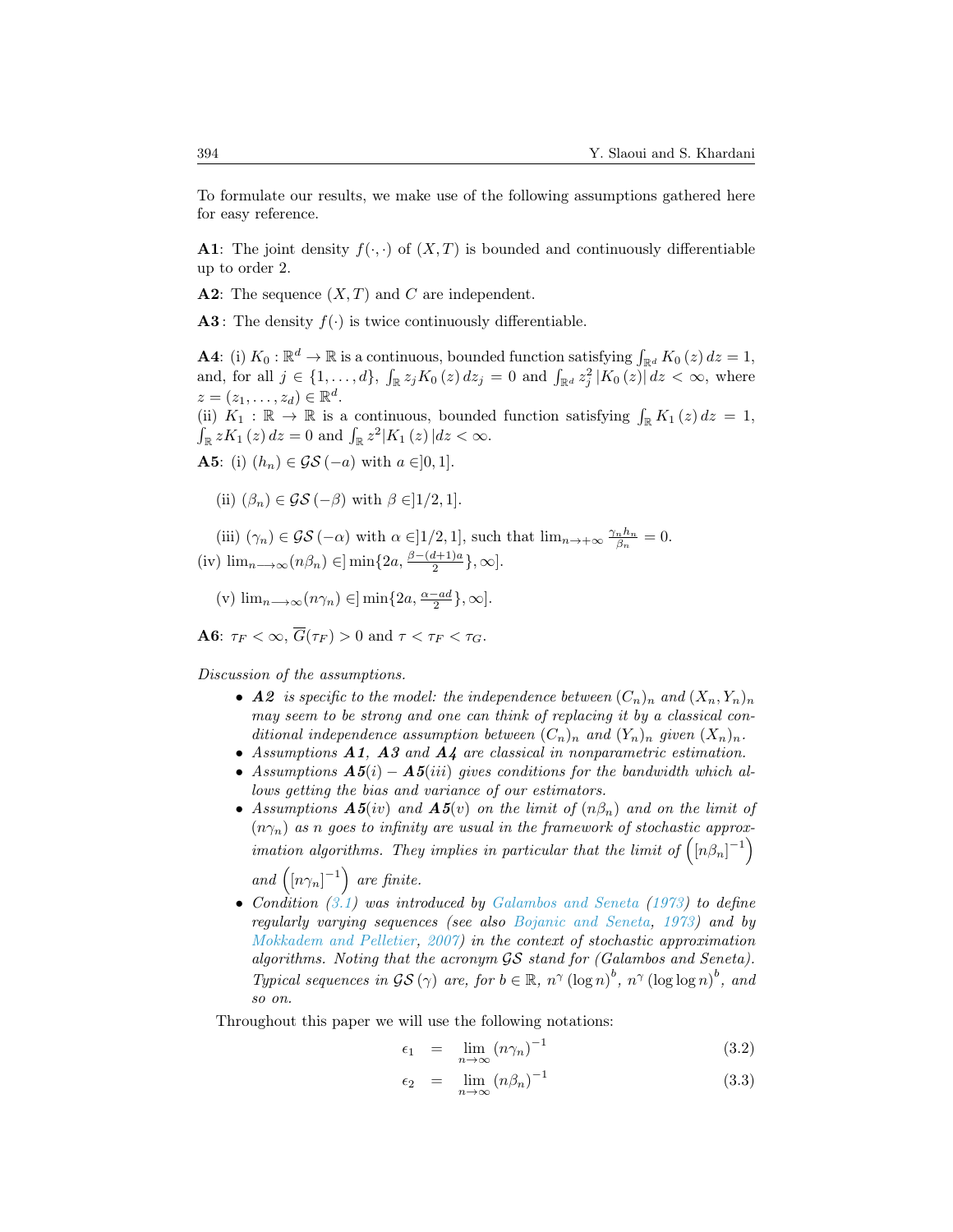$$
\mu_i^2 = \int_{\mathbb{R}^d} x_i^2 K_0(x) dx, \quad f_{j,j}^{(2)}(x,t) = \frac{\partial^2 f}{\partial x_j \partial x_j}(x,t), \quad f^{(2)}(x,t) = \frac{\partial^2 f}{\partial t \partial t}(x,t),
$$
  
\n
$$
I_2 = \int_{\mathbb{R}} t^2 K_1(t) dt, \quad S_1 = \sum_{j=1}^d \mu_j^2 f_{j,j}^{(2)}(x,t), \quad S_2 = I_2 f^{(2)}(x,t),
$$
  
\n
$$
S_3 = \sum_{j=1}^d \mu_j^2 f_{j,j}^{(2)}(x), \quad E_1 = \left[\frac{S_1 + S_2}{(1 - 2a\epsilon_2)} - \frac{f(t|x) S_3}{(1 - 2a\epsilon_1)}\right]^2,
$$
  
\n
$$
E_2 = \frac{1}{(2 - (\beta - (d+1)a)\epsilon_2)} \frac{f(x,t)}{\overline{G}(t)} \int_{\mathbb{R}^d} \int_{\mathbb{R}} K_0^2(z) K_1^2(y) dz dy.
$$

Our first result is the following proposition, which gives the bias and variance of  $\widehat{f}_n(t|x)$ .

## <span id="page-6-0"></span>**Proposition 3.2.** *(Bias and variance of*  $\hat{f}_n(t|x)$ )

Under Assumptions  $A1 - A6$ , for  $t \in A \subsetneq [0, \tau]$  and assuming that  $f^{(2)}(x, t)$  is continuous at  $(x, t)$  and that  $f^{(2)}(x)$  is continuous at x. If  $a \in [0, \beta/(d+5)]$ , then

<span id="page-6-1"></span>
$$
\mathbb{E}\left[\hat{f}_n\left(t|x\right)\right] - f(t|x) = \frac{1}{2f(x)}E_1^{1/2}h_n^2 + o(h_n^2). \tag{3.4}
$$

If  $a \in \frac{\beta}{d+5}$ , 1, then

<span id="page-6-2"></span>
$$
\mathbb{E}\left[\hat{f}_n\left(t|x\right)\right] - f(t|x) = o\left(\sqrt{\beta_n/h_n^{d+1}}\right). \tag{3.5}
$$

If  $a \in [0, \beta/(d+5)]$ , then

<span id="page-6-4"></span>
$$
\operatorname{Var}\left[\widehat{f}_n\left(t|x\right)\right] = o(h_n^4). \tag{3.6}
$$

If  $a \in \left[\beta/(d+5), 1\right]$ , then

<span id="page-6-3"></span>
$$
\operatorname{Var}\left[\hat{f}_n\left(t|x\right)\right] = \frac{1}{f^2\left(x\right)} E_2 \frac{\beta_n}{h_n^{d+1}} + o\left(\frac{\beta_n}{h_n^{d+1}}\right). \tag{3.7}
$$

Let us now state the following theorem, which gives the weak convergence rate of  $\widehat{f}_n(t|x)$  defined in [\(2.2\)](#page-3-4). Below, we write  $Z \stackrel{\mathcal{D}}{=} \mathcal{N}(\mu, \sigma^2)$  whenever the random variable Z follows a normal law with expectation  $\mu$  and variance  $\sigma^2$ ,  $\stackrel{\mathcal{D}}{\rightarrow}$  denotes the convergence in distribution and  $\stackrel{\mathbb{P}}{\rightarrow}$  the convergence in probability.

<span id="page-6-5"></span>Theorem 3.3 (Weak pointwise convergence rate). Under Assumptions  $A1 - A6$ , for  $t \in A \subsetneq [0, \tau]$  and assuming that  $f^{(2)}(x, t)$  is continuous at  $(x, t)$  and that  $f^{(2)}(x)$  is continuous at x.

(1) If there exists  $c \geq 0$  such that  $\beta_n^{-1} h_n^{d+5} \to c$ , then

$$
\sqrt{\beta_n^{-1}h_n^{d+1}}\left(\widehat{f}_n\left(t|x\right)-f\left(t|x\right)\right) \stackrel{\mathcal{D}}{\rightarrow} \mathcal{N}\left(\frac{\sqrt{c}}{2f(x)}E_1^{1/2},\frac{E_2}{f^2(x)}\right).
$$

(2) If 
$$
\beta_n^{-1}h_n^{d+5} \to \infty
$$
, then

$$
\frac{1}{h_n^2}\left(\widehat{f}_n\left(t|x\right)-f\left(t|x\right)\right)\overset{\mathbb{P}}{\to}\frac{E_1^{1/2}}{2f\left(x\right)}.
$$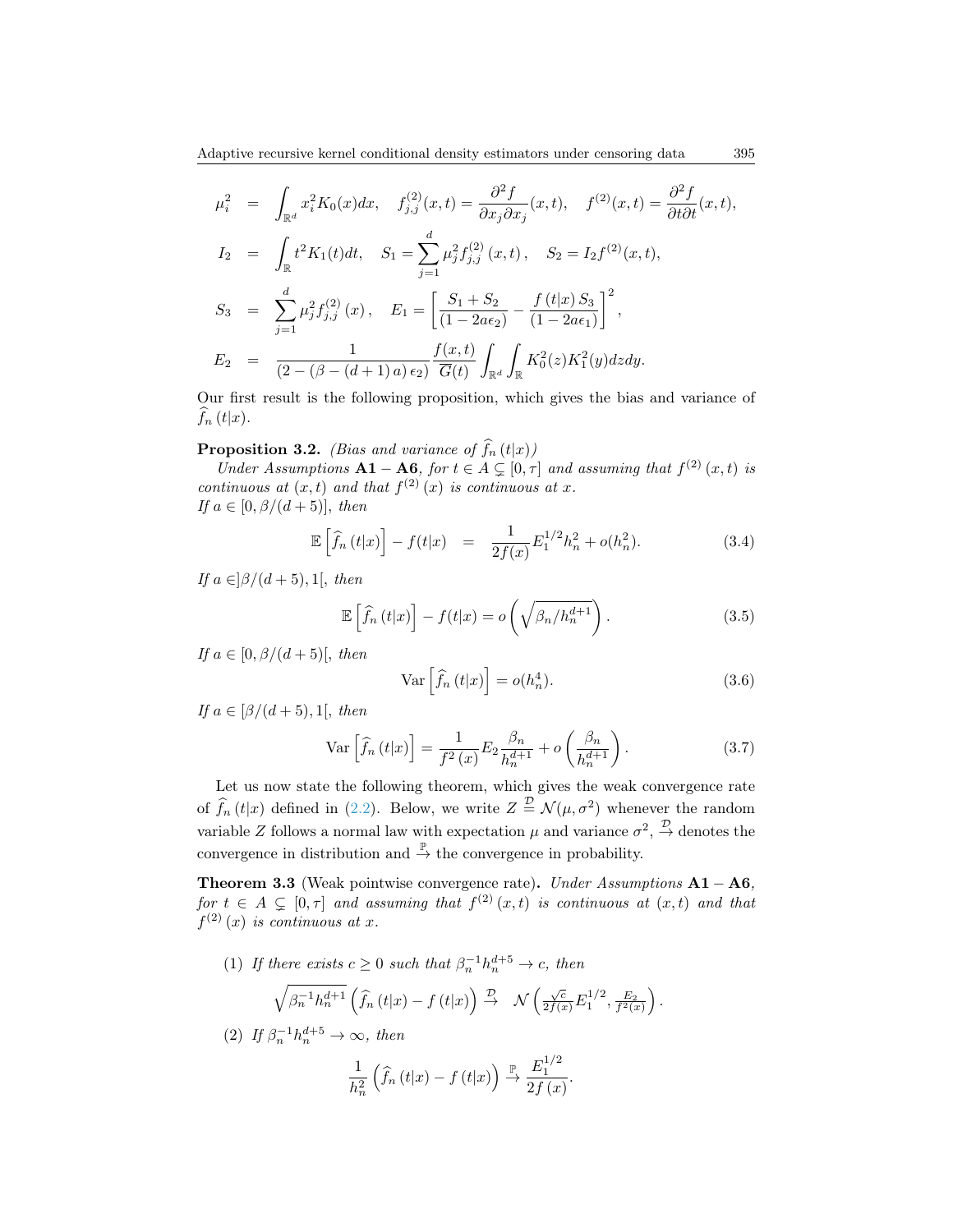*Remark* 3.4. The variance of the considered estimator is of order  $O\left(\frac{\beta_n}{\epsilon^{d+1}}\right)$  $\overline{h_n^{d+1}}$  and not  $O\left(\frac{\beta_n}{h_n^d}\right)$ ) and consequently the rate of convergence is of order  $O\left(\sqrt{\beta_n^{-1}h_n^{d+1}}\right)$  and not  $O\left(\sqrt{\beta_n^{-1}h_n^d}\right)$  as usual obtained in density estimation and regression estimation. It is due to the presence of the kernel  $K_0$ .

In order to measure the quality of our recursive estimator  $(2.2)$ , we use the Mean Squared Error (MSE).

**Proposition 3.5** (*MSE* of  $\widehat{f}_n(t|x)$ ). Under Assumptions **A1** – **A6**, for  $t \in A \subsetneq$  [0,  $\tau$ ] and assuming that  $f^{(2)}(x, t)$  is continuous at  $(x, t)$  and that  $f^{(2)}(x)$  is continuous at x.

(1) If  $a \in (0, \beta/(d+5))$ , then

$$
MSE\left[\hat{f}_n(t|x)\right] = \frac{E_1}{4f^2(x)}h_n^4 + o\left(h_n^4\right).
$$

(2) If  $a = \frac{\beta}{(d+5)}$ , then

$$
MSE\left[\hat{f}_n(t|x)\right] = \frac{E_1}{4f^2(x)}h_n^4 + \frac{E_2}{f^2(x)}\frac{\beta_n}{h_n^{d+1}} + o\left(h_n^4 + \frac{\beta_n}{h_n^{d+1}}\right).
$$

(3) If  $a \in (\beta/(d+5), 1)$ , then

$$
MSE\left[\hat{f}_n(t|x)\right] = \frac{E_2}{f^2(x)}\frac{\beta_n}{h_n^{d+1}} + o\left(\frac{\beta_n}{h_n^{d+1}}\right).
$$

The following Corollary ensures that the bandwidth which minimizes the MSE depend on the stepsizes  $(\gamma_n)$  and  $(\beta_n)$  and then the corresponding MSE depend also on the stepsizes  $(\gamma_n)$  and  $(\beta_n)$ .

Corollary 3.6. Let Assumptions  $A1-A5$  hold. To minimize the MSE of  $f_n(t|x)$ , the stepsize  $(\beta_n)$  must be chosen in  $\mathcal{GS}(-1)$  and the stepsize  $(\gamma_n)$  must be chosen in  $\mathcal{G}\mathcal{S}(-1)$ , the bandwidth  $(h_n)$  must equal

$$
\left( \left\{ (d+1) \, \frac{E_2}{E_1} \right\}^{1/(d+5)} \beta_n^{1/(d+5)} \right).
$$

Then, we have

$$
MSE\left[\hat{f}_n(t|x)\right] = \frac{1}{4f^2(x)} \frac{(d+5)}{(d+1)^{(d+1)/(d+5)}} E_1^{(d+1)/(d+5)} E_2^{4/(d+5)} \beta_n^{4/(d+5)} + o\left(\beta_n^{4/(d+5)}\right).
$$

The following Corollary shows that a special choice of the stepsizes  $((\beta_n),(\gamma_n)) =$  $((\gamma_0 n^{-1}), (\beta_0 n^{-1}))$  ensures that the bandwidth which minimizes the MSE depend on the stepsizes  $(\beta_n)$  and  $(\gamma_n)$ , which fulfilled that  $\lim_{n\to\infty} n\gamma_n = \gamma_0$ ,  $\lim_{n\to\infty} n\beta_n =$  $\beta_0$  and that  $(\gamma_n) \in \mathcal{GS}(-1)$  and  $(\beta_n) \in \mathcal{GS}(-1)$ , then the optimal value for  $h_n$ depend on  $\gamma_0$  and  $\beta_0$  and the corresponding MSE depend also on  $\gamma_0$  and  $\beta_0$ .

Corollary 3.7. Let Assumptions  $A1-A5$  hold. To minimize the MSE of  $\widehat{f}_n(t|x)$ , the stepsize  $(\beta_n)$  must be chosen in  $\mathcal{GS}(-1)$ ,  $\lim_{n\to\infty} n\beta_n = \beta_0$  and the stepsize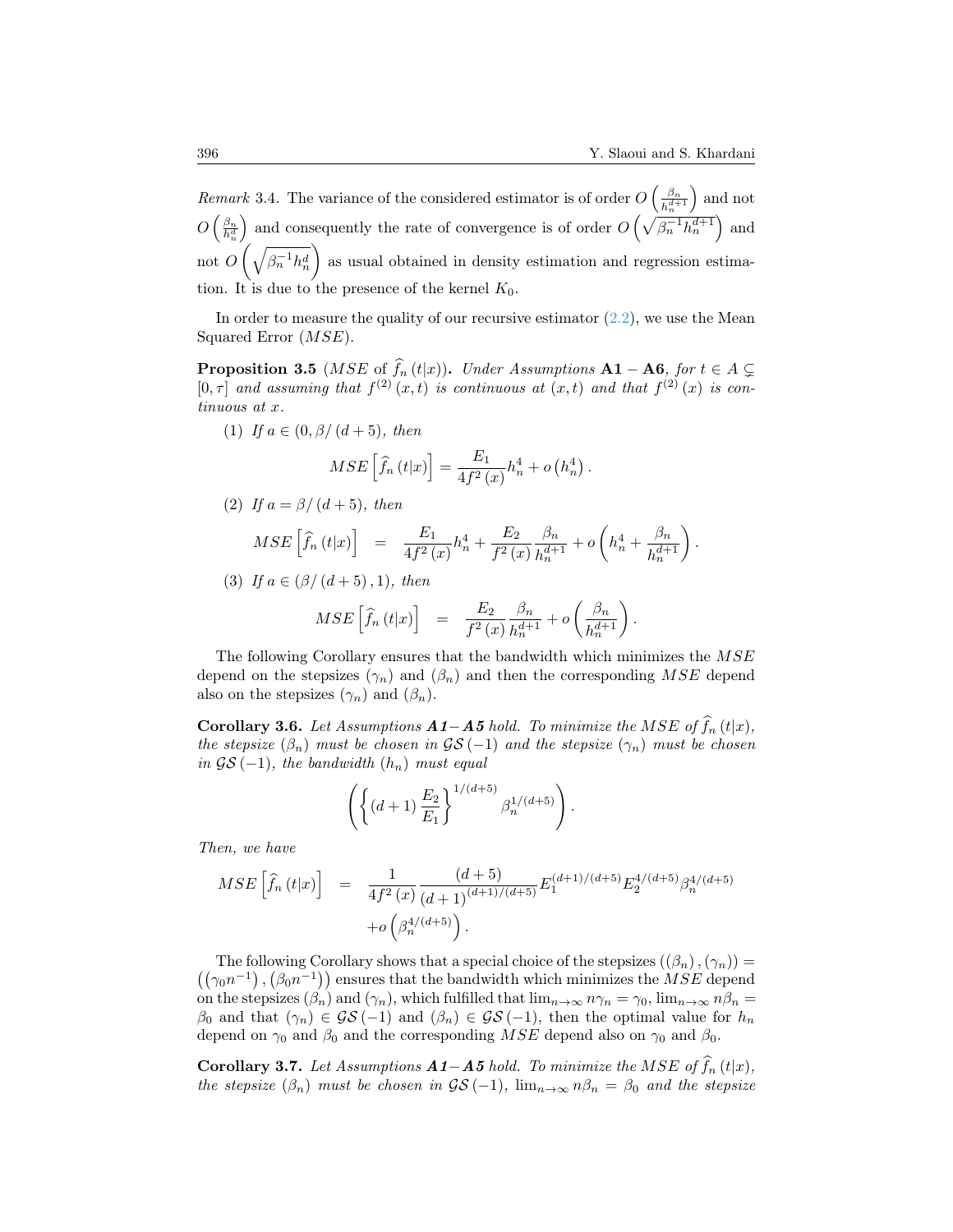$(\gamma_n)$  must be chosen in  $\mathcal{GS}(-1)$ ,  $\lim_{n\to\infty} n\gamma_n = \gamma_0$  the bandwidth  $(h_n)$  must equal

<span id="page-8-1"></span>
$$
\left( \left\{ (d+1) \frac{E_2'}{E_1'} \right\}^{1/(d+5)} \beta_0^{1/(d+5)} n^{-1/(d+5)} \right). \tag{3.8}
$$

Then, we have

$$
MSE\left[\hat{f}_n(t|x)\right]
$$
  
=  $\frac{1}{4f^2(x)} \frac{(d+5)}{(d+1)^{(d+1)/(d+5)}} E_1'^{(d+1)/(d+5)} E_2'^{4/(d+5)} \beta_0^{4/(d+5)} n^{-4/(d+5)}$   
+  $o\left(n^{-4/(d+5)}\right)$ ,

with

$$
E'_{1} = \left[ \beta_{0} \frac{S_{1} + S_{2}}{(\beta_{0} - 2a)} - \gamma_{0} \frac{f(t|x) S_{3}}{(\gamma_{0} - 2a)} \right]^{2},
$$
  
\n
$$
E'_{2} = \frac{\beta_{0}}{(2\beta_{0} - (\beta - (d+1)a))} \frac{f(x,t)}{\overline{G}(t)} \int_{\mathbb{R}^{d}} \int_{\mathbb{R}} K_{0}^{2}(z) K_{1}^{2}(y) dy dz.
$$

3.1. Computational cost. The advantage of recursive estimators over their nonrecursive counterparts is that their update, from a sample of size  $n$  to one of size  $n+1$ , requires fewer computations. This property can be generalized, if we suppose that we receive separately two sets of data, the first one of cardinal  $n_1$  smaller or equal to  $n-1$  and the second set of cardinal  $n_2 = n - n_1$ . First, we approximate the sequence  $(\widehat{f}_n)$  by the unobservable sequence  $(\widetilde{f}_n)$  recursively defined by

<span id="page-8-0"></span>
$$
\widetilde{f}_n(x,t) = (1 - \beta_n) \widetilde{f}_{n-1}(x,t) \n+ \beta_n h_n^{-d-1} \delta_n \overline{G}^{-1}(Y_n) K_0 \left( \frac{x - X_n}{h_n} \right) K_1 \left( \frac{t - Y_n}{h_n} \right). \tag{3.9}
$$

We can check that it follows from  $(3.9)$  that

$$
\tilde{f}_n(x,t) = \prod_{j=n_1+1}^n (1 - \beta_j) \tilde{f}_{n_1}(x,t)
$$
\n
$$
+ \sum_{k=n_1}^{n-1} \left[ \prod_{j=k+1}^n (1 - \beta_j) \right] \frac{\beta_k}{h_k^{d+1}} \delta_k \overline{G}^{-1}(Y_k) K_0 \left( \frac{x - X_k}{h_k} \right) K_1 \left( \frac{t - Y_k}{h_k} \right)
$$
\n
$$
+ \frac{\beta_n}{h_n^{d+1}} \delta_n \overline{G}^{-1}(Y_n) K_0 \left( \frac{x - X_n}{h_n} \right) K_1 \left( \frac{t - Y_n}{h_n} \right)
$$
\n
$$
= \alpha_1 \tilde{f}_{n_1}(x,t) + \sum_{k=n_1}^{n-1} \zeta_k \frac{\beta_k}{h_k^{d+1}} \delta_k \overline{G}^{-1}(Y_k) K_0 \left( \frac{x - X_k}{h_k} \right) K_1 \left( \frac{t - Y_k}{h_k} \right)
$$
\n
$$
+ \frac{\beta_n}{h_n^{d+1}} \delta_n \overline{G}^{-1}(Y_n) K_0 \left( \frac{x - X_n}{h_n} \right) K_1 \left( \frac{t - Y_n}{h_n} \right),
$$

where  $\alpha_1 = \prod_{j=n_1+1}^n (1-\beta_j)$  and  $\zeta_k = \prod_{j=k+1}^n (1-\beta_j)$ . In order to highlight the performance of our proposed estimator in terms of computational cost, and since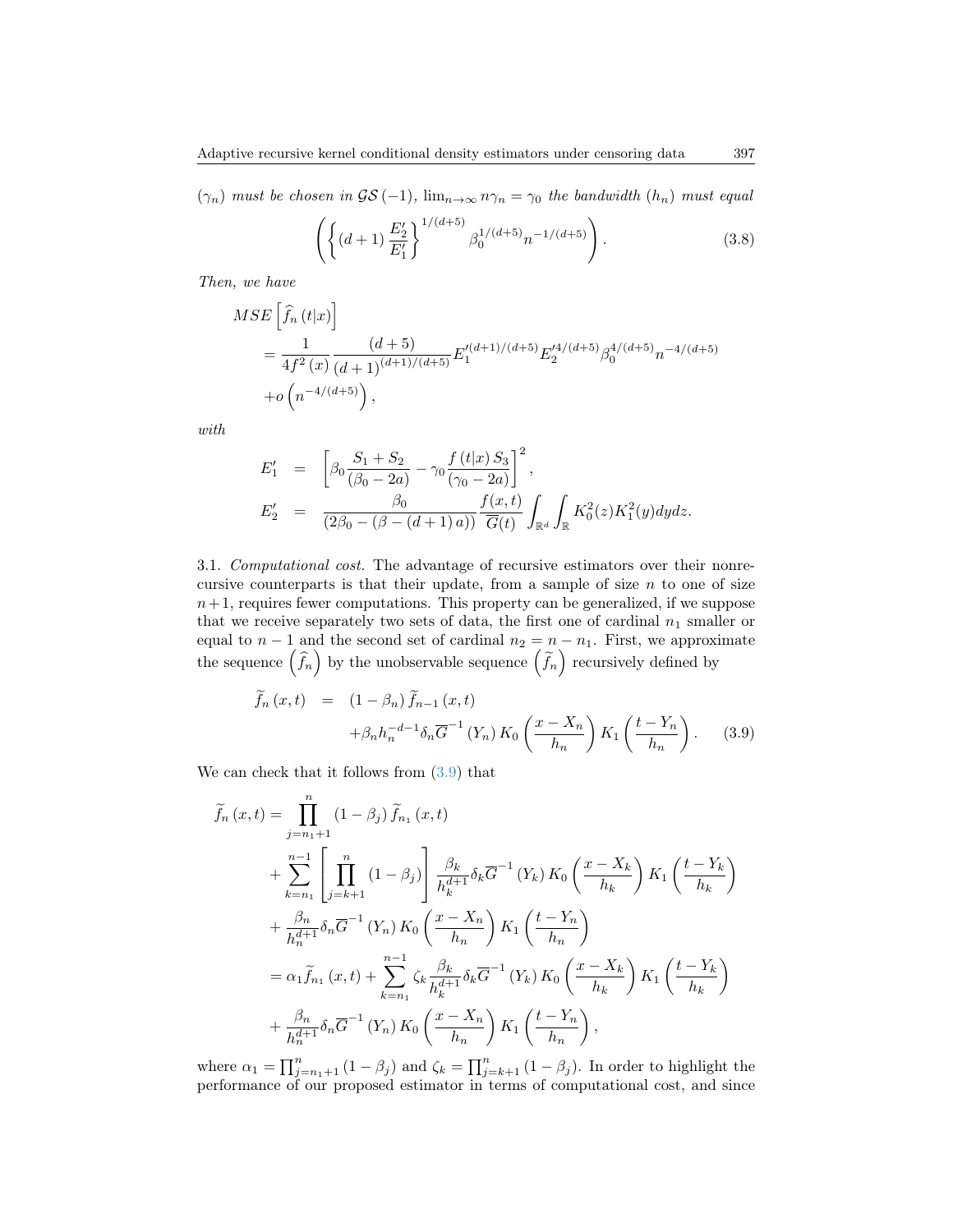$\overline{G}_n$  converge to G (see Lemma [5.4\)](#page-17-0), we can consider the following estimator as a consistent estimator of [\(2.3\)](#page-3-2)

$$
\widehat{\overline{f}}_{n}(x,t) = \prod_{j=n_{1}+1}^{n} (1 - \beta_{j}) \widehat{\overline{f}}_{n_{1}}(x,t) \n+ \sum_{k=n_{1}}^{n-1} \left[ \prod_{j=k+1}^{n} (1 - \beta_{j}) \right] \frac{\beta_{k}}{h_{k}^{d+1}} \delta_{k} \overline{G}_{n_{2}}^{-1}(Y_{k}) K_{0} \left( \frac{x - X_{k}}{h_{k}} \right) K_{1} \left( \frac{t - Y_{k}}{h_{k}} \right) \n+ \frac{\beta_{n}}{h_{n}^{d+1}} \delta_{n} \overline{G}_{n}^{-1}(Y_{n}) K_{0} \left( \frac{x - X_{n}}{h_{n}} \right) K_{1} \left( \frac{t - Y_{n}}{h_{n}} \right) \n= \alpha_{1} \widehat{f}_{n_{1}}(x,t) + \sum_{k=n_{1}}^{n-1} \zeta_{k} \frac{\beta_{k}}{h_{k}^{d+1}} \delta_{k} \overline{G}_{n_{2}}^{-1}(Y_{k}) K_{0} \left( \frac{x - X_{k}}{h_{k}} \right) K_{1} \left( \frac{t - Y_{k}}{h_{k}} \right) \n+ \frac{\beta_{n}}{h_{n}^{d+1}} \delta_{n} \overline{G}_{n}^{-1}(Y_{n}) K_{0} \left( \frac{x - X_{n}}{h_{n}} \right) K_{1} \left( \frac{t - Y_{n}}{h_{n}} \right).
$$

Further, it follows from  $(2.4)$ , that

$$
\hat{f}_n(x) = \prod_{j=n_1+1}^n (1 - \gamma_j) \hat{f}_{n_1}(x) + \sum_{k=n_1}^{n-1} \left[ \prod_{j=k+1}^n (1 - \gamma_j) \right] \frac{\gamma_k}{h_k} K_0 \left( \frac{x - X_k}{h_k} \right) \n+ \frac{\gamma_n}{h_n} \delta_n \overline{G}_n^{-1} (Y_n) K_0 \left( \frac{x - X_n}{h_n} \right) \n= \tilde{\alpha}_1 \hat{f}_{n_1}(x, t) + \sum_{k=n_1}^{n-1} \tilde{\zeta}_k \frac{\gamma_k}{h_k} K_0 \left( \frac{x - X_k}{h_k} \right) + \frac{\gamma_n}{h_n} K_0 \left( \frac{x - X_n}{h_n} \right),
$$

where  $\tilde{\alpha}_1 = \prod_{j=n_1+1}^n (1 - \gamma_j)$  and  $\tilde{\zeta}_k = \prod_{j=k+1}^n (1 - \gamma_j)$ . It is clear, that we can use a data-driven procedure to construct an optimal bandwidth based on the first sample of size  $n_1$  and separately an optimal bandwidth based on the second sample of size  $n - n_1$ . Then the proposed estimator can be viewed as a linear combination of two estimators, which improve the computational cost significantly.

#### <span id="page-9-0"></span>4. Simulation experiments

In our simulation study, we consider three sample size,  $n = 100$ ,  $n = 200$  and  $n = 300$  and the three models used in [Khardani and Semmar](#page-27-14) [\(2014\)](#page-27-14) : 1- sinus case :  $Y = \sin(1.5 X) + \varepsilon$ , 2- parabolic case :  $Y = 1 + X^2 + \varepsilon$ , 3- exponential cas :  $Y =$  $\exp(X - 0.2) + \varepsilon$ . In the three considered models, kernels  $K_0$  and  $K_1$  are considered to be the standard normal distributions  $K_0(z) = \frac{1}{\sqrt{2}}$  $rac{1}{2\pi}$  exp  $\left(-\frac{z^2}{2}\right)$  $\left(\frac{z^2}{2}\right), K_1(z_1,\ldots,z_d) =$  $(2\pi)^{-d/2} \exp\left(-\frac{1}{2}\sum_{i=1}^d z_i^2\right)$ , X and  $\varepsilon$  are i.i.d. and follow respectively the normal distribution  $\mathcal{N}(0, I_d)$  and  $\mathcal{N}(0, 0.1I_d)$ , with  $d \in \{1, 2\}$ . For each considered model and sample size  $n$ , we use various proportions of censoring levels, with the minimum equal to  $0\%$  and the maximum equal to  $40\%$  and we approximate the average  $MSE$ of the estimator and the standard deviations of the average  $MSE$  using  $N = 500$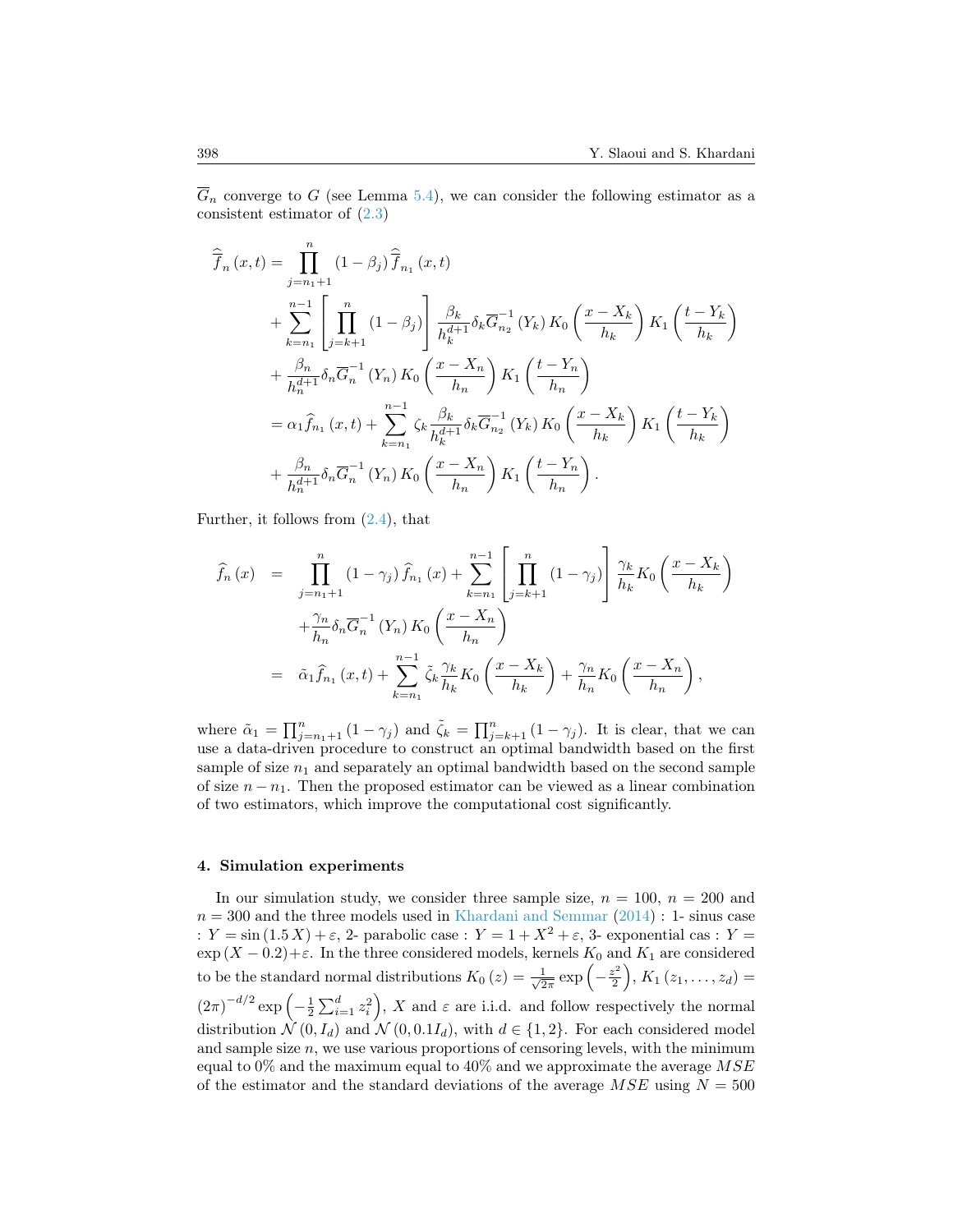trials of sample size  $n$ ;

$$
\overline{MSE} = \frac{1}{N} \sum_{k=1}^{N} \left\{ \widehat{f}^{[k]} \left( Y | X \right) - f \left( Y | X \right) \right\}^{2}
$$

and

$$
sdMSE = \sqrt{\frac{1}{N} \sum_{k=1}^{N} \left\{ \left\{ \widehat{f}^{[k]} \left( Y | X \right) - f \left( Y | X \right) \right\}^2 - \overline{MSE} \right\}^2},
$$

where  $\widehat{f}^{[k]}$  (.) is the estimator computed from the kth sample. In order to assess the impact of the censoring in the efficiency of the considered estimators we variate the rate of censoring for each models by generating the censoring variables C by an exponential distribution  $\mathcal{E}(\lambda_1)$  shifted by  $\lambda_2$  (for the exponential model), by a normal distribution  $\mathcal{N}(0, \sigma_1)$  (for sinus case) and by  $\mathcal{N}(0, \sigma_2)$  (for parabolic case). Thus, the behavior of the considered estimators is evaluated over a several parameters, such as the sample size n, the rate of censoring  $\tau$  controlled by  $(\lambda_1, \lambda_2, \sigma_1, \sigma_2)$ and the dimension d.

Remark 4.1. Since the optimal bandwidth  $(h_n)$  given in [\(3.8\)](#page-8-1) belongs to  $\mathcal{GS}(-1/(d+5))$ , then according to the assumption  $\mathbf{A5}(i)$ ,  $a = 1/(d+5)$ .

Moreover, in order to select the bandwidth selection, we consider a crossvalidation procedure, defined as follows; firstly, we choose a sequence of bandwidth  $h_i = C i^{-\nu}$  for  $i = 1, ..., n$ , with  $C \in \{0.5, 1, 1.5 ..., 10\}$  and  $\nu \in \{0.001, 0.002, ...,$ 1}. Then, the cross-validation criterion

$$
CV(C,\nu) = \frac{1}{n} \sum_{i=1}^{n} \left( \widehat{g}(Y|X) - \widehat{g}_{-i}(Y|X) \right)^{2},
$$

where  $\hat{g}(Y | X)$  represents one of the considered estimators including the recursive and the non-recursive one,  $\hat{g}_{-i} (Y | X)$  represents one of the considered estimators using all the points except the  $i^{th}$  observation  $(X_i, Y_i)$ , for  $i \in 1, ..., n$ .

The stepsizes  $((\beta_n),(\gamma_n))$  equal respectively to  $((n^{-1}), (n^{-1})),$  $((n^{-1}), ((1-a)n^{-1})), ((1-a)n^{-1}), (n^{-1}))$  or  $((1-a)n^{-1}), ((1-a)n^{-1})$ . These four choices are referred to as Recursive 1, 2, 3 and 4 respectively. Noting that the special cases  $(\beta_n) = (1 - a)n^{-1}$ , respectively  $(\gamma_n) = (1 - a)n^{-1}$ represent the case which minimizes the variance of the numerator respectively the denominator of the proposed estimators [\(2.2\)](#page-3-4) and the special cases  $(\beta_n) = (n^{-1}),$ respectively  $(\gamma_n) = (n^{-1})$  represent the case which minimizes the MSE of the numerator respectively the denominator of the proposed estimators [\(2.2\)](#page-3-4), see, for instance [Slaoui](#page-28-6) [\(2015,](#page-28-6) [2016\)](#page-28-7) in the framework of the regression function.

Remark 4.2. The choice  $(\gamma_n) = (1-a)n^{-1}$  is equivalent to the choice  $(\gamma_n)$  $(h_n / \sum_{k=1}^n h_k)$ , this two choices belong to the class of estimators which minimizes the asymptotic variance of the recursive kernel density estimators (for more details see [Mokkadem et al.,](#page-27-16) [2009\)](#page-27-16).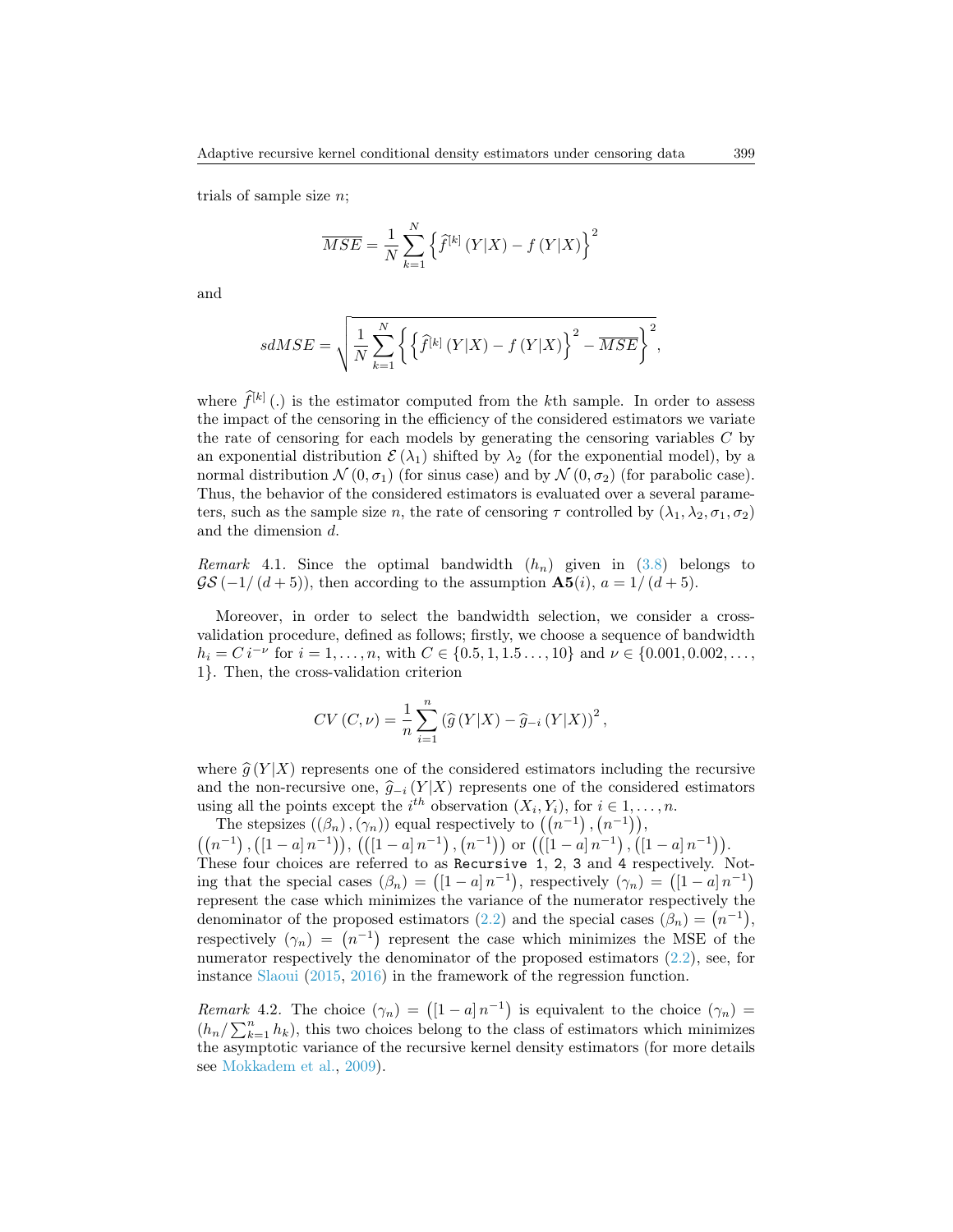|                  | $Y = \sin(1.5 X) + \varepsilon$ |              |                  |         |                  |         |
|------------------|---------------------------------|--------------|------------------|---------|------------------|---------|
| $d=1$            | $n = 100$                       |              | $n = 200$        |         | $n = 300$        |         |
| $\overline{0\%}$ | $\overline{MSE}$                | sdMSE        | $\overline{MSE}$ | sdMSE   | $\overline{MSE}$ | sdMSE   |
| non-recursive    | 0.47169                         | 0.34755      | 0.45528          | 0.34661 | 0.44123          | 0.34543 |
| Recursive 1      | 0.49923                         | 0.35809      | 0.49374          | 0.35087 | 0.48287          | 0.35026 |
| Recursive 2      | 0.47490                         | 0.34643      | 0.46969          | 0.34628 | 0.45679          | 0.34564 |
| Recursive 3      | 0.50849                         | 0.36673      | 0.49961          | 0.36614 | 0.48587          | 0.36146 |
| Recursive 4      | 0.47133                         | 0.34781      | 0.46427          | 0.34446 | 0.45537          | 0.34265 |
| 10%              | $\overline{MSE}$                | sdMSE        | $\overline{MSE}$ | sdMSE   | $\overline{MSE}$ | sdMSE   |
| non-recursive    | 0.50374                         | 0.34491      | 0.48050          | 0.34540 | 0.46866          | 0.33591 |
| Recursive 1      | 0.52690                         | 0.36925      | 0.50962          | 0.35586 | 0.46906          | 0.33225 |
| Recursive 2      | 0.48405                         | 0.34879      | 0.47177          | 0.34016 | 0.46035          | 0.33241 |
| Recursive 3      | 0.56004                         | 0.39488      | 0.53764          | 0.37361 | 0.52663          | 0.37624 |
| Recursive 4      | 0.49605                         | 0.35918      | 0.48073          | 0.34653 | 0.45601          | 0.33132 |
| 40%              | $\overline{MSE}$                | sdMSE        | $\overline{MSE}$ | sdMSE   | $\overline{MSE}$ | sdMSE   |
| non-recursive    | 0.89366                         | 0.79130      | 0.75139          | 0.63007 | 0.60624          | 0.53639 |
| Recursive 1      | 0.69192                         | 0.46411      | 0.60886          | 0.38604 | 0.50076          | 0.34334 |
| Recursive 2      | 0.57606                         | 0.38179      | 0.51977          | 0.34627 | 0.48482          | 0.33539 |
| Recursive 3      | 0.80475                         | 0.58158      | 0.68932          | 0.45206 | 0.60226          | 0.39245 |
| Recursive 4      | 0.63578                         | 0.43047      | 0.56176          | 0.36897 | 0.54207          | 0.34603 |
| $d=\overline{2}$ | $n = 100$                       |              | $n = 200$        |         | $n = 300$        |         |
| $\overline{0\%}$ | $\overline{MSE}$                | sdMSE        | $\overline{MSE}$ | sdMSE   | $\overline{MSE}$ | sdMSE   |
| non-recursive    | 0.43293                         | 0.33216      | 0.42792          | 0.32986 | 0.40528          | 0.31968 |
| Recursive 1      | 0.45928                         | 0.34876      | 0.45428          | 0.32207 | 0.44358          | 0.32157 |
| Recursive 2      | 0.43594                         | 0.31783      | 0.43217          | 0.31887 | 0.42936          | 0.31727 |
| Recursive 3      | 0.46675                         | 0.33567      | 0.45875          | 0.33465 | 0.44667          | 0.33284 |
| Recursive 4      | 0.43367                         | 0.32938      | 0.42628          | 0.32619 | 0.41823          | 0.31458 |
| 10%              | $\overline{MSE}$                | sdMSE        | $\overline{MSE}$ | sdMSE   | $\overline{MSE}$ | sdMSE   |
| $non-recursive$  | 0.46249                         | 0.32838      | 0.44318          | 0.32978 | 0.43234          | 0.32763 |
| Recursive 1      | 0.48378                         | ${ 0.33898}$ | 0.46786          | 0.32674 | 0.43156          | 0.30498 |
| Recursive 2      | 0.44438                         | 0.32216      | 0.43345          | 0.31224 | 0.42456          | 0.34512 |
| Recursive 3      | 0.51447                         | 0.36287      | 0.49351          | 0.34494 | 0.48340          | 0.34536 |
| Recursive 4      | 0.45593                         | 0.32921      | 0.44165          | 0.31823 | 0.41856          | 0.31486 |
| 40%              | $\overline{MSE}$                | sdMSE        | $\overline{MSE}$ | sdMSE   | $\overline{MSE}$ | sdMSE   |
| non-recursive    | 0.82731                         | 0.72638      | 0.68974          | 0.57832 | 0.55649          | 0.49285 |
| Recursive 1      | 0.63534                         | 0.42625      | 0.55889          | 0.35437 | 0.45966          | 0.31562 |
| Recursive 2      | 0.52872                         | 0.35246      | 0.47745          | 0.31786 | 0.44556          | 0.30785 |
| Recursive 3      | 0.73842                         | 0.53584      | 0.63775          | 0.41959 | 0.55825          | 0.36416 |
| Recursive 4      | 0.58615                         | 0.39527      | 0.52365          | 0.33945 | 0.49782          | 0.31735 |

<span id="page-11-0"></span>Table 4.1. Average MSEs and standard deviation of MSE (approximated using  $N = 500$  trials) of the non-recursive estimator  $(2.1)$  and four recursive estimators; recursive 1 correspond to the estimator [\(2.2\)](#page-3-4) with the choice  $((\beta_n),(\gamma_n)) = ((n^{-1}), (n^{-1})),$  recursive 2 correspond to the estimator  $(2.2)$  with the choice  $((\beta_n), (\gamma_n)) = ((n^{-1}), ([1 - a] n^{-1})),$  recur-sive 3 correspond to the estimator [\(2.2\)](#page-3-4) with the choice  $((\beta_n), (\gamma_n))$  =  $((1 - a)n^{-1})$ ,  $(n^{-1})$  and recursive 4 correspond to the estimator [\(2.2\)](#page-3-4) with the choice  $((\beta_n), (\gamma_n)) = (([1 - a] n^{-1}), ([1 - a] n^{-1})).$  Here we consider the sinus model  $Y = \sin(1.5 X) + \varepsilon$ ,  $X \sim \mathcal{N}(0, I_d)$  and  $\varepsilon \sim \mathcal{N}(0, 0.1I_d)$ , with  $d \in \{1, 2\}$  and we consider three sample sizes  $n = 100$ ,  $n = 200$  and  $n = 300$ .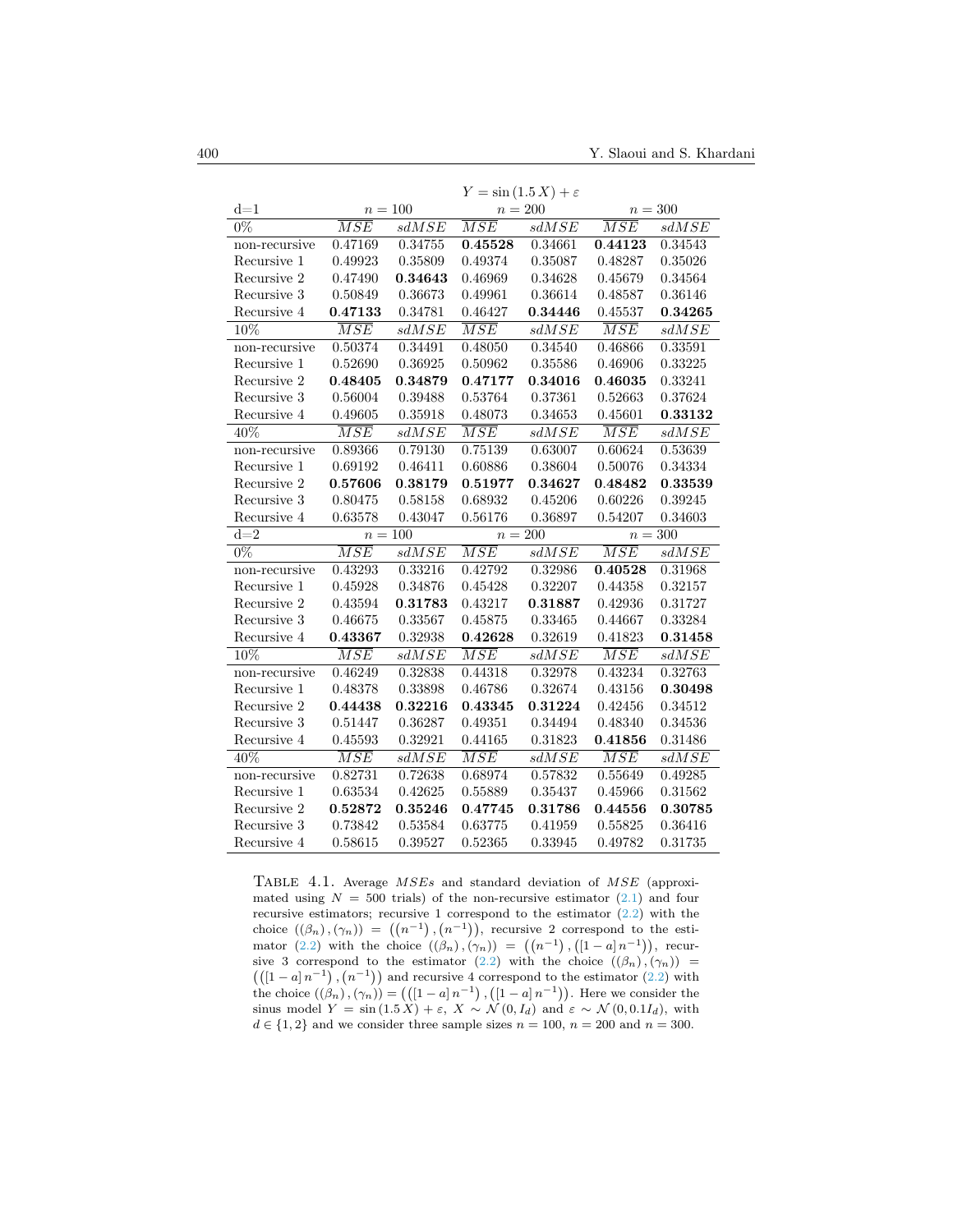|               | $Y=1+X^2+\varepsilon$ |                |                  |         |                  |          |
|---------------|-----------------------|----------------|------------------|---------|------------------|----------|
| $d=1$         | $n=100$               |                | $n = 200$        |         | $n = 300$        |          |
| $0\%$         | $\overline{MSE}$      | sdMSE          | $\overline{MSE}$ | sdMSE   | $\overline{MSE}$ | sdMSE    |
| non-recursive | 0.32769               | 0.31714        | 0.30391          | 0.31198 | 0.28309          | 0.31694  |
| Recursive 1   | 0.34989               | 0.30718        | $0.36159\,$      | 0.31387 | 0.28573          | 0.31105  |
| Recursive 2   | 0.31787               | $\, 0.31363\,$ | 0.32957          | 0.30926 | 0.27265          | 0.30109  |
| Recursive 3   | 0.37645               | 0.30476        | 0.38472          | 0.32429 | 0.27983          | 0.31104  |
| Recursive 4   | 0.34012               | 0.30847        | 0.35229          | 0.31245 | 0.27637          | 0.31225  |
| 10%           | $\overline{MSE}$      | $_{sdMSE}$     | $\overline{MSE}$ | sdMSE   | $\overline{MSE}$ | sdMSE    |
| non-recursive | 0.39926               | 0.34010        | 0.39073          | 0.33699 | 0.38957          | 0.32745  |
| Recursive 1   | 0.44993               | 0.34646        | 0.44842          | 0.33971 | 0.44698          | 0.33567  |
| Recursive 2   | 0.42835               | 0.33860        | 0.42232          | 0.33608 | 0.41742          | 0.33528  |
| Recursive 3   | 0.46821               | 0.35069        | 0.46492          | 0.34198 | 0.46423          | 0.33839  |
| Recursive 4   | 0.43682               | 0.34247        | 0.43437          | 0.33434 | 0.43444          | 0.33263  |
| $40\%$        | $\overline{MSE}$      | sdMSE          | $\overline{MSE}$ | sdMSE   | $\overline{MSE}$ | sdMSE    |
| non-recursive | 0.45167               | 0.37771        | 0.41885          | 0.37020 | 0.41249          | 0.37353  |
| Recursive 1   | 0.48201               | 0.36498        | 0.46823          | 0.35601 | 0.45645          | 0.35189  |
| Recursive 2   | 0.46431               | 0.34759        | 0.44149          | 0.34528 | ${0.43427}$      | 0.33518  |
| Recursive 3   | 0.51110               | 0.38720        | 0.49747          | 0.37411 | 0.48358          | 0.40111  |
| Recursive 4   | 0.47373               | 0.36587        | 0.46035          | 0.35497 | 0.45824          | 0.35339  |
| $d=2$         | $n = 100$             |                | $n=200$          |         | $n = 300$        |          |
| $0\%$         | $\overline{MSE}$      | sdMSE          | $\overline{MSE}$ | sdMSE   | $\overline{MSE}$ | sdMSE    |
| non-recursive | 0.30189               | 0.29118        | 0.27796          | 0.28637 | 0.26332          | 0.29187  |
| Recursive 1   | 0.32145               | 0.28698        | 0.33147          | 0.28963 | 0.26448          | 0.28341  |
| Recursive 2   | 0.29182               | 0.28714        | 0.30456          | 0.28486 | 0.25043          | 0.27957  |
| Recursive 3   | 0.34548               | 0.27784        | 0.35465          | 0.29865 | 0.25644          | 0.28549  |
| Recursive 4   | 0.31264               | 0.28349        | 0.32776          | 0.28672 | 0.25386          | 0.28646  |
| 10%           | $\overline{MSE}$      | sdMSE          | $\overline{MSE}$ | sdMSE   | $\overline{MSE}$ | sdMSE    |
| non-recursive | 0.36629               | 0.31884        | 0.35843          | 0.30935 | 0.35685          | 0.30586  |
| Recursive 1   | 0.41347               | 0.31828        | 0.41182          | 0.31285 | 0.41098          | 0.30289  |
| Recursive 2   | 0.39458               | 0.31284        | 0.38756          | 0.30979 | 0.38162          | 0.30636  |
| Recursive 3   | 0.42984               | 0.32089        | 0.42764          | 0.31138 | 0.42306          | 0.310483 |
| Recursive 4   | 0.41872               | 0.31465        | 0.39848          | 0.30697 | 0.39858          | 0.30335  |
| 40%           | $\overline{MSE}$      | sdMSE          | $\overline{MSE}$ | sdMSE   | $\overline{MSE}$ | sdMSE    |
| non-recursive | 0.41464               | 0.34673        | 0.38485          | 0.33979 | 0.37854          | 0.34744  |
| Recursive 1   | 0.44214               | 0.33261        | 0.42924          | 0.32623 | 0.41989          | 0.32104  |
| Recursive 2   | 0.42644               | 0.31936        | 0.40526          | 0.31429 | 0.39496          | 0.30618  |
| Recursive 3   | 0.46916               | 0.35525        | 0.45628          | 0.34366 | 0.44388          | 0.36845  |
| Recursive 4   | 0.43486               | 0.33684        | 0.42269          | 0.32847 | 0.42632          | 0.32873  |

<span id="page-12-0"></span>Table 4.2. Average MSEs and standard deviation of MSE (approximated using  $N = 500$  trials) of the non-recursive estimator  $(2.1)$  and four recursive estimators; recursive 1 correspond to the estimator [\(2.2\)](#page-3-4) with the choice  $((\beta_n), (\gamma_n)) = ((n^{-1}), (n^{-1})),$  recursive 2 correspond to the esti-mator [\(2.2\)](#page-3-4) with the choice  $((\beta_n), (\gamma_n)) = ((n^{-1}), ([1 - a] n^{-1})),$  recur-sive 3 correspond to the estimator [\(2.2\)](#page-3-4) with the choice  $((\beta_n), (\gamma_n))$  =  $((1 - a)n^{-1})$ ,  $(n^{-1})$  and recursive 4 correspond to the estimator [\(2.2\)](#page-3-4) with the choice  $((\beta_n), (\gamma_n)) = (([1 - a] n^{-1}), ([1 - a] n^{-1})).$  Here we consider the parabolic model  $Y = 1 + X^2 + \varepsilon$ ,  $X \sim \mathcal{N}(0, 1)$  and  $\varepsilon \sim \mathcal{N}(0, 0.1)$  and we consider three sample sizes  $n = 100$ ,  $n = 200$  and  $n = 300$ .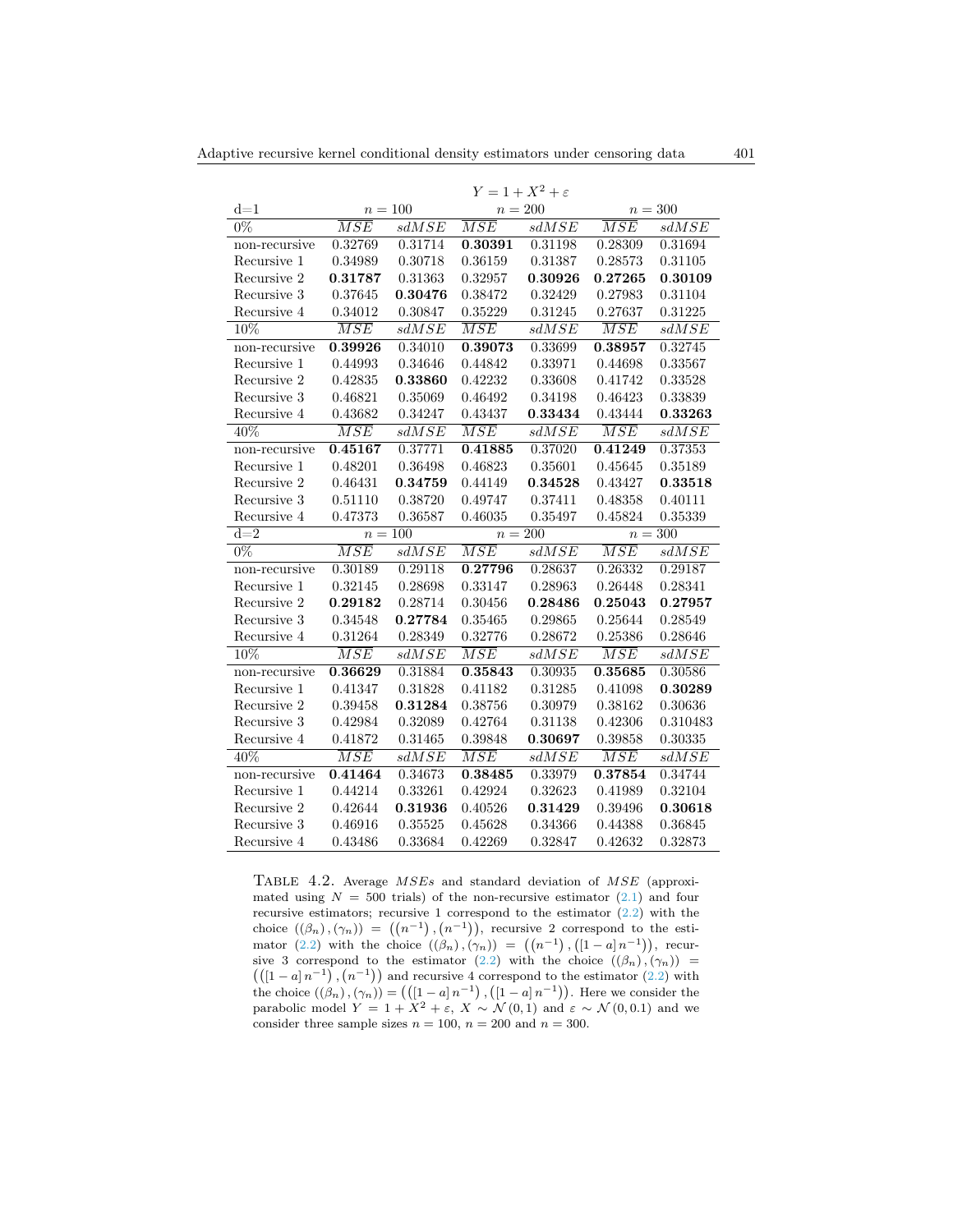|                  |                  |         | Y                | $=\exp(X-0.2)+\varepsilon$ |                  |              |
|------------------|------------------|---------|------------------|----------------------------|------------------|--------------|
| $d=1$            | $n = 100$        |         | $n=200$          |                            | $n=300$          |              |
| $0\%$            | $\overline{MSE}$ | sdMSE   | $\overline{MSE}$ | sdMSE                      | $\overline{MSE}$ | sdMSE        |
| non-recursive    | 0.42833          | 0.36027 | 0.41430          | 0.35918                    | 0.40384          | 0.35864      |
| Recursive 1      | 0.43161          | 0.35150 | 0.42285          | 0.34915                    | 0.41921          | $0.35558\,$  |
| Recursive 2      | 0.43280          | 0.35182 | 0.42327          | 0.34951                    | 0.41728          | 0.33615      |
| Recursive 3      | 0.42708          | 0.32801 | 0.40997          | 0.31353                    | 0.39704          | 0.31252      |
| Recursive 4      | 0.40618          | 0.34053 | 0.39809          | 0.34555                    | 0.38464          | 0.34481      |
| 10%              | $\overline{MSE}$ | sdMSE   | $\overline{MSE}$ | sdMSE                      | $\overline{MSE}$ | sdMSE        |
| non-recursive    | 0.45615          | 0.35219 | 0.40481          | 0.34873                    | 0.38593          | 0.34156      |
| Recursive 1      | 0.43922          | 0.34366 | 0.42326          | 0.34238                    | 0.36921          | 0.33958      |
| Recursive 2      | 0.43969          | 0.34527 | 0.41813          | 0.33615                    | 0.34570          | 0.31342      |
| Recursive 3      | 0.42708          | 0.32801 | 0.41704          | 0.31812                    | 0.37973          | 0.31553      |
| Recursive 4      | 0.41945          | 0.33378 | 0.39439          | 0.31991                    | 0.36854          | 0.31447      |
| 40%              | $\overline{MSE}$ | sdMSE   | $\overline{MSE}$ | sdMSE                      | $\overline{MSE}$ | sdMSE        |
| non-recursive    | 0.82192          | 0.72970 | 0.62419          | 0.45912                    | 0.42344          | 0.43347      |
| Recursive 1      | 0.66738          | 0.70964 | 0.59954          | 0.50787                    | 0.49785          | 0.47703      |
| Recursive 2      | 0.61095          | 0.53304 | 0.52550          | 0.41610                    | 0.41229          | 0.40523      |
| Recursive 3      | 1.01691          | 0.97070 | 0.83108          | 0.88199                    | 0.64612          | 0.62362      |
| Recursive 4      | 0.74369          | 0.69710 | 0.70782          | 0.56174                    | 0.69365          | 0.52963      |
| $d = 2$          |                  | $n=100$ | $n=200$          |                            | $n = 300$        |              |
| $\overline{0\%}$ | $\overline{MSE}$ | sdMSE   | $\overline{MSE}$ | sdMSE                      | $\overline{MSE}$ | sdMSE        |
| non-recursive    | 0.39773          | 0.33026 | 0.38084          | 0.32921                    | 0.37969          | 0.32964      |
| Recursive 1      | 0.39678          | 0.32228 | 0.38469          | 0.32048                    | 0.38484          | 0.32635      |
| Recursive 2      | 0.39743          | 0.32246 | 0.38846          | 0.32025                    | 0.38338          | ${ 0.30852}$ |
| Recursive 3      | 0.39205          | 0.30102 | 0.37638          | 0.28776                    | 0.36449          | 0.28615      |
| Recursive 4      | 0.37248          | 0.31229 | 0.36582          | 0.31703                    | 0.35326          | $0.31616\,$  |
| 10%              | $\overline{MSE}$ | sdMSE   | $\overline{MSE}$ | sdMSE                      | $\overline{MSE}$ | sdMSE        |
| non-recursive    | 0.41833          | 0.32358 | 0.37172          | 0.32092                    | 0.35469          | 0.31472      |
| Recursive 1      | 0.40332          | 0.31563 | 0.38834          | 0.31426                    | 0.33189          | 0.31107      |
| Recursive 2      | 0.40346          | 0.31638 | 0.38344          | 0.30814                    | 0.31784          | 0.28766      |
| Recursive 3      | 0.39295          | 0.30102 | 0.38235          | 0.29219                    | 0.34856          | 0.28348      |
| Recursive 4      | 0.38557          | 0.30867 | 0.36224          | 0.29255                    | 0.33839          | 0.28814      |
| 40%              | $\overline{MSE}$ | sdMSE   | $\overline{MSE}$ | sdMSE                      | $\overline{MSE}$ | sdMSE        |
| non-recursive    | 0.75465          | 0.66984 | 0.57396          | 0.42144                    | 0.38878          | 0.39895      |
| Recursive 1      | 0.61268          | 0.65198 | 0.55058          | 0.46694                    | 0.45695          | 0.43765      |
| Recursive 2      | 0.56093          | 0.48924 | 0.48232          | 0.38197                    | 0.37844          | 0.37128      |
| Recursive 3      | 0.91222          | 0.89343 | 0.76283          | 0.80934                    | 0.59912          | 0.57424      |
| Recursive 4      | 0.68235          | 0.63989 | 0.64974          | 0.51628                    | 0.63674          | 0.48614      |

 $Y = \exp(X - 0.2) + \varepsilon$ 

<span id="page-13-0"></span>TABLE  $4.3$ . Average  $MSEs$  and standard deviation of  $MSE$  (approximated using  $N = 500$  trials) of the non-recursive estimator  $(2.1)$  and four recursive estimators; recursive 1 correspond to the estimator [\(2.2\)](#page-3-4) with the choice  $((\beta_n), (\gamma_n)) = ((n^{-1}), (n^{-1})),$  recursive 2 correspond to the estimator  $(2.2)$ with the choice  $((\beta_n), (\gamma_n)) = ((n^{-1}), ([1 - a] n^{-1})),$  recursive 3 correspond to the estimator [\(2.2\)](#page-3-4) with the choice  $((\beta_n), (\gamma_n)) = (([1 - a] n^{-1}), (n^{-1}))$ and recursive 4 correspond to the estimator [\(2.2\)](#page-3-4) with the choice  $((\beta_n), (\gamma_n)) =$  $((1 - a)n^{-1})$ ,  $(1 - a)n^{-1})$ . Here we consider the exponential model Y =  $\exp(X - 0.2) + \varepsilon$ ,  $X \sim \mathcal{N}(0, 1)$  and  $\varepsilon \sim \mathcal{N}(0, 0.1)$  and we consider three sample sizes  $n = 100$ ,  $n = 200$  and  $n = 300$ .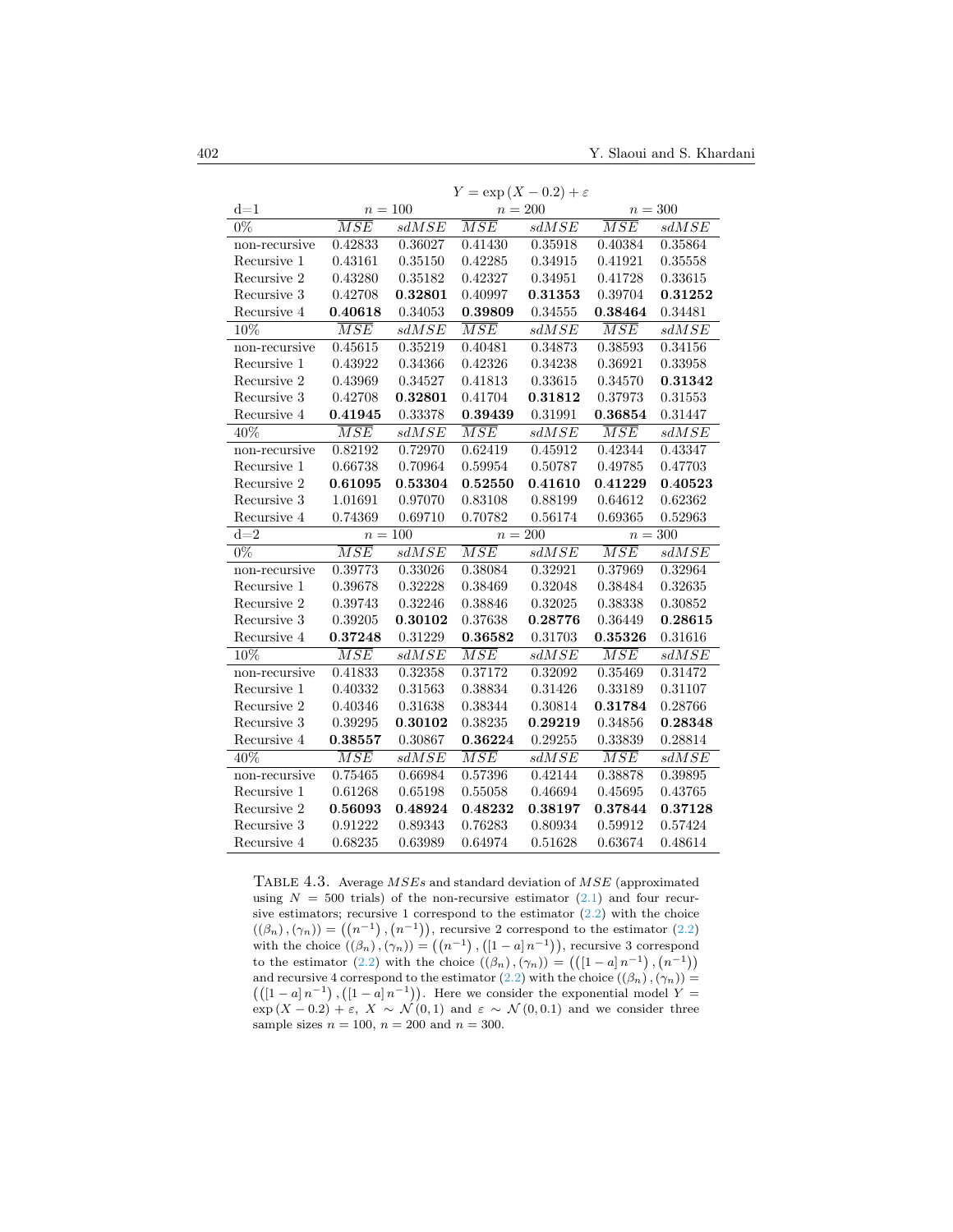We can conclude from Tables [4.1,](#page-11-0) [4.2](#page-12-0) and [4.3](#page-13-0) that

- In the three considered models, the  $sdMSE$  of the recursive estimator give better results compared to the non-recursive estimator.
- In the third model, the recursive estimator outperformed the non-recursive estimator in all the considered censoring levels, while in the first and the second model, the recursive estimator outperformed the non-recursive estimator in all the considered censoring levels, with exception of the noncensoring case.
- In many situations, the proposed recursive estimators with the stepsizes  $((\beta_n),(\gamma_n)) = ((n^{-1}), ((1 - a) n^{-1}))$  outperformed the non-recursive estimator  $(2.1)$  in terms of estimation error.
- The estimators get closer to the true density function as sample size increases and the proportion of the censoring level decreases.
- The Average  $MSEs$  decrease as the sample size increases.
- The Average  $MSEs$  increase as the percentage of censoring  $\tau$  decreases.
- The Average  $MSEs$  decrease as the dimension  $d$  increases.

#### <span id="page-14-0"></span>5. Proof

Throughout this section we use the following notation:

$$
\Pi_n = \prod_{i=1}^n (1 - \gamma_j), \qquad Q_n = \prod_{j=1}^n (1 - \beta_j).
$$

Let us first state the following technical lemma.

<span id="page-14-1"></span>**Lemma 5.1.** Let  $(v_n) \in \mathcal{GS}(v^*)$ ,  $(\gamma_n) \in \mathcal{GS}(-\alpha)$ ,  $(\beta_n) \in \mathcal{GS}(-\beta)$ ,  $m_1 > 0$  such that  $m_1 - v^* \epsilon_1 > 0$  where  $\epsilon_1$  is defined in [\(3.2\)](#page-5-0),  $m_2 > 0$  and  $\epsilon_2$  is defined in [\(3.3\)](#page-5-0). We have

<span id="page-14-3"></span>
$$
\lim_{n \to +\infty} v_n \Pi_n^{m_1} Q_n^{m_2} \sum_{k=1}^n \Pi_k^{-m_1} Q_k^{-m_2} \frac{\gamma_k}{v_k}
$$
\n
$$
= \begin{cases}\n\frac{(\frac{cm_1 + m_2 - v^* \epsilon_2}{m_2})}{\frac{1}{m_2}} & \text{if } \gamma_n = c \beta_n \\
\frac{1}{m_1 - v^* \epsilon_1} & \text{if } \beta_n = o(\gamma_n)\n\end{cases} (5.1)
$$

Moreover, for all positive sequence  $(\alpha_n)$  such that  $\lim_{n\to+\infty} \alpha_n = 0$ , and all  $\delta \in \mathbb{R}$ ,

<span id="page-14-2"></span>
$$
\lim_{n \to +\infty} v_n \Pi_n^{m_1} Q_n^{m_2} \left[ \sum_{k=1}^n \Pi_k^{-m_1} Q_k^{-m_2} \frac{\gamma_k}{v_k} \alpha_k + \delta \right] = 0. \tag{5.2}
$$

<span id="page-14-4"></span>**Lemma 5.2.** (Bias and variance of  $f_n(x,t)$ ). Under Assumptions **A1, A2, A4** and  $\mathbf{A5}(i) - (iii)$ , and assuming that  $f^{(2)}(x,t)$  is continuous at  $(x,t)$ . If  $a \in [0, \beta/(d+5)]$ , then

<span id="page-14-5"></span>
$$
\mathbb{E}\left[\hat{f}_n(x,t)\right] - f(x,t)
$$
\n
$$
= \frac{1}{2(1 - 2a\epsilon_2)} h_n^2 \left(\sum_{j=1}^d \left(\mu_j^2 f_{j,j}^{(2)}(x,t)\right) + m_2 f^{(2)}(x,t)\right) + o(h_n^2). \quad (5.3)
$$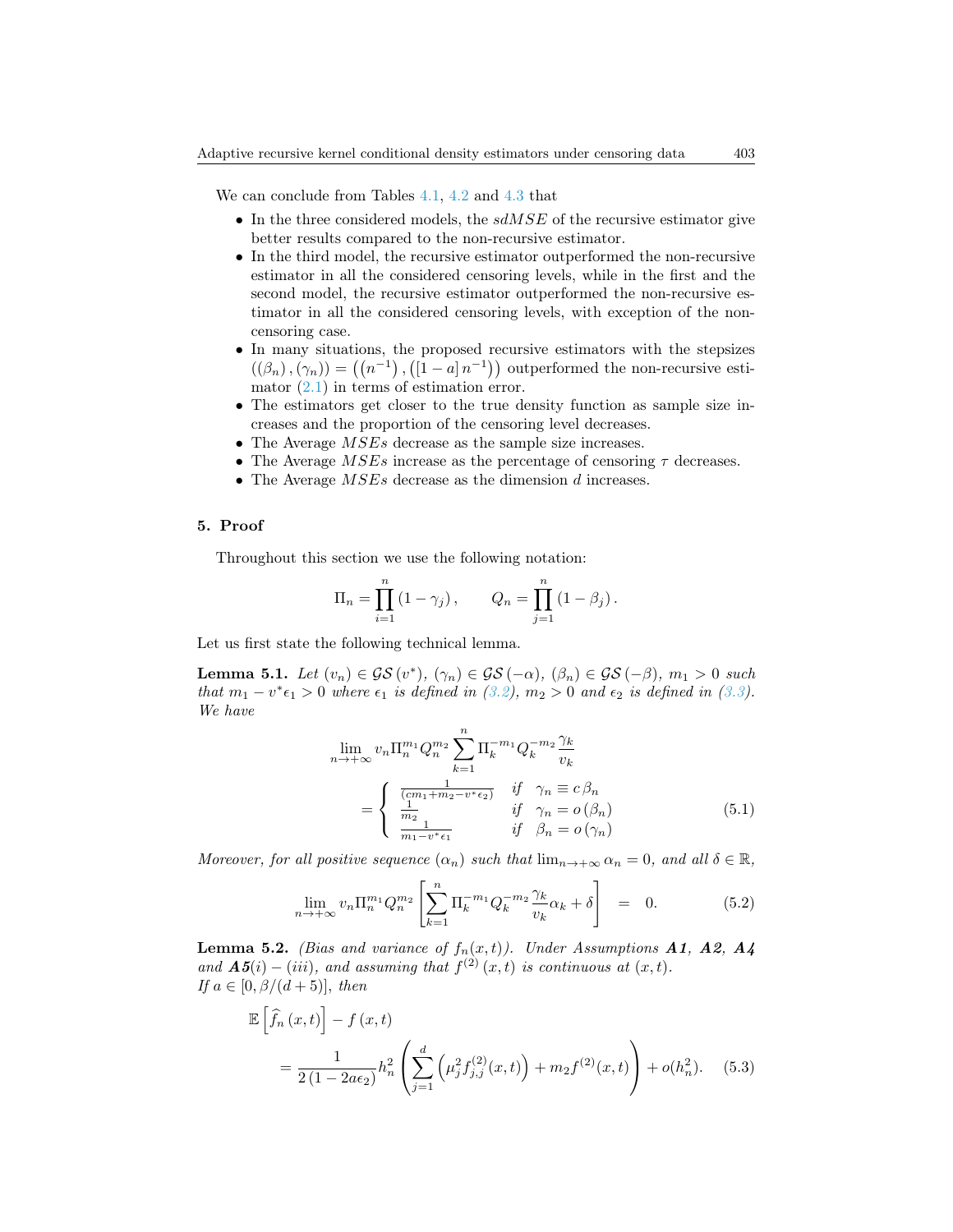If  $a \in ]\beta/(d+5), 1[$ , then

<span id="page-15-3"></span>
$$
\mathbb{E}\left[\hat{f}_n(x,t)\right] - f(x,t) = o\left(\sqrt{\beta_n h_n^{-d-1}}\right). \tag{5.4}
$$

If  $a \in [\beta/(d+5), 1]$ , then

<span id="page-15-4"></span>
$$
\operatorname{Var}\left[\hat{f}_n(x,t)\right]
$$
  
= 
$$
\frac{1}{(2-(\beta-(d+1)a)\epsilon_2)}\frac{\beta_n}{h_n^{d+1}}\frac{f(x,t)}{\overline{G}(t)}\int_{\mathbb{R}}K_0^2(z)dz\int_{\mathbb{R}^d}K_1^2(y)dy.
$$
 (5.5)

If  $a \in [0, \beta/(d+5)],$  then

<span id="page-15-5"></span>
$$
\operatorname{Var}\left[\hat{f}_n\left(x,t\right)\right] = o(h_n^4). \tag{5.6}
$$

<span id="page-15-1"></span>**Lemma 5.3.** (Bias and variance of  $f_n$ ). Under Assumptions **A3**,  $A\mathcal{A}(i)$ ,  $A5(iv)$  – (v), and assuming that  $f^{(2)}(x)$  is continuous at x. If  $a \in [0, \alpha/(d+4)]$ , then

<span id="page-15-6"></span>
$$
\mathbb{E}\left[\hat{f}_n(x)\right] - f(x) = \frac{1}{2(\alpha - 2a\epsilon_1)} h_n^2 \sum_{j=1}^d \left(\mu_j^2 f_{j,j}^{(2)}(x)\right) + o(h_n^2). \tag{5.7}
$$

If  $a \in ]\alpha/(d+4), 1[$ , then

<span id="page-15-7"></span>
$$
\mathbb{E}\left[\hat{f}_n\left(x\right)\right] - f\left(x\right) = o\left(\sqrt{\gamma_n h_n^{-d}}\right). \tag{5.8}
$$

If  $a \in [\alpha/(d+4), 1]$ , then

<span id="page-15-8"></span>
$$
\text{Var}\left[\hat{f}_n\left(x\right)\right] = \frac{1}{\left(2 - \left(\alpha - ad\right)\epsilon_1\right)} \frac{\gamma_n}{h_n^d} f\left(x\right) \int_{\mathbb{R}^d} K_0^2(z) dz. \tag{5.9}
$$

If  $a \in [0, \alpha/(d+4)],$  then

$$
\operatorname{Var}\left[\widehat{f}_n\left(x\right)\right] = o(h_n^4).
$$

Lemma [5.1](#page-14-1) is widely applied throughout the proofs. Lemmas [5.1](#page-14-1) and [5.2](#page-17-1) are proved in Sections [5.1](#page-15-0) and [5.2,](#page-17-1) respectively. The proof of Lemma [5.3](#page-15-1) is given in [Mokkadem et al.](#page-27-16) [\(2009\)](#page-27-16).

<span id="page-15-0"></span>5.1. Proof of Lemma [5.1.](#page-14-1) To prove Lemma [5.1,](#page-14-1) we first establish [\(5.2\)](#page-14-2). Set

$$
L_n = v_n \Pi_n^{m_1} Q_n^{m_2} \left[ \sum_{k=1}^n \Pi_k^{-m_1} Q_k^{-m_2} \frac{\gamma_k}{v_k} \alpha_k + \delta \right] = 0.
$$

We have

<span id="page-15-2"></span>
$$
L_n = \frac{v_n}{v_{n-1}} \left(1 - \gamma_n\right)^{m_1} \left(1 - \beta_n\right)^{m_2} L_{n-1} + \gamma_n \alpha_n \tag{5.10}
$$

with, since  $(v_n) \in \mathcal{GS}(v^*)$  and in view of  $(3.2)$ ,

$$
\frac{v_n}{v_{n-1}} (1 - \gamma_n)^{m_1} = \left( 1 + \frac{v^*}{n} + o\left(\frac{1}{n}\right) \right) (1 - m_1\gamma_n + o(\gamma_n))
$$
  
=  $(1 - v^* \epsilon_1 \gamma_n + o(\gamma_n)) (1 - m_1 \gamma_n + o(\gamma_n))$   
=  $1 - (m_1 - v^* \epsilon_1) \gamma_n + o(\gamma_n).$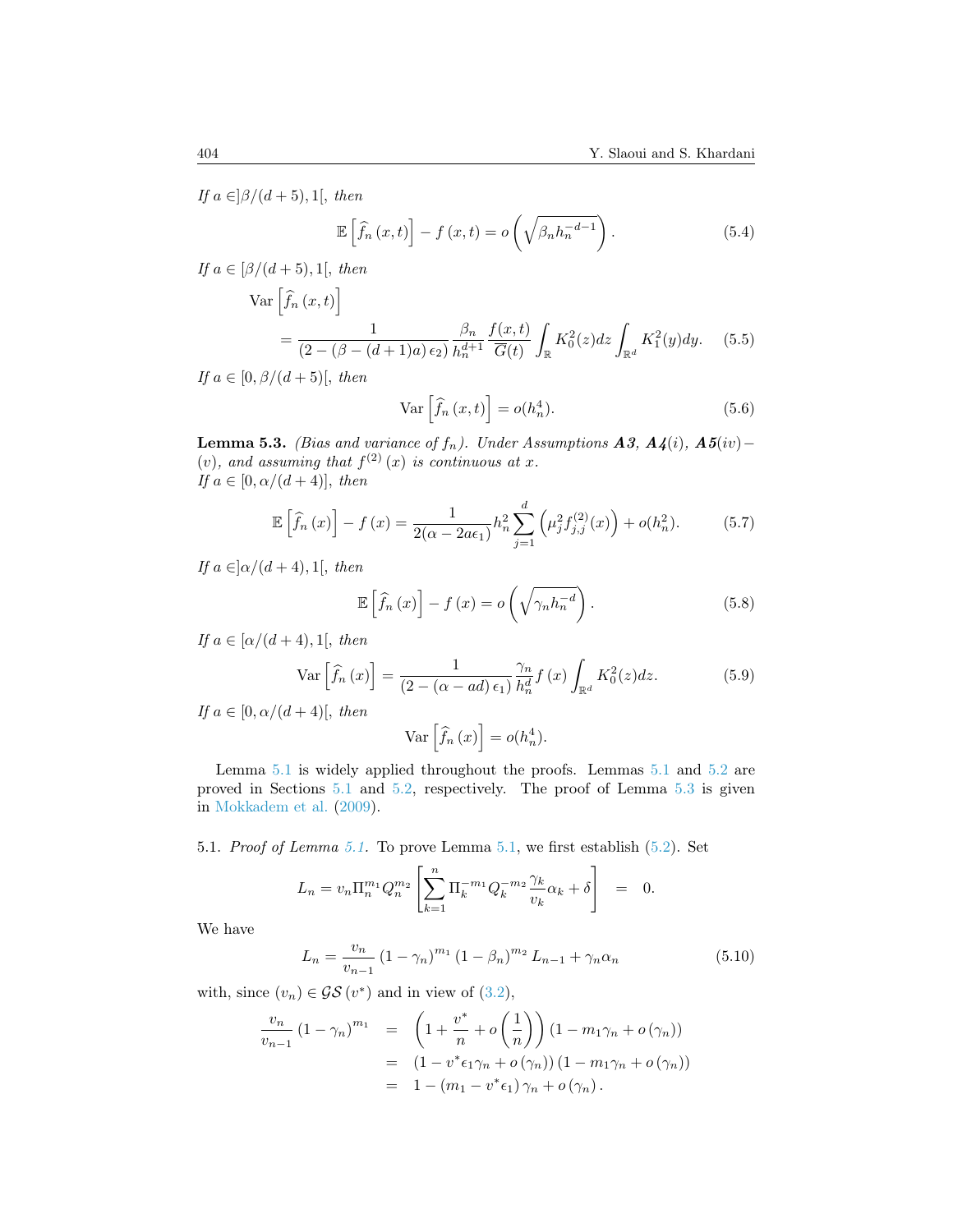and in view of  $(3.3)$ ,

$$
(1 - \beta_n)^{m_2} = 1 - m_2 \beta_n + o(\beta_n),
$$

then, it follows that

$$
\frac{v_n}{v_{n-1}} (1 - \gamma_n)^{m_1} (1 - \beta_n)^{m_2}
$$
  
=  $(1 - (m_1 - v^* \epsilon_1) \gamma_n + o(\gamma_n)) (1 - m_2 \beta_n + o(\beta_n)),$   
=  $1 - [(m_1 - v^* \epsilon_1) \gamma_n + m_2 \beta_n] + o(\gamma_n + \beta_n)$ 

then,

<span id="page-16-0"></span>
$$
\frac{v_n}{v_{n-1}} (1 - \gamma_n)^{m_1} (1 - \beta_n)^{m_2}
$$
\n
$$
= \begin{cases}\n1 - (cm_1 + m_2 - v^* \epsilon_2) \beta_n + o(\beta_n) & \text{if } \gamma_n \equiv c \beta_n \\
1 - m_2 \beta_n + o(\beta_n) & \text{if } \gamma_n = o(\beta_n) \\
1 - (m_1 - v^* \epsilon_1) \gamma_n + o(\gamma_n) & \text{if } \beta_n = o(\gamma_n)\n\end{cases}
$$
\n(5.11)

and from [\(5.10\)](#page-15-2), Set  $A_1 \in [0, \min \{cm_1 + m_2 - v^* \epsilon_2; m_2\}]$  and  $A_2 \in [0, m_1 - v^* \epsilon_1];$ for  $n$  large enough, we obtain

$$
L_n \leq \begin{cases} (1 - A_1 \beta_n) L_{n-1} + \gamma_n \alpha_n & \text{when } \lim_{n \to +\infty} \gamma_n \beta_n^{-1} \in [0, +\infty[\\ (1 - A_2 \gamma_n) L_{n-1} + \gamma_n \alpha_n & \text{when } \lim_{n \to +\infty} \gamma_n \beta_n^{-1} = \infty \end{cases}
$$

and [\(5.2\)](#page-14-2) follows straightforwardly from the application of Lemma 4.1.1 in Duflo (1997). Now, let:

$$
\xi = \begin{cases} \frac{1}{(cm_1 + m_2 - v^* \epsilon_2)} & \text{if } \gamma_n \equiv c \beta_n \\ \frac{1}{m_2} & \text{if } \gamma_n = o(\beta_n) \\ \frac{1}{m_1 - v^* \epsilon_1} & \text{if } \beta_n = o(\gamma_n) \end{cases}
$$

Moreover, we let  $C$  denote a positive generic constant that may vary from line to line; we have

$$
v_n \Pi_n^{m_1} Q_n^{m_2} \sum_{k=1}^n \Pi_k^{-m_1} Q_k^{-m_2} \frac{\gamma_k}{v_k} - \xi = v_n \Pi_n^{m_1} Q_n^{m_2} \left[ \sum_{k=1}^n \Pi_k^{-m_1} Q_k^{-m_2} \frac{\gamma_k}{v_k} - \xi P_n \right]
$$

with, in view of  $(5.11)$ ,

$$
P_n = v_n^{-1} \Pi_n^{-m_1} Q_n^{-m_2}
$$
  
= 
$$
\sum_{k=2}^n (v_k^{-1} \Pi_k^{-m_1} Q_k^{-m_2} - v_{k-1}^{-1} \Pi_{k-1}^{-m_1} Q_{k-1}^{-m_2}) + C
$$
  
= 
$$
\sum_{k=2}^n v_k^{-1} \Pi_k^{-m_1} Q_k^{-m_2} \left[ 1 - \frac{v_k}{v_{k-1}} (1 - \gamma_k)^{m_1} (1 - \beta_k)^{m_2} \right] + C
$$
  
= 
$$
\sum_{k=2}^n v_k^{-1} \Pi_k^{-m_1} Q_k^{-m_2} \left[ \xi^{-1} (\gamma_k + \beta_k) + o(\gamma_k + \beta_k) \right] + C.
$$

It follows that

$$
v_n \Pi_n^{m_1} Q_n^{m_2} \sum_{k=1}^n \Pi_k^{-m_1} Q_k^{-m_2} \frac{\gamma_k}{v_k} - \xi
$$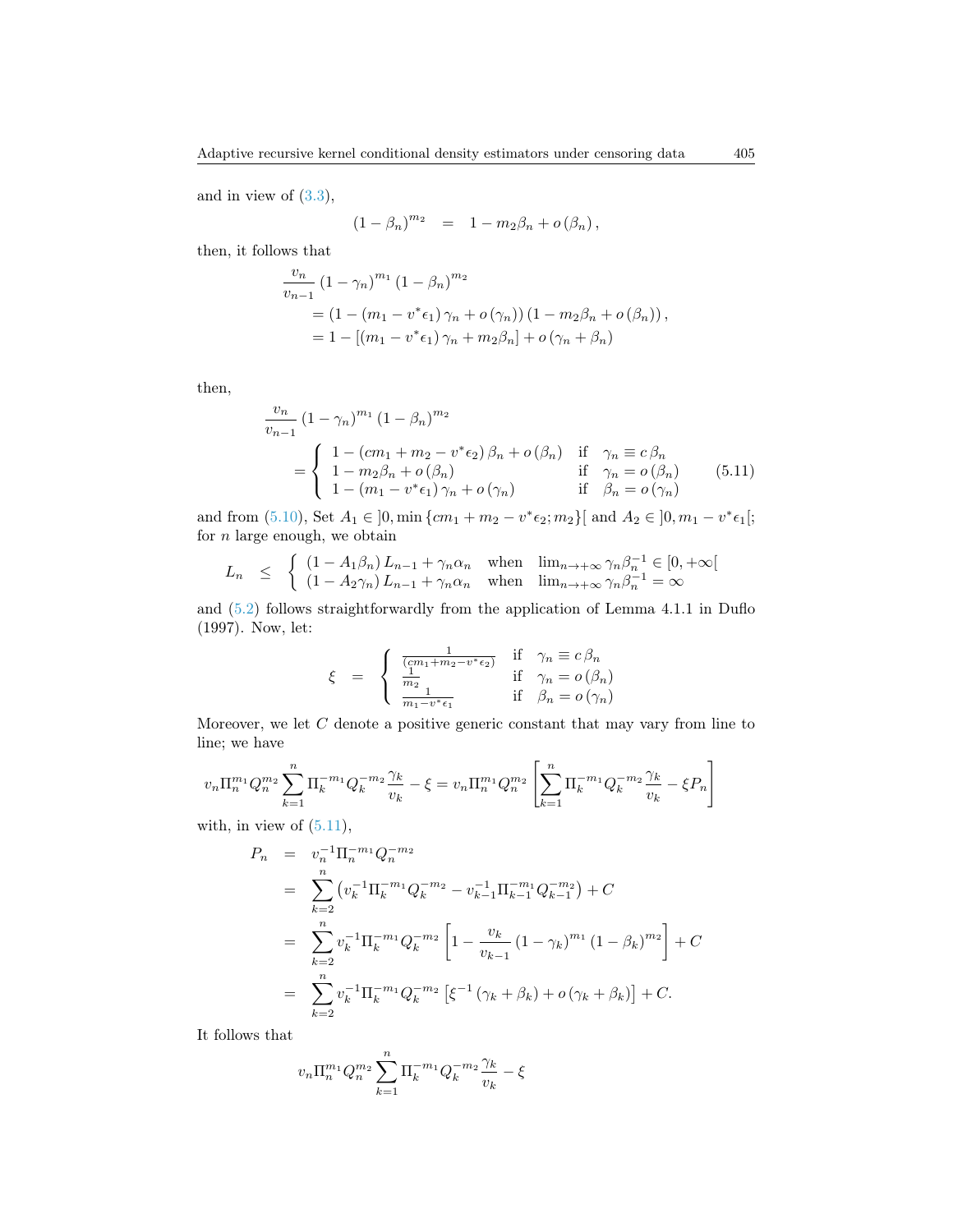$$
= v_n \Pi_n^{m_1} Q_n^{m_2} \left[ \sum_{k=2}^n v_k^{-1} \Pi_k^{-m_1} Q_k^{-m_2} o(\gamma_k + \beta_k) + C \right].
$$

and  $(5.1)$  follows from the application of  $(5.2)$ , which conclude the proof of Lemma [5.1.](#page-14-1)

<span id="page-17-1"></span>5.2. *Proof of Lemma 5.2.* First, for x such that 
$$
f_n(x) \neq 0
$$
, we have

$$
\begin{split} f_n(x,t) - f(x,t) \\ &= Q_n \sum_{k=1}^n Q_k^{-1} \beta_k h_k^{-d-1} \delta_k \overline{G}_n^{-1} \left( Y_k \right) K_0 \left( \frac{x - X_k}{h_k} \right) K_1 \left( \frac{t - Y_k}{h_k} \right) - f(x,t). \end{split}
$$

The proof is standard, in the sense that is not affected by the dependence structure. Using the fact that for any measurable function  $\psi$ 

$$
1\!\!1_{\{T_1\leq C_1\}}\psi(Y_1)=1\!\!1_{\{T_1\leq C_1\}}\psi(T_1).
$$

First, it follows from [\(3.9\)](#page-8-0), that

$$
\widetilde{f}_n(x,t) = Q_n \sum_{k=1}^n Q_k^{-1} \beta_k h_k^{-d-1} \delta_k \overline{G}^{-1} (Y_k) K_0 \left( \frac{x - X_k}{h_k} \right) K_1 \left( \frac{t - Y_k}{h_k} \right), \quad (5.12)
$$

and we let

<span id="page-17-2"></span>
$$
Z_k(x,t) = h_k^{-d-1} \mathbb{1}_{\{T_k \le C_k\}} \overline{G}^{-1}(Y_k) K_0\left(\frac{x - X_k}{h_k}\right) K_1\left(\frac{t - Y_k}{h_k}\right). \tag{5.13}
$$

Then, it follows that

$$
\mathbb{E}\left[\tilde{f}_n(x,t)\right] - f(x,t) = Q_n \sum_{k=1}^n Q_k^{-1} \beta_k \mathbb{E}\left\{Z_k(x,t)\right\} - f(x,t).
$$

The following Lemma [5.4](#page-17-0) is widely used and plays a very important role in the proofs also in equation [\(5.14\)](#page-18-0) (below) which shows the same asymptotic behavior of the two estimators  $\hat{f}_n(x, t)$  and  $\tilde{f}_n(x, t)$ .

<span id="page-17-0"></span>Lemma 5.4. [\(Brunel and Comte,](#page-25-8) [2005\)](#page-25-8)

$$
\mathbb{E}\left\{\sup_{t\in A\subsetneq[0,\tau]}|\overline{G_n}(t)-\overline{G}(t)|\right\}=O\left(\frac{1}{n}\right)\quad as\quad n\to\infty.
$$

First, using lemma [5.4,](#page-17-0) we have

$$
\mathbb{E}\left\{\sup_{t\in A\subsetneq[0,\tau]}|\widehat{f}_n(x,t)-\widetilde{f}_n(x,t)|\right\}
$$
\n
$$
=\mathbb{E}\left\{\sup_{t\in A\subsetneq[0,\tau]}|Q_n\sum_{k=1}^n Q_k^{-1}\beta_k h_k^{-d-1}\delta_k(\overline{G}_n^{-1}(Y_k)-\overline{G}^{-1}(Y_k))\right\}
$$
\n
$$
K_0\left(\frac{x-X_k}{h_k}\right)K_1\left(\frac{t-Y_k}{h_k}\right)\right\}
$$
\n
$$
\leq \left|\|K_1\|_{\infty}\times\frac{\sup_{t\in A\subsetneq[0,\tau]}|\overline{G}_n(t)-\overline{G}(t)|}{\overline{G}_n(\tau+Dh_k)\overline{G}(\tau+Dh_k)}Q_n\sum_{k=1}^n Q_k^{-1}\beta_k h_k^{-d-1}\mathbb{E}\left\{K_0\left(\frac{x-X_k}{h_k}\right)\right\}\right|
$$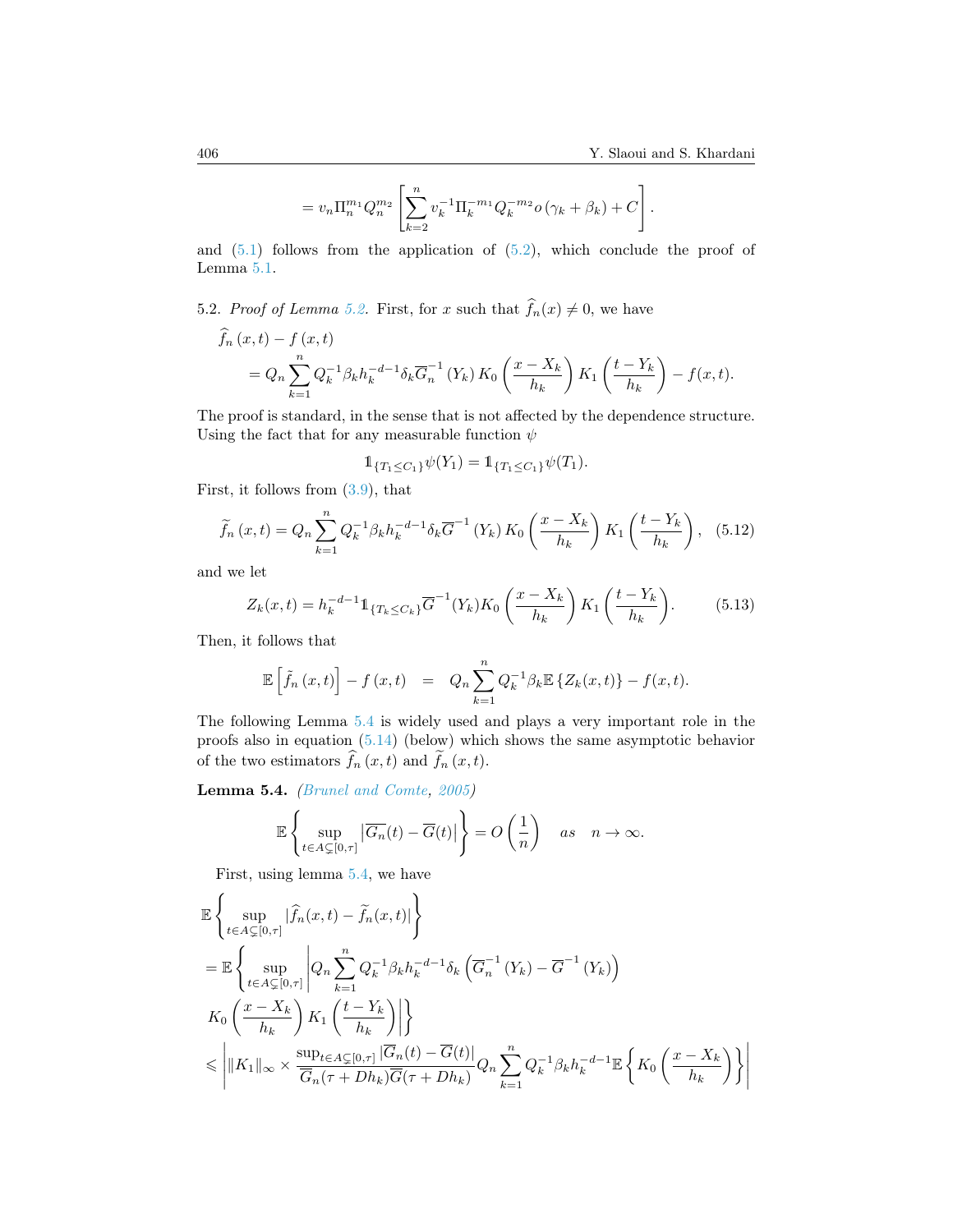where D is related to the support of  $K_1$ . Since  $\overline{G}_n(\tau + Dh_k)$  and  $\overline{G}(\tau + Dh_k) \to$  $G(\tau) > 0$ , we have under Lemmas [5.1](#page-14-1) and [5.4](#page-17-0)

<span id="page-18-1"></span><span id="page-18-0"></span>
$$
\mathbb{E}\left\{\sup_{t\in A\subsetneq[0,\tau]}\left|\widehat{f}_n(x,t)-\widetilde{f}_n(x,t)\right|\right\}=O\left(\frac{1}{nh_n^d}\right)=o\left(1\right).
$$
 (5.14)

Now, using the properties of conditional expectation, the independence between  $(X, T)$  and  $C$ , and Taylor's expansion with integral, we have

$$
\mathbb{E}\left\{Z_{k}(x,t)\right\} - f\left(x,t\right)
$$
\n
$$
= h_{k}^{-d-1}\mathbb{E}\left\{K_{0}\left(\frac{x-X_{1}}{h_{n}}\right)\mathbb{E}\left[\mathbb{1}_{\{T_{1}\leq C_{1}\}}\overline{G}^{-1}(Y_{k})K_{1}\left(\frac{t-Y_{k}}{h_{k}}\right)\middle|X_{k},T_{k}\right]\right\} - f\left(x,t\right)
$$
\n
$$
= h_{k}^{-d-1}\mathbb{E}\left\{\overline{G}^{-1}(T_{k})K_{0}\left(\frac{x-X_{k}}{h_{k}}\right)K_{1}\left(\frac{t-T_{k}}{h_{k}}\right)\mathbb{E}\left[\mathbb{1}_{\{T_{k}\leq C_{k}\}}|X_{k},T_{k}\right]\right\} - f\left(x,t\right)
$$
\n
$$
= h_{k}^{-d-1}\mathbb{E}\left\{K_{0}\left(\frac{x-X_{k}}{h_{k}}\right)K_{1}\left(\frac{t-T_{k}}{h_{k}}\right)\right\} - f\left(x,t\right)
$$
\n
$$
= \int_{-\infty}^{\infty} \int_{-\infty}^{+\infty} K_{0}(y)K_{1}(y)\left[f\left(x-b_{k}, y-t-b_{k} y\right)-f\left(x-t\right)\right]dxdy
$$
\n(5.15)

<span id="page-18-2"></span>
$$
= \int_{\mathbb{R}^d} \int_{\mathbb{R}} K_0(u) K_1(v) \left[ f(x - h_k u, t - h_k v) - f(x, t) \right] du dv
$$
  

$$
= \frac{h_k^2}{2} \left( \sum_{j=1}^d \mu_j^2 f_{j,j}^{(2)}(x, t) + m_2 f^{(2)}(x, t) \right) + \eta_k(x, t), \qquad (5.16)
$$

with

$$
\eta_k(x,t) = \int_{\mathbb{R}^d} \int_{\mathbb{R}} K_0(r)K_1(s) \left\{ f(x - h_k u, t - h_k v) - f(x,t) + rh_k \sum_{j=1}^d \frac{\partial f}{\partial x_j}(x,t) \right\}
$$

$$
+ sh_k \frac{\partial f}{\partial t}(x,t) - \frac{h_k^2}{2} \sum_{j=1}^d r_j^2 \frac{\partial^2 f}{\partial^2 x_j}(x,t) - sh_k^2 \sum_{j=1}^d r_j \frac{\partial^2 f}{\partial x_j \partial t}(x,t)
$$

$$
- s^2 \frac{h_k^2}{2} \frac{\partial^2 f}{\partial^2 t}(x,t) \right\} dr ds.
$$

Since  $f_{i,j}^{(2)}$  is bounded and continuous at  $(x,t)$  for all  $i,j \in \{1,\ldots,d\}$ , we have  $\lim_{k\to\infty}\eta_k(x,t)=0.$  In the case when  $a\leq \beta/(d+5)$ , we have  $\lim_{n\to\infty}(n\beta_n)>2a$ , the application of Lemma [5.1,](#page-14-1) gives

$$
\mathbb{E}\left[\tilde{f}_n(x,t)\right] - f(x,t)
$$
\n
$$
= \frac{1}{2}Q_n \sum_{k=1}^n Q_k^{-1} \beta_k \left[ \frac{h_k^2}{2} \left( \sum_{j=1}^d \mu_j^2 f_{j,j}^{(2)}(x,t) + m_2 f^{(2)}(x,t) + o(1) \right) \right]
$$
\n
$$
= \frac{1}{2(1 - 2a\epsilon_2)} h_n^2 \left[ \sum_{j=1}^d \mu_j^2 f_{j,j}^{(2)}(x,t) + m_2 f^{(2)}(x,t) + o(1) \right],
$$

and [\(5.3\)](#page-14-5) follows from [\(5.14\)](#page-18-0). In the case when  $a > \beta/(d+5)$ , we have  $h_n^2 =$  $o\left(\sqrt{\beta_n h_n^{-d-1}}\right);$  since  $\lim_{n\to\infty} (n\beta_n) > (\beta - (d+1)a)/2$ , the application of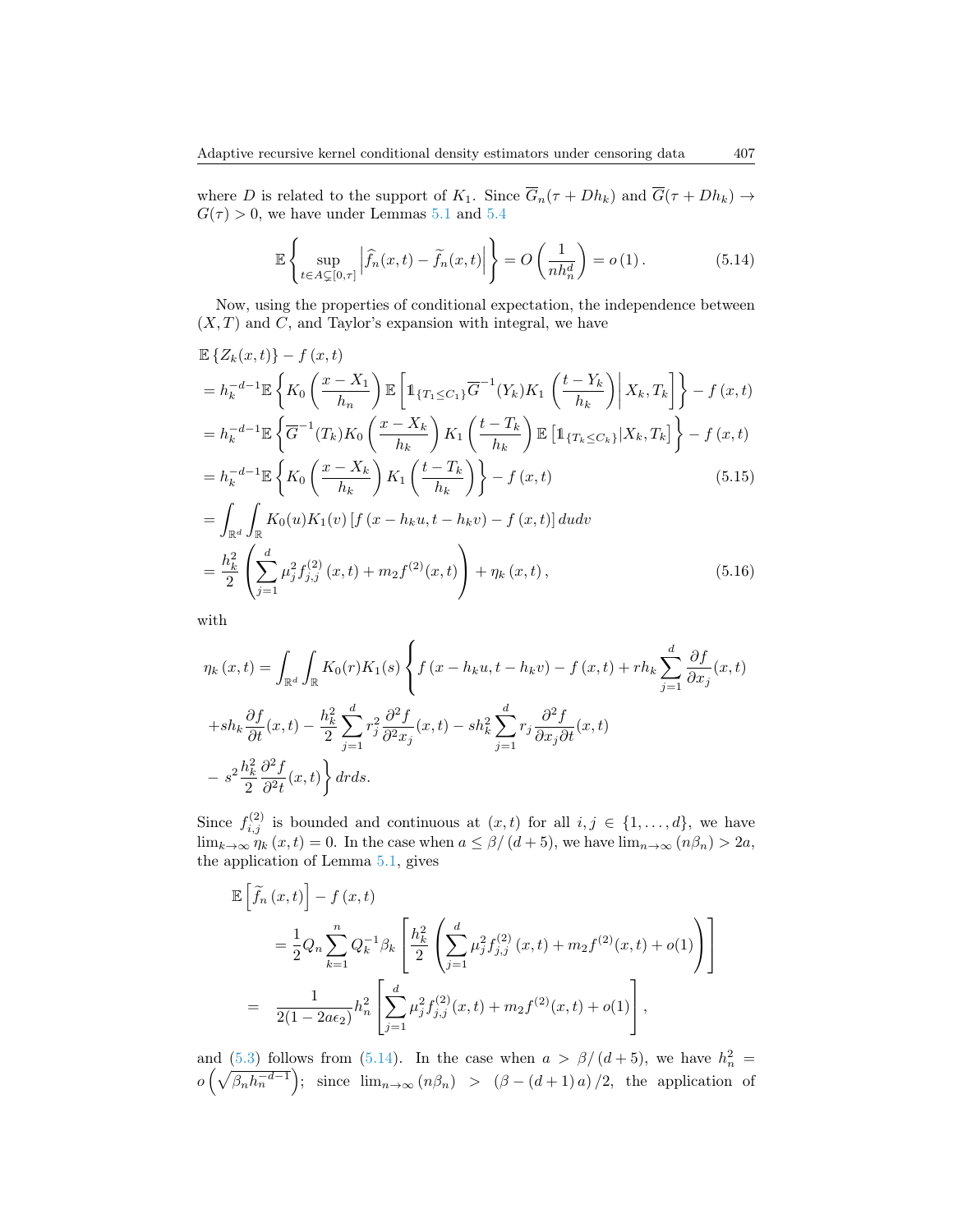Lemma [5.1](#page-14-1) ensures that

$$
\mathbb{E}\left[\widetilde{f}_n(x,t)\right] - f(x,t) = \frac{1}{2}Q_n \sum_{k=1}^n Q_k^{-1} \beta_k o\left(\sqrt{\beta_k h_k^{-d-1}}\right)
$$

$$
= o\left(\sqrt{\beta_n h_n^{-d-1}}\right),
$$

then,  $(5.4)$  follows from  $(5.14)$ . Now, we have

$$
\begin{split}\n\text{Var}\left[\tilde{f}_{n}\left(x,t\right)\right] &= Q_{n}^{2} \sum_{k=1}^{n} Q_{k}^{-2} \beta_{k}^{2} \text{Var}\left[Z_{k}\left(x,t\right)\right] \\
&= Q_{n}^{2} \sum_{k=1}^{n} Q_{k}^{-2} \beta_{k}^{2} h_{k}^{-(d+1)} \left[\int_{\mathbb{R}^{d}} \int_{\mathbb{R}} \frac{K_{0}^{2}\left(z\right) K_{1}^{2}\left(y\right)}{\overline{G}\left(t-yh_{k}\right)} f\left(x-zh_{k}, t-yh_{k}\right)\right. \\
&\left.- h_{k}^{d+1} \left(\int_{\mathbb{R}^{d}} \int_{\mathbb{R}} K_{0}\left(z\right) K_{1}\left(y\right) f\left(x-zh_{k}, t-yh_{k}\right)\right)^{2}\right] dz dy \\
&= Q_{n}^{2} \sum_{k=1}^{n} Q_{k}^{-2} \beta_{k}^{2} h_{k}^{-(d+1)} \left[\frac{f(x,t)}{\overline{G}(t)} \int_{\mathbb{R}^{d}} \int_{\mathbb{R}} K_{0}^{2}(z) K_{1}^{2}(y) dz dy + v_{k}\left(x,t\right)\right. \\
&\left.- h_{k}^{d+1} \widetilde{v}_{k}\left(x,t\right)\right]\n\end{split}
$$

with

$$
v_k(x,t) = \int_{\mathbb{R}^d} \int_{\mathbb{R}} K_0^2(z) K_1^2(y) \left[ \frac{f(x - zh_k, t - yh_k)}{\overline{G}(t - yh_k)} - \frac{f(x,t)}{\overline{G}(t)} \right] dz dy
$$
  

$$
\widetilde{v}_k(x,t) = \left( \int_{\mathbb{R}^d} \int_{\mathbb{R}} K_0(z) K_1(y) f(x - zh_k, t - yh_k) \right)^2.
$$

Since G and f are bounded and continuous, we have  $\lim_{k\to\infty} v_k(x) = 0$  and  $\lim_{k\to\infty} h_k^{d+1} \tilde{v}_k(x) = 0$ . In the case when  $a \ge \beta/(d+5)$ , we have  $\lim_{n\to\infty} (n\beta_n) > (\beta - (d+1) a)/2$ , and the application of Lemma [5.1](#page-14-1) gives

$$
\begin{split} &\text{Var}\left[\tilde{f}_{n}\left(x,t\right)\right] \\ &=Q_{n}^{2}\sum_{k=1}^{n}Q_{k}^{-2}\beta_{k}^{2}h_{k}^{-(d+1)}\left[\frac{f\left(x,t\right)}{\overline{G}\left(t\right)}\int_{\mathbb{R}^{d}}\int_{\mathbb{R}}K_{0}^{2}\left(z\right)K_{1}^{2}\left(y\right)dzdy+o\left(1\right)\right] \\ &=\frac{f(x,t)}{\overline{G}(t)}\int_{\mathbb{R}^{d}}\int_{\mathbb{R}}K_{0}^{2}(z)K_{1}^{2}(y)dzdy\frac{1}{\left(2-(\beta-(d+1)a)\epsilon_{2}\right)}\frac{\beta_{n}}{h_{n}^{d+1}}+o\left(\frac{\beta_{n}}{h_{n}^{d+1}}\right), \end{split}
$$

then, [\(5.5\)](#page-15-4) follows from [\(5.14\)](#page-18-0). In the case when  $a < \beta/(d+5)$ , we have  $\beta_n h_n^{-(d+1)}$  $= o(h_n^4);$  since  $\lim_{n\to\infty} (n\beta_n) > 2a$ , the application of Lemma [5.1](#page-14-1) ensures that

$$
\begin{array}{rcl} \text{Var}\left[\widetilde{f}_n\left(x,t\right)\right] & = & Q_n^2 \sum_{k=1}^n Q_k^{-2} \beta_k o\left(h_k^4\right) \\ & = & o\left(h_n^4\right), \end{array}
$$

then,  $(5.6)$  follows from  $(5.14)$ .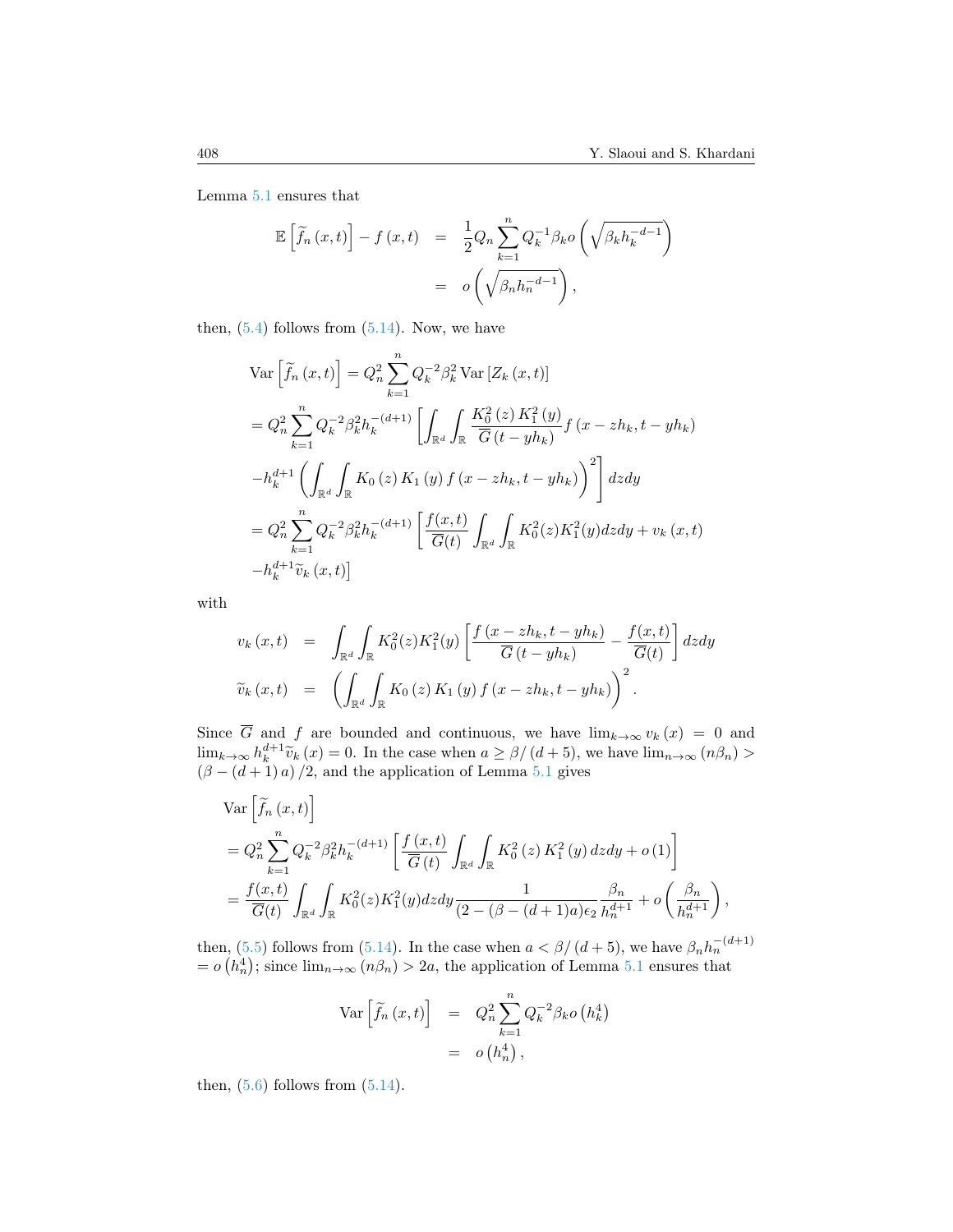## 5.3. Proof of Proposition [3.2.](#page-6-0)

Let us first note that, for x such that  $\widehat{f}_n(x) \neq 0$ , we have

<span id="page-20-0"></span>
$$
\widehat{f}_n(t|x) - f(t|x) = B_n(x) \frac{f(x)}{\widehat{f}_n(x)},
$$
\n(5.17)

with

$$
B_n(x) = \frac{1}{f(x)} \left[ \hat{f}_n(x,t) - \tilde{f}_n(x,t) \right] + \frac{1}{f(x)} \left[ \tilde{f}_n(x,t) - f(x,t) \right] - \frac{f(t|x)}{f(x)} \left[ \hat{f}_n(x) - f(x) \right].
$$

It follows from [\(5.17\)](#page-20-0), that the asymptotic behavior of  $f_n(t|x) - f(t|x)$  can be deduced from the one of  $B_n(x)$ . First, it follows from  $(5.3)$  and  $(5.7)$ , in the case when  $a \leq \beta/(d+5)$  (thanks to the assumption  $\mathbf{A5}(iv)$ ) that

$$
\mathbb{E}[\widehat{f}_n(t|x)] - f(t|x) = \frac{1}{f(x)} \left[ \frac{1}{2(1 - 2a\epsilon_2)} \left( \sum_{j=1}^d \left( \mu_j^2 f_{j,j}^{(2)}(x, t) \right) + m_2 f^{(2)}(x, t) \right) h_n^2 \right] - \frac{f(t|x)}{f(x)} \frac{h_n^2}{2(1 - 2a\epsilon_1)} \sum_{j=1}^d \left( \mu_j^2 f_{j,j}^{(2)}(x) \right) + o(h_n^2),
$$

which proves [\(3.4\)](#page-6-1). Now, in the case when  $a > \beta/(d+5)$ , the combination of [\(5.4\)](#page-15-3) and [\(5.8\)](#page-15-7) gives (3.[5\)](#page-6-2).

Now, in the case when  $a \ge \frac{\beta}{d+5}$ , the combinations of  $(5.17)$ ,  $(5.5)$ ,  $(5.9)$ ,  $(5.14)$ ensures that,

$$
\begin{split} &\text{Var}\left(\widehat{f}_{n}(t|x)\right) \\ &= \frac{1}{f^{2}(x)} \left[\frac{f(x,t)}{\overline{G}(t)}\right] \int_{\mathbb{R}^{d}} \int_{\mathbb{R}} K_{0}^{2}(z) K_{1}^{2}(y) dz dy \frac{1}{(2 - (\beta - (d+1)a)\epsilon_{2})} \frac{\beta_{n}}{h_{n}^{d+1}} \\ &+ \frac{f^{2}(t|x)}{f^{2}(x)} \left[f(x) \int_{\mathbb{R}^{d}} K_{0}^{2}(z) dz \frac{1}{2 - (1 - ad)\epsilon_{2}}\right] \frac{\gamma_{n}}{h_{n}^{d}} \\ &- \frac{f(t|x)}{f^{2}(x)} \cos\left(\widetilde{f}_{n}(x,t), \widehat{f}_{n}(x)\right) + o\left(\frac{\beta_{n}}{h_{n}^{d+1}}\right), \end{split} \tag{5.18}
$$

with

<span id="page-20-1"></span>
$$
cov\left(\widetilde{f}_{n}(x,t),\widehat{f}_{n}(x)\right)=\mathbb{E}[\widetilde{f}_{n}(x,t)\,\widehat{f}_{n}(x)]-\mathbb{E}[\widetilde{f}_{n}(x,t)]\mathbb{E}[\widehat{f}_{n}(x)].
$$

Moreover, it follows from  $(2.5)$  and  $(2.6)$ , that

$$
f_n(x, t) f_n(x)
$$
  
=  $Q_n \sum_{k=1}^n Q_k^{-1} \beta_k h_k^{-d-1} \delta_k \overline{G}^{-1} (Y_k) K_0 \left( \frac{x - X_k}{h_k} \right) K_1 \left( \frac{t - Y_k}{h_k} \right)$   

$$
\times \Pi_n \sum_{k=1}^n \Pi_k^{-1} \gamma_k h_k^{-d} K_0 \left( \frac{x - X_k}{h_k} \right)
$$
  
=  $Q_n \Pi_n \sum_{k=1}^n Q_k^{-1} \Pi_k^{-1} \beta_k \gamma_k h_k^{-2d-1} \delta_k \overline{G}^{-1} (Y_k) K_0^2 \left( \frac{x - X_k}{h_k} \right) K_1 \left( \frac{t - Y_k}{h_k} \right)$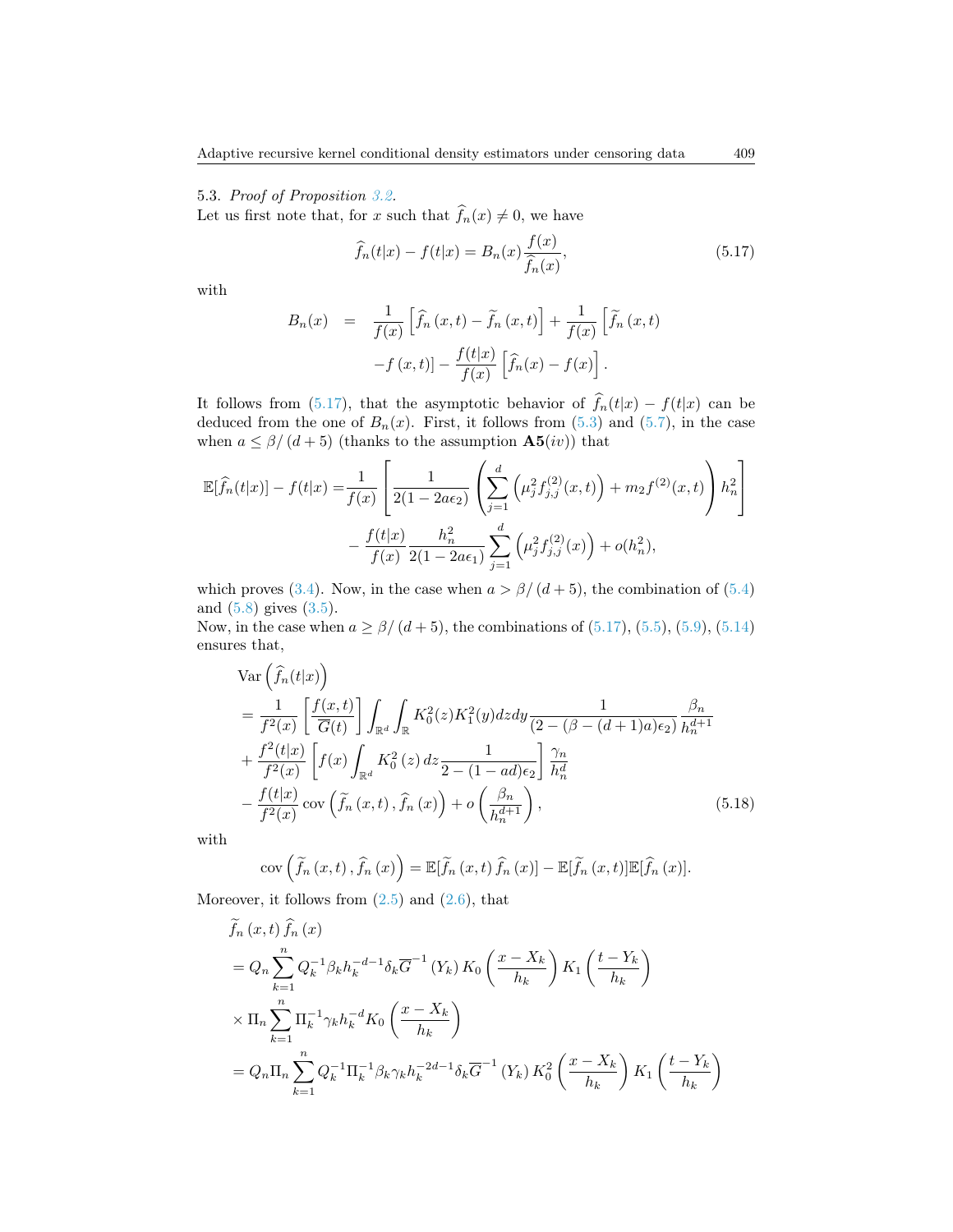$$
+ Q_n \Pi_n \sum_{\substack{i,j=1 \ i \neq j}}^n Q_i^{-1} \Pi_j^{-1} \beta_i \gamma_j h_i^{-d-1} h_j^{-d} \delta_i \overline{G}^{-1} (Y_k) K_0 \left( \frac{x - X_i}{h_i} \right)
$$
  

$$
K_0 \left( \frac{x - X_j}{h_j} \right) K_1 \left( \frac{t - Y_i}{h_i} \right)
$$
  
=:  $\Theta_n^1 + \Theta_n^2$ .

Then, we have

<span id="page-21-0"></span>
$$
\mathbb{E}[\widetilde{f}_n(x,t)\,\widehat{f}_n(x)] = \mathbb{E}[\Theta_n^1] + \mathbb{E}[\Theta_n^2].
$$

First, the application of Lemma [5.1](#page-14-1) ensures that,

$$
\mathbb{E}[\Theta_{n}^{1}] = Q_{n} \Pi_{n} \sum_{k=1}^{n} Q_{k}^{-1} \Pi_{k}^{-1} \beta_{k} \gamma_{k} h_{k}^{-2d-1} \mathbb{E} \left[ \delta_{k} \overline{G}^{-1} (Y_{k}) K_{0}^{2} \left( \frac{x - X_{k}}{h_{k}} \right) K_{1} \left( \frac{t - Y_{k}}{h_{k}} \right) \right]
$$
  
\n
$$
= Q_{n} \Pi_{n} \sum_{k=1}^{n} Q_{k}^{-1} \Pi_{k}^{-1} \beta_{k} \gamma_{k} h_{k}^{-2d-1} \mathbb{E} \left[ K_{0}^{2} \left( \frac{x - X_{k}}{h_{k}} \right) K_{1} \left( \frac{t - Y_{k}}{h_{k}} \right) \right]
$$
  
\n
$$
\mathbb{E} \left[ \delta_{k} \overline{G}^{-1} (Y_{k}) | (X, T) \right]
$$
  
\n
$$
= Q_{n} \Pi_{n} \sum_{k=1}^{n} Q_{k}^{-1} \Pi_{k}^{-1} \beta_{k} \gamma_{k} h_{k}^{-2d-1}
$$
  
\n
$$
\int_{\mathbb{R}^{d}} \int_{\mathbb{R}} K_{0}^{2} \left( \frac{x - z}{h_{k}} \right) K_{1} \left( \frac{t - y}{h_{k}} \right) f(z, y) dz dy
$$
  
\n
$$
= Q_{n} \Pi_{n} \sum_{k=1}^{n} Q_{k}^{-1} \Pi_{k}^{-1} \beta_{k} \gamma_{k} h_{k}^{-d}
$$
  
\n
$$
\int_{\mathbb{R}^{d}} \int_{\mathbb{R}} K_{0}^{2}(u) K_{1}(v) f(x - uh_{k}, t - vh_{k}) du dv
$$
  
\n
$$
= Q_{n} \Pi_{n} \sum_{k=1}^{n} Q_{k}^{-1} \Pi_{k}^{-1} \beta_{k} O \left( \gamma_{k} h_{k}^{-d} \right)
$$
  
\n
$$
= Q \left( \frac{\beta_{n}}{h_{n}^{d}} \right).
$$
  
\n(5.20)

Moreover, a conditional expectation ensures that

$$
\mathbb{E}[\Theta_n^2]
$$
\n
$$
= \mathbb{E}\left[Q_n \Pi_n \sum_{i,j=1}^n Q_i^{-1} \Pi_j^{-1} \beta_i \gamma_j h_i^{-d-1} h_j^{-d} \delta_i \overline{G}^{-1}(Y_i) K_0\left(\frac{x - X_i}{h_i}\right) \right]
$$
\n
$$
K_0\left(\frac{x - X_j}{h_j}\right) K_1\left(\frac{t - Y_i}{h_i}\right)
$$
\n
$$
= Q_n \Pi_n \sum_{\substack{i,j=1 \ i \neq j}}^n Q_i^{-1} \Pi_j^{-1} \beta_i \gamma_j h_i^{-d-1} h_j^{-d}
$$
\n
$$
\times \mathbb{E}\left[K_0\left(\frac{x - X_i}{h_i}\right) K_0\left(\frac{x - X_j}{h_j}\right) K_1\left(\frac{t - Y_i}{h_i}\right) \mathbb{E}\left\{\delta_i \overline{G}^{-1}(Y_i) | (X_i, X_j, Y_i)\right\}\right]
$$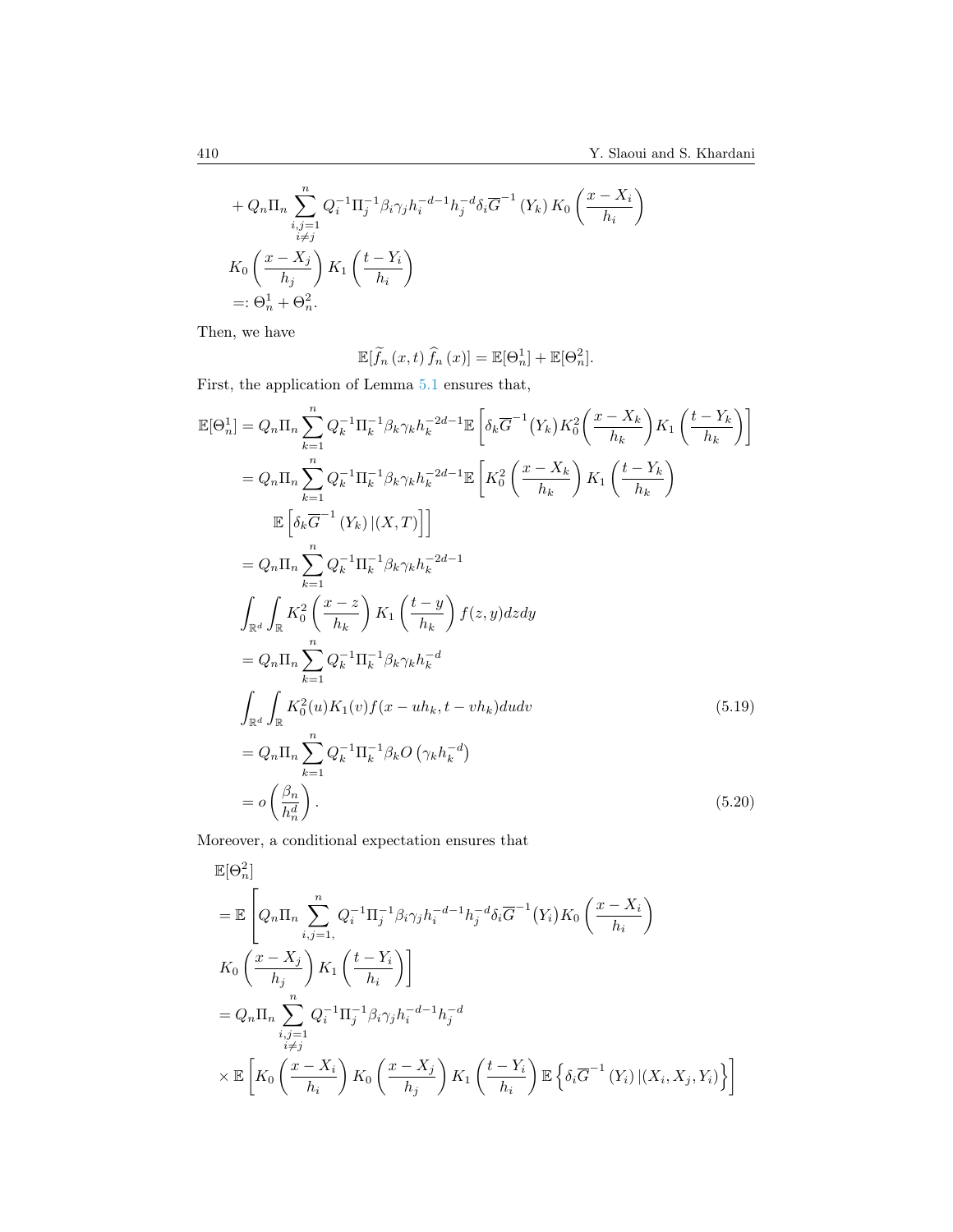$$
= Q_n \Pi_n \sum_{\substack{i,j=1 \ i \neq j}}^n Q_i^{-1} \Pi_j^{-1} \beta_i \gamma_j h_i^{-d-1} h_j^{-d} \mathbb{E} \left[ K_0 \left( \frac{x - X_i}{h_i} \right) K_1 \left( \frac{t - Y_i}{h_i} \right) \right]
$$

$$
\times \underbrace{\mathbb{E} \left[ K_0 \left( \frac{x - X_j}{h_j} \right) \right]}_{\varphi_n^2} .
$$
 (5.21)

The combination of  $(5.15)$  and  $(5.16)$ , implies that

<span id="page-22-1"></span>
$$
\varphi_n^1 = h_i^{d+1} \left[ f(x,t) + \frac{h_i^2}{2} \left( \sum_{j=1}^d \left( \mu_j^2 f_{j,j}^{(2)}(x,t) \right) + m_2 f^{(2)}(x,t) \right) + o(h_k^2) \right].
$$
 (5.22)

Moreover, a Taylor expansion ensures that

<span id="page-22-2"></span><span id="page-22-0"></span>
$$
\varphi_n^2 = h_j^d \left[ f(x) + \frac{h_j^2}{2} \sum_{j=1}^d \left( \mu_j^2 f_{j,j}^{(2)}(x) \right) + o\left( h_j^2 \right) \right]. \tag{5.23}
$$

Then, the application of Lemma  $5.1$  together with  $(5.21)$ ,  $(5.22)$ ,  $(5.23)$ , gives

<span id="page-22-3"></span>
$$
\mathbb{E}[\Theta_n^2] - \mathbb{E}[\widehat{f}_n(x,t)]\mathbb{E}[\widehat{f}_n(x)] = o\left(h_n^4\right). \tag{5.24}
$$

Consequently, in the case when  $a \geq \frac{\beta}{d+5}$ , the combination of [\(5.18\)](#page-20-1), [\(5.19\)](#page-21-0),  $(5.14)$  and  $(5.24)$  ensures that,

$$
\begin{array}{rcl}\n\text{Var}\left(\widehat{f}_{n}(t|x)\right) & = & \displaystyle\frac{1}{f^{2}\left(x\right)}\left[\frac{f\left(x,t\right)}{\overline{G}\left(t\right)}\right]\int_{\mathbb{R}^{d}}\int_{\mathbb{R}}K_{0}^{2}\left(z\right)K_{1}^{2}\left(y\right)dzdy \\
& & \displaystyle\frac{1}{\left(2-\left(\beta-(d+1)\,a\right)\epsilon_{2}\right)}\frac{\beta_{n}}{h_{n}^{d+1}}+o\left(\frac{\beta_{n}}{h_{n}^{d+1}}\right),\n\end{array}
$$

which proves [\(3.7\)](#page-6-3). Now, in the case when  $a < \beta/(d+5)$ , we have  $\beta_n h_n^{-d-1} =$  $o(h_n^4)$ , and the application of Lemma [5.1](#page-14-1) ensures that

$$
\operatorname{Var}\left(\widehat{f}_n(t|x)\right) = o\left(h_n^4\right),\,
$$

which gives  $(3.6)$ .

5.4. Proof of Theorem [3.3.](#page-6-5) Let us first state the following corollaries, which give the weak convergence rate of the estimator  $f_n(x)$  defined in [\(2.6\)](#page-4-3) and the weak convergence rate of the estimator  $\widehat{f}_n(x, t)$  defined in [\(2.5\)](#page-4-1) respectively.

<span id="page-22-4"></span>Corollary 5.5 (Weak pointwise convergence rate). Let Assumptions  $A3, A4(i)$ ,  $\boldsymbol{A5}(iv)-(v)$  hold, and assume that  $f^{(2)}(x)$  is continuous at x.

(1) If there exists  $c \geq 0$  such that  $\gamma_n^{-1} h_n^{d+4} \to c$ , then

$$
\sqrt{\beta_n^{-1}h_n^{d+1}} \left( \hat{f}_n(x) - f(x) \right)
$$
  
\n
$$
\stackrel{\mathcal{D}}{\rightarrow} \mathcal{N} \left( \frac{\sqrt{c}}{2} \frac{1}{2(\alpha - 2a\epsilon_1)} \sum_{j=1}^d \left( \mu_j^2 f_{j,j}^{(2)}(x) \right), \frac{1}{(2 - (\alpha - ad)\epsilon_1)} f(x) \int_{\mathbb{R}^d} K_0^2(z) dz \right).
$$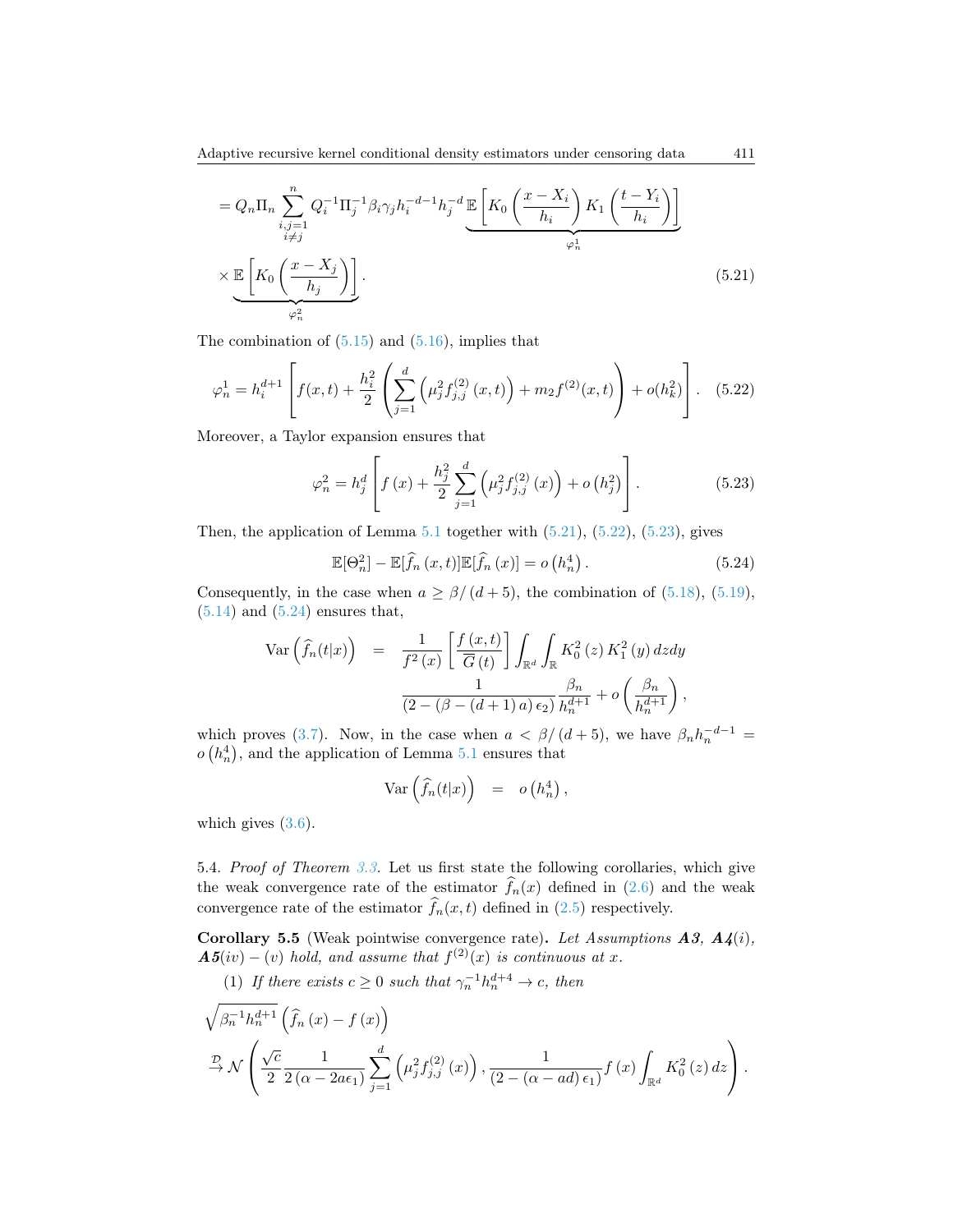$\big)$  .

(2) If 
$$
\gamma_n^{-1} h_n^{d+4} \to \infty
$$
, then  
\n
$$
\frac{1}{h_n^2} \left( \hat{f}_n(x) - f(x) \right) \xrightarrow{\mathbb{P}} \frac{1}{2(\alpha - 2a\epsilon_1)} \sum_{j=1}^d \left( \mu_j^2 f_{j,j}^{(2)}(x) \right)
$$

<span id="page-23-0"></span>Corollary 5.6 (Weak pointwise convergence rate). Let Assumptions A1, A2, A4 and  $\mathbf{A5}(i) - (iii)$  hold, and assume that  $f^{(2)}(x,t)$  is continuous at  $(x,t)$ .

(1) If there exists  $c \geq 0$  such that  $\beta_n^{-1} h_n^{d+5} \to c$ , then

$$
\sqrt{\beta_n^{-1}h_n^{d+1}}\left(\widehat{f}_n(x,t)-f(x,t)\right) \stackrel{\mathcal{D}}{\rightarrow} \mathcal{N}\left(\frac{\sqrt{c}}{2}E_1^{1/2},E_2\right).
$$

(2) If 
$$
\beta_n^{-1}h_n^{d+5} \to \infty
$$
, then  
\n
$$
\frac{1}{h_n^2} \left( \widehat{f}_n(x,t) - f(x,t) \right) \stackrel{\mathbb{P}}{\to} \frac{1}{2} C_1^{1/2}.
$$

Corollary  $5.6$  is proved in Section  $5.4.1$ , while the proof of Corollary  $5.5$  is given in [Mokkadem et al.](#page-27-16) [\(2009\)](#page-27-16).

Now, it follows from [\(5.17\)](#page-20-0), for x such that  $f_n(x) \neq 0$ , that

<span id="page-23-2"></span>
$$
\sqrt{\beta_n^{-1}h_n^{d+1}} \left( \hat{f}_n(t|x) - f(t|x) \right)
$$
\n
$$
= \frac{1}{f(x)} \sqrt{\beta_n^{-1}h_n^{d+1}} \left( \hat{f}_n(x,t) - f(x,t) \right) - \frac{f(t|x)}{f(x)} \sqrt{\beta_n^{-1}h_n^{d+1}} \left( \hat{f}_n(x) - f(x) \right)
$$
\n
$$
= \frac{1}{f(x)} \sqrt{\beta_n^{-1}h_n^{d+1}} \left( \hat{f}_n(x,t) - f(x,t) \right)
$$
\n
$$
- \frac{f(t|x)}{f(x)} \sqrt{\beta_n^{-1}h_n \gamma_n} \sqrt{\gamma_n h_n^d} \left( f_n(x) - \mathbb{E} \left[ \hat{f}_n(x) \right] \right)
$$
\n
$$
- \frac{f(t|x)}{f(x)} \sqrt{\beta_n^{-1}h_n^{d+1}} \left( \mathbb{E} \left[ \hat{f}_n(x) \right] - f(x) \right). \tag{5.25}
$$

Part 1 of Theorem [3.3](#page-6-5) follows from the combination of  $(5.7)$ ,  $(5.25)$  and the first part of Corollary [5.6.](#page-23-0)

Moreover, it follows from [\(5.17\)](#page-20-0) that, for x such that  $f_n(x) \neq 0$ , we have

<span id="page-23-3"></span>
$$
h_n^{-2} \left( \hat{f}_n(t|x) - f(t|x) \right) = \frac{1}{f(x)} h_n^{-2} \left( \hat{f}_n(x,t) - f(x,t) \right) - \frac{f(t|x)}{f(x)} h_n^{-2} \left( \hat{f}_n(x) - f(x) \right).
$$
(5.26)

Part 2 of Theorem [3.3](#page-6-5) follows from the combination of [\(5.26\)](#page-23-3), the second part of Corollary [5.5](#page-22-4) and the second part of Corollary [5.6.](#page-23-0)

<span id="page-23-1"></span>5.4.1. Proof of Corollary [5.6.](#page-23-0) Let us first assume that, if  $a \ge \frac{\beta}{d+5}$ , then

<span id="page-23-4"></span>
$$
\sqrt{\beta_n^{-1}h_n^{d+1}}\left(\widehat{f}_n(x,t)-\mathbb{E}\left[\widehat{f}_n(x,t)\right]\right)\stackrel{\mathcal{D}}{\rightarrow}\mathcal{N}(0,E_2).
$$
 (5.27)

In the case when  $a > \frac{\beta}{d+5}$ , Part 1 of Corollary [5.6](#page-23-0) follows from the com-bination of [\(5.4\)](#page-15-3) and [\(5.27\)](#page-23-4). In the case when  $a = \beta/(d+5)$ , Parts 1 and 2 of Corollary [5.6](#page-23-0) follow from the combination of  $(5.3)$  and  $(5.27)$ . In the case when  $a < \beta/(d+5)$ , [\(5.6\)](#page-15-5) implies that

$$
h_n^{-2}\left(\widehat{f}_n(x,t)-\mathbb{E}\left[\widehat{f}_n(x,t)\right]\right)\stackrel{\mathcal{D}}{\rightarrow} 0,
$$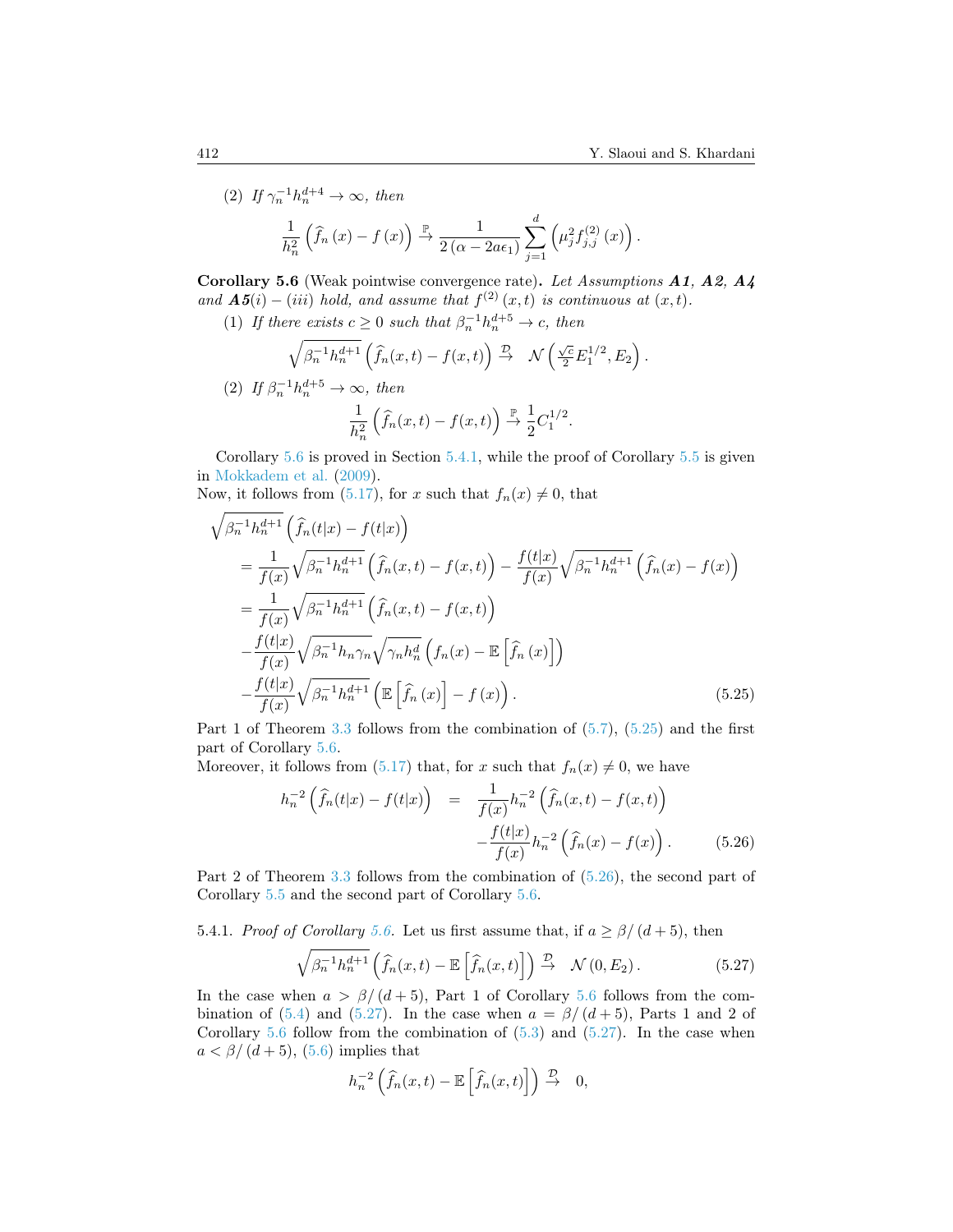and the application of [\(5.3\)](#page-14-5) gives Part 2 of Corollary [5.6.](#page-23-0) We now prove  $(5.27)$ . In view of  $(2.5)$  and  $(5.13)$ , we have

$$
\widehat{f}_n(x,t) - \mathbb{E}\left[\widehat{f}_n(x,t)\right] = Q_n \sum_{k=1}^n Q_k^{-1} \beta_k \left(Z_k(x,t) - \mathbb{E}\left[Z_k(x,t)\right]\right).
$$

Set

$$
Y_k(x,t) = Q_k^{-1} \beta_k (Z_k(x,t) - \mathbb{E}[Z_k(x,t)]).
$$

The application of Lemma [5.1](#page-14-1) ensures that

$$
v_n^2 = \sum_{k=1}^n \text{Var}(Y_k(x,t))
$$
  
= 
$$
\sum_{k=1}^n Q_k^{-2} \beta_k^2 \text{Var}(Z_k(x,t))
$$
  
= 
$$
\sum_{k=1}^n Q_k^{-2} \beta_k^2 h_k^{-(d+1)} \left[ \frac{f(x,t)}{\overline{G}(t)} \int_{\mathbb{R}^d} \int_{\mathbb{R}} K_0^2(z) K_1^2(y) dz dy + o(1) \right]
$$
  
= 
$$
\frac{1}{Q_n^2} \frac{\beta_n}{h_n^{d+1}} \left[ \frac{1}{2 - (\beta - a(d+1)) \epsilon_2} \frac{f(x,t)}{\overline{G}(t)} \int_{\mathbb{R}^d} \int_{\mathbb{R}} K_0^2(z) K_1^2(y) dz dy + o(1) \right].
$$

On the other hand, we have, for all  $p > 0$ ,

$$
\mathbb{E}\left[ \left| Z_k\left( x,t\right) \right|^{2+p} \right] = O\left( \frac{1}{h_k^{(d+1)(1+p)}} \right).
$$

By using the fact that  $\lim_{n\to\infty} (n\beta_n) > (\beta - a (d+1))/2$ , implies that there exists  $p > 0$  such that

$$
\lim_{n \to \infty} (n\beta_n) > \frac{1+p}{2+p} (\beta - a (d+1)).
$$

The application of Lemma [5.1,](#page-14-1) ensures that

$$
\sum_{k=1}^{n} \mathbb{E} \left[ |Y_k(x,t)|^{2+p} \right] = O \left( \sum_{k=1}^{n} Q_k^{-2-p} \beta_k^{2+p} \mathbb{E} \left[ |Z_k(x,t)|^{2+p} \right] \right)
$$
  

$$
= O \left( \sum_{k=1}^{n} \frac{\Pi_k^{-2-p} \beta_k^{2+p}}{h_k^{(d+1)(1+p)}} \right)
$$
  

$$
= O \left( \frac{\beta_n^{1+p}}{Q_n^{2+p} h_n^{(d+1)(1+p)}} \right),
$$

from which we conclude that

$$
\frac{1}{v_n^{2+p}} \sum_{k=1}^n \mathbb{E} \left[ \left| Y_k(x,t) \right|^{2+p} \right] = O \left( \left[ \beta_n h_n^{-d-1} \right]^{p/2} \right) = o \left( 1 \right).
$$

The convergence in [\(5.27\)](#page-23-4) then follows from the application of Lyapounov's Theorem.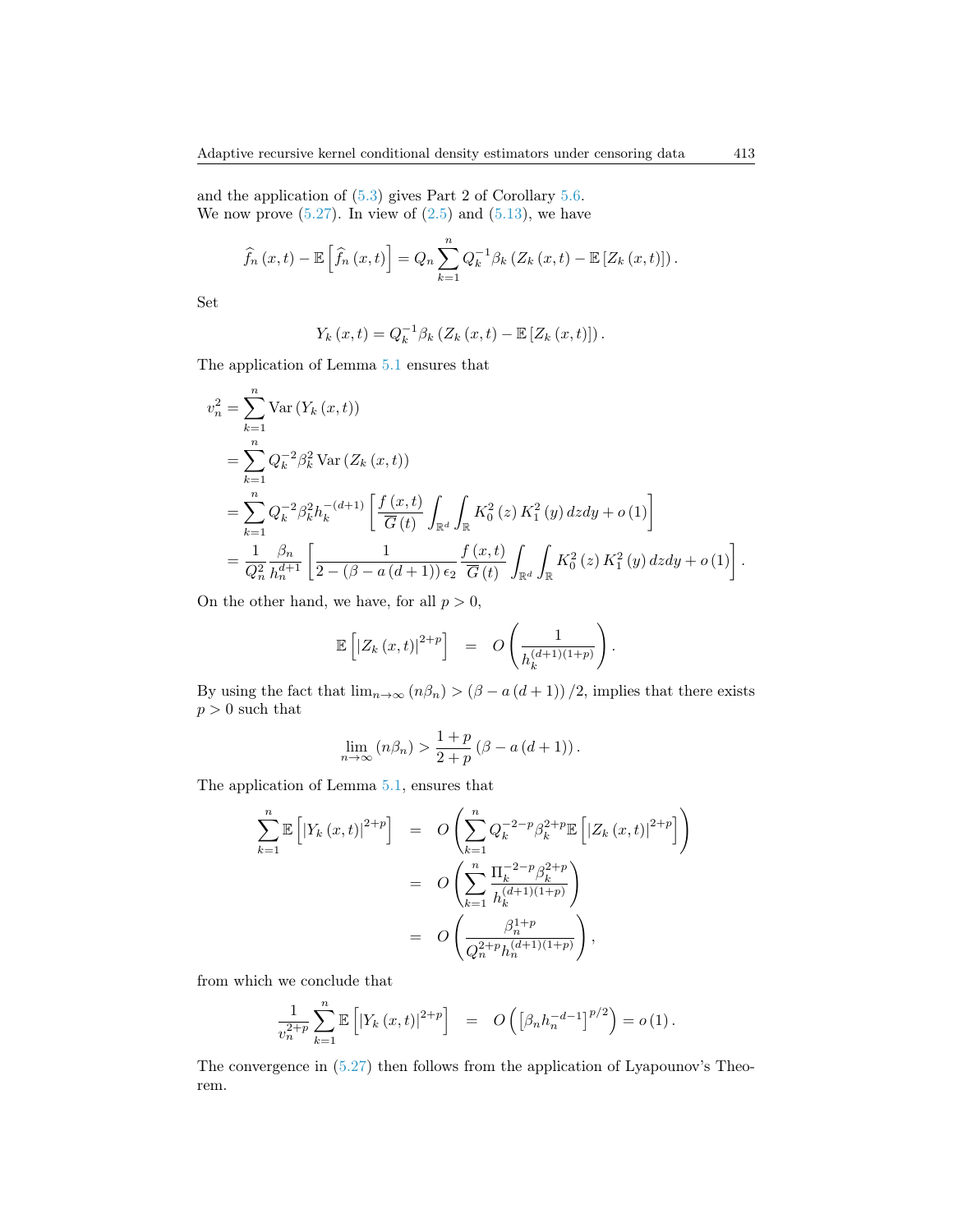#### <span id="page-25-7"></span>6. Conclusion

This paper proposes an adaptive recursive kernel conditional density estimation under censored data  $(2.2)$ . The proposed estimators follow asymptotically the normal distribution. The proposed estimators are compared to the non-recursive conditional density estimator for censored data  $(2.1)$ . We showed that using a specific cross-validation bandwidth selection and some particularly stepsizes, the proposed recursive estimators often provides better results compared to the non-recursive conditional density estimator in terms of estimation error.

However the main advantage of the recursive method is that it runs considerably faster than the classical one, see for instance, [Slaoui](#page-28-4) [\(2014a\)](#page-28-4) in the framework of density estimation, and [Slaoui](#page-28-5) [\(2014b\)](#page-28-5) in the framework of distribution estimation.

We plan to make an extensions of our proposed estimators by considering Bernstein polynomials rather than kernels and to propose an adaptation of the estimators developed in [Jmaei et al.](#page-26-20) [\(2017\)](#page-26-20) and [Slaoui and Jmaei](#page-28-8) [\(2019\)](#page-28-8) in the context of conditional density estimation under censoring data.

In conclusion, the proposed adaptive recursive estimators often provides better results compared to the non-recursive under censoring data in terms of estimation error and much better in terms of computational costs.

#### Acknowledgments

The authors would like to thank the Editor, the Associate Editor and the referees for their very helpful comments, which led to considerable improvement of the original version of the paper and a more sharply focused presentation.

#### References

- <span id="page-25-0"></span>Bashtannyk, D. M. and Hyndman, R. J. Bandwidth selection for kernel conditional density estimation. Comput. Statist. Data Anal., 36 (3), 279–298 (2001). [MR1836204.](http://www.ams.org/mathscinet-getitem?mr=MR1836204)
- <span id="page-25-2"></span>Beran, R. Nonparametric regression with randomly censored survival data. Technical report, Technical university of California, Berkeley (1981).
- <span id="page-25-1"></span>Bertin, K., Lacour, C., and Rivoirard, V. Adaptive pointwise estimation of conditional density function. Ann. Inst. Henri Poincaré Probab. Stat., 52 (2), 939-980 (2016). [MR3498017.](http://www.ams.org/mathscinet-getitem?mr=MR3498017)
- <span id="page-25-5"></span>Blum, J. R. Multidimensional stochastic approximation methods. Ann. Math. Statistics, 25, 737–744 (1954). [MR65092.](http://www.ams.org/mathscinet-getitem?mr=MR65092)
- <span id="page-25-9"></span>Bojanic, R. and Seneta, E. A unified theory of regularly varying sequences. Math. Z., 134, 91–106 (1973). [MR333082.](http://www.ams.org/mathscinet-getitem?mr=MR333082)
- <span id="page-25-4"></span>Bouaziz, O. and Lopez, O. Conditional density estimation in a censored single-index regression model. Bernoulli, 16 (2), 514–542 (2010). [MR2668913.](http://www.ams.org/mathscinet-getitem?mr=MR2668913)
- <span id="page-25-8"></span>Brunel, E. and Comte, F. Penalized contrast estimation of density and hazard rate with censored data.  $Sankhy\bar{a}$ , **67** (3), 441–475 (2005). [MR2235573.](http://www.ams.org/mathscinet-getitem?mr=MR2235573)
- <span id="page-25-3"></span>Brunel, E., Comte, F., and Lacour, C. Adaptive estimation of the conditional density in the presence of censoring.  $Sankhy\bar{a}$ , **69** (4), 734–763 (2007). [MR2521231.](http://www.ams.org/mathscinet-getitem?mr=MR2521231)
- <span id="page-25-6"></span>Chen, H. Lower rate of convergence for locating a maximum of a function. Ann. Statist., 16 (3), 1330–1334 (1988). [MR959206.](http://www.ams.org/mathscinet-getitem?mr=MR959206)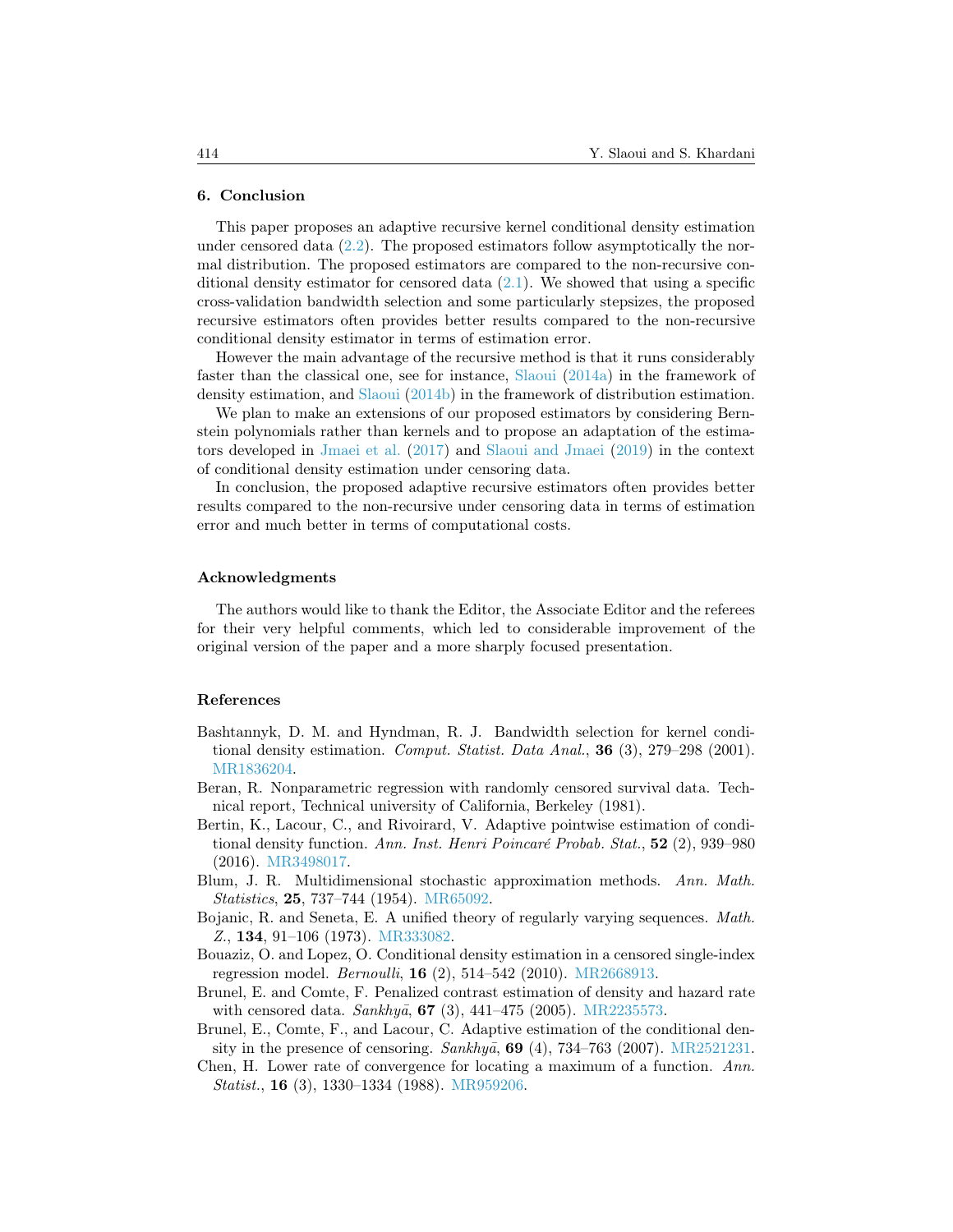- <span id="page-26-14"></span>Davies, H. I. Strong consistency of a sequential estimator of a probability density function. Bull. Math. Statist., 15 (3-4), 49–54 (1972/73). [MR334390.](http://www.ams.org/mathscinet-getitem?mr=MR334390)
- <span id="page-26-16"></span>Deheuvels, P. Sur l'estimation séquentielle de la densité. C. R. Acad. Sci. Paris Sér. A-B, 276, A1119-A1121 (1973). [MR334393.](http://www.ams.org/mathscinet-getitem?mr=MR334393)
- <span id="page-26-15"></span>Devroye, L. P. On the pointwise and the integral convergence of recursive kernel estimates of probability densities. *Utilitas Math.*, **15**, 113–128 (1979). [MR531624.](http://www.ams.org/mathscinet-getitem?mr=MR531624)
- <span id="page-26-13"></span>Dippon, J. Accelerated randomized stochastic optimization. Ann. Statist., 31 (4), 1260–1281 (2003). [MR2001650.](http://www.ams.org/mathscinet-getitem?mr=MR2001650)
- <span id="page-26-12"></span>Dippon, J. and Renz, J. Weighted means in stochastic approximation of minima. SIAM J. Control Optim., 35 (5), 1811–1827 (1997). [MR1466929.](http://www.ams.org/mathscinet-getitem?mr=MR1466929)
- <span id="page-26-7"></span>Dąbrowska, D. M. Nonparametric regression with censored survival time data. Scand. J. Statist., 14 (3), 181–197 (1987). [MR932943.](http://www.ams.org/mathscinet-getitem?mr=MR932943)
- <span id="page-26-8"></span>Dąbrowska, D. M. Uniform consistency of the kernel conditional Kaplan-Meier estimate. Ann. Statist., **17** (3), 1157–1167 (1989). [MR1015143.](http://www.ams.org/mathscinet-getitem?mr=MR1015143)
- <span id="page-26-11"></span>Duflo, M. Algorithmes stochastiques, volume 23 of Mathématiques  $\mathcal{C}_{\mathcal{A}}$  Applications (Berlin) [Mathematics & Applications]. Springer-Verlag, Berlin (1996). ISBN 3-540-60699-8. [MR1612815.](http://www.ams.org/mathscinet-getitem?mr=MR1612815)
- <span id="page-26-17"></span>Duflo, M. Random iterative models, volume 34 of Applications of Mathematics (New York). Springer-Verlag, Berlin (1997). ISBN 3-540-57100-0. [MR1485774.](http://www.ams.org/mathscinet-getitem?mr=MR1485774)
- <span id="page-26-5"></span>Efromovich, S. Conditional density estimation in a regression setting. Ann. Statist., 35 (6), 2504–2535 (2007). [MR2382656.](http://www.ams.org/mathscinet-getitem?mr=MR2382656)
- <span id="page-26-6"></span>Efromovich, S. Dimension reduction and adaptation in conditional density estimation. J. Amer. Statist. Assoc., **105** (490), 761–774 (2010). [MR2724859.](http://www.ams.org/mathscinet-getitem?mr=MR2724859)
- <span id="page-26-9"></span>Fabian, V. Stochastic approximation of minima with improved asymptotic speed. Ann. Math. Statist., 38, 191–200 (1967). [MR207136.](http://www.ams.org/mathscinet-getitem?mr=MR207136)
- <span id="page-26-1"></span>Fan, J., Yao, Q., and Tong, H. Estimation of conditional densities and sensitivity measures in nonlinear dynamical systems. Biometrika, 83 (1), 189–206 (1996). [MR1399164.](http://www.ams.org/mathscinet-getitem?mr=MR1399164)
- <span id="page-26-4"></span>Fan, J. and Yim, T. H. A crossvalidation method for estimating conditional densities. Biometrika, 91 (4), 819–834 (2004). [MR2126035.](http://www.ams.org/mathscinet-getitem?mr=MR2126035)
- <span id="page-26-19"></span>Galambos, J. and Seneta, E. Regularly varying sequences. Proc. Amer. Math. Soc., 41, 110–116 (1973). [MR323963.](http://www.ams.org/mathscinet-getitem?mr=MR323963)
- <span id="page-26-10"></span>Hall, P. and Heyde, C. C. Martingale limit theory and its application. Academic Press, Inc. [Harcourt Brace Jovanovich, Publishers], New York-London (1980). ISBN 0-12-319350-8. [MR624435.](http://www.ams.org/mathscinet-getitem?mr=MR624435)
- <span id="page-26-18"></span>Hall, P. and Patil, P. On the efficiency of on-line density estimators. IEEE Transactions on Information Theory, 40 (5), 1504–1512 (1994). [DOI: 10.1109/18.333864.](http://dx.doi.org/10.1109/18.333864)
- <span id="page-26-3"></span>Hall, P., Racine, J., and Li, Q. Cross-validation and the estimation of conditional probability densities. J. Amer. Statist. Assoc., **99** (468),  $1015-1026$  (2004). [MR2109491.](http://www.ams.org/mathscinet-getitem?mr=MR2109491)
- <span id="page-26-0"></span>Hyndman, R. J., Bashtannyk, D. M., and Grunwald, G. K. Estimating and visualizing conditional densities. J. Comput. Graph. Statist., 5 (4), 315–336 (1996). [MR1422114.](http://www.ams.org/mathscinet-getitem?mr=MR1422114)
- <span id="page-26-2"></span>Hyndman, R. J. and Yao, Q. Nonparametric estimation and symmetry tests for conditional density functions. J. Nonparametr. Stat.,  $14$  (3),  $259-278$  (2002). [MR1905751.](http://www.ams.org/mathscinet-getitem?mr=MR1905751)
- <span id="page-26-20"></span>Jmaei, A., Slaoui, Y., and Dellagi, W. Recursive distribution estimator defined by stochastic approximation method using Bernstein polynomials. J. Nonparametr.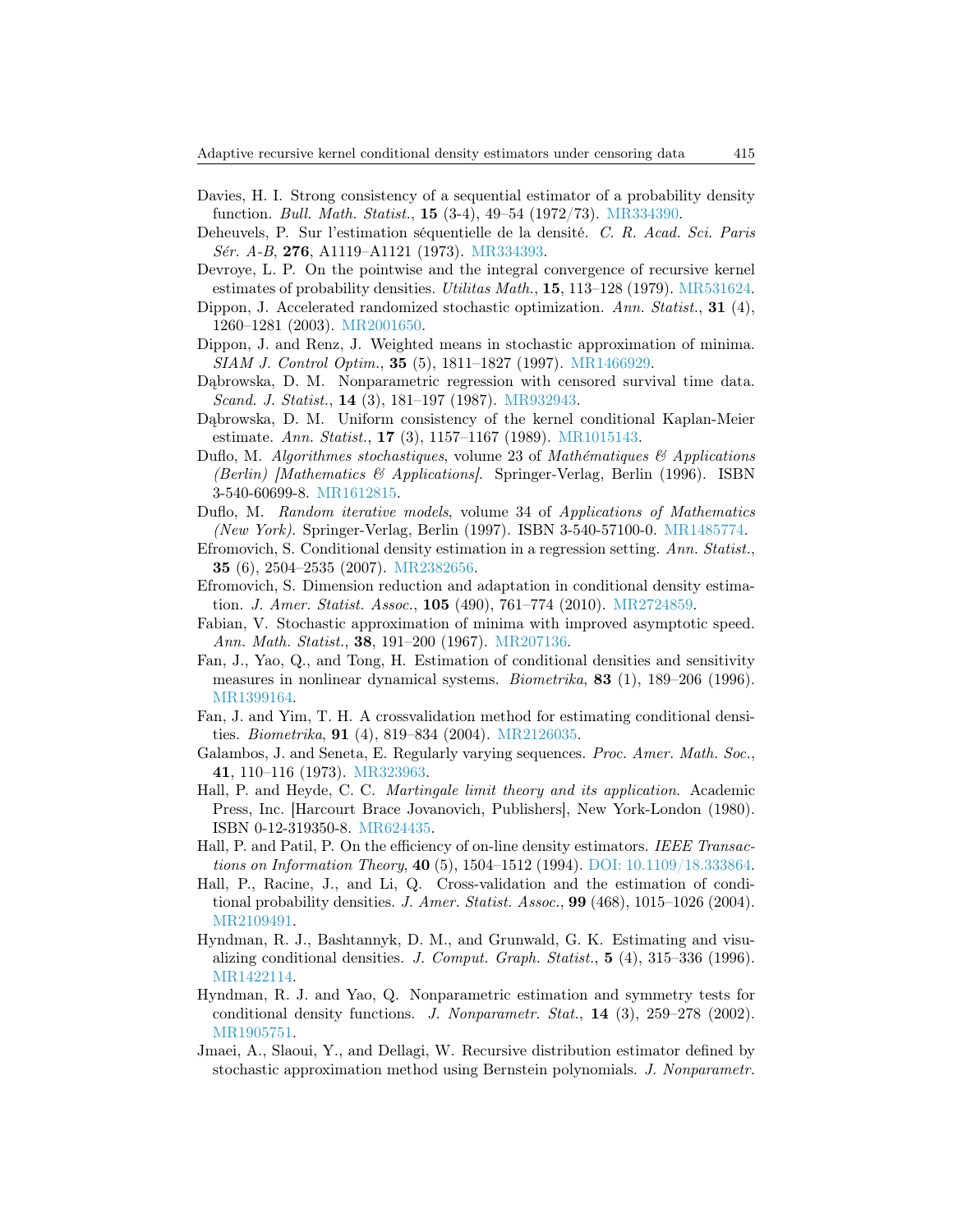Stat., 29 (4), 792–805 (2017). [MR3740720.](http://www.ams.org/mathscinet-getitem?mr=MR3740720)

- <span id="page-27-0"></span>Kaplan, E. L. and Meier, P. Nonparametric estimation from incomplete observations. *J. Amer. Statist. Assoc.*, **53**, 457–481 (1958). [MR93867.](http://www.ams.org/mathscinet-getitem?mr=MR93867)
- <span id="page-27-14"></span>Khardani, S. and Semmar, S. Nonparametric conditional density estimation for censored data based on a recursive kernel. Electron. J. Stat.,  $\mathbf{8}$  (2), 2541–2556 (2014). [MR3285875.](http://www.ams.org/mathscinet-getitem?mr=MR3285875)
- <span id="page-27-12"></span>Khardani, S. and Slaoui, Y. Nonparametric relative regression under random cen-sorship model. Statist. Probab. Lett., 151, 116-122 (2019). [MR3944666.](http://www.ams.org/mathscinet-getitem?mr=MR3944666)
- <span id="page-27-2"></span>Kohler, M., Máthé, K., and Pintér, M. Prediction from randomly right censored data. J. Multivariate Anal., 80 (1), 73–100 (2002). [MR1889835.](http://www.ams.org/mathscinet-getitem?mr=MR1889835)
- <span id="page-27-5"></span>Kushner, H. J. and Clark, D. S. Stochastic approximation methods for constrained and unconstrained systems, volume 26 of Applied Mathematical Sciences. Springer-Verlag, New York-Berlin (1978). ISBN 0-387-90341-0. [MR499560.](http://www.ams.org/mathscinet-getitem?mr=MR499560)
- <span id="page-27-3"></span>Liang, H.-Y. and Liu, A.-A. Kernel estimation of conditional density with truncated, censored and dependent data. J. Multivariate Anal., 120, 40–58 (2013). [MR3072717.](http://www.ams.org/mathscinet-getitem?mr=MR3072717)
- <span id="page-27-13"></span>Lo, S. H., Mack, Y. P., and Wang, J. L. Density and hazard rate estimation for censored data via strong representation of the Kaplan-Meier estimator. Probab. Theory Related Fields, 80 (3), 461–473 (1989). [MR976536.](http://www.ams.org/mathscinet-getitem?mr=MR976536)
- <span id="page-27-15"></span>Marron, J. S. and Padgett, W. J. Asymptotically optimal bandwidth selection for kernel density estimators from randomly right-censored samples. Ann. Statist., 15 (4), 1520–1535 (1987). [MR913571.](http://www.ams.org/mathscinet-getitem?mr=MR913571)
- <span id="page-27-9"></span>Mokkadem, A. and Pelletier, M. A companion for the Kiefer-Wolfowitz-Blum stochastic approximation algorithm. Ann. Statist., 35  $(4)$ , 1749–1772 (2007). [MR2351104.](http://www.ams.org/mathscinet-getitem?mr=MR2351104)
- <span id="page-27-16"></span>Mokkadem, A., Pelletier, M., and Slaoui, Y. The stochastic approximation method for the estimation of a multivariate probability density. J. Statist. Plann. Inference, 139  $(7)$ , 2459–2478  $(2009)$ . [MR2508006.](http://www.ams.org/mathscinet-getitem?mr=MR2508006)
- <span id="page-27-1"></span>Polonik, W. and Yao, Q. Conditional minimum volume predictive regions for stochastic processes. J. Amer. Statist. Assoc.,  $95$   $(450)$ ,  $509-519$   $(2000)$ . [MR1803169.](http://www.ams.org/mathscinet-getitem?mr=MR1803169)
- <span id="page-27-7"></span>Révész, P. Robbins-Monro procedure in a Hilbert space and its application in the theory of learning processes. I. Studia Sci. Math. Hungar., 8, 391–398 (1973). [MR373198.](http://www.ams.org/mathscinet-getitem?mr=MR373198)
- <span id="page-27-8"></span>Révész, P. How to apply the method of stochastic approximation in the nonparametric estimation of a regression function. Math. Operationsforsch. Statist. Ser. Statist., 8 (1), 119–126 (1977). [MR501557.](http://www.ams.org/mathscinet-getitem?mr=MR501557)
- <span id="page-27-4"></span>Robbins, H. and Monro, S. A stochastic approximation method. Ann. Math. Statistics, 22, 400–407 (1951). [MR42668.](http://www.ams.org/mathscinet-getitem?mr=MR42668)
- <span id="page-27-10"></span>Roussas, G. G. and Tran, L. T. Asymptotic normality of the recursive kernel regression estimate under dependence conditions. Ann. Statist., 20  $(1)$ , 98-120 (1992). [MR1150336.](http://www.ams.org/mathscinet-getitem?mr=MR1150336)
- <span id="page-27-6"></span>Ruppert, D. Almost sure approximations to the Robbins-Monro and Kiefer-Wolfowitz processes with dependent noise. Ann. Probab., 10 (1), 178–187 (1982). [MR637384.](http://www.ams.org/mathscinet-getitem?mr=MR637384)
- <span id="page-27-11"></span>Slaoui, Y. Large and moderate deviation principles for recursive kernel density estimators defined by stochastic approximation method. Serdica Math. J.,  $39(1)$ , 53–82 (2013). [MR3087768.](http://www.ams.org/mathscinet-getitem?mr=MR3087768)